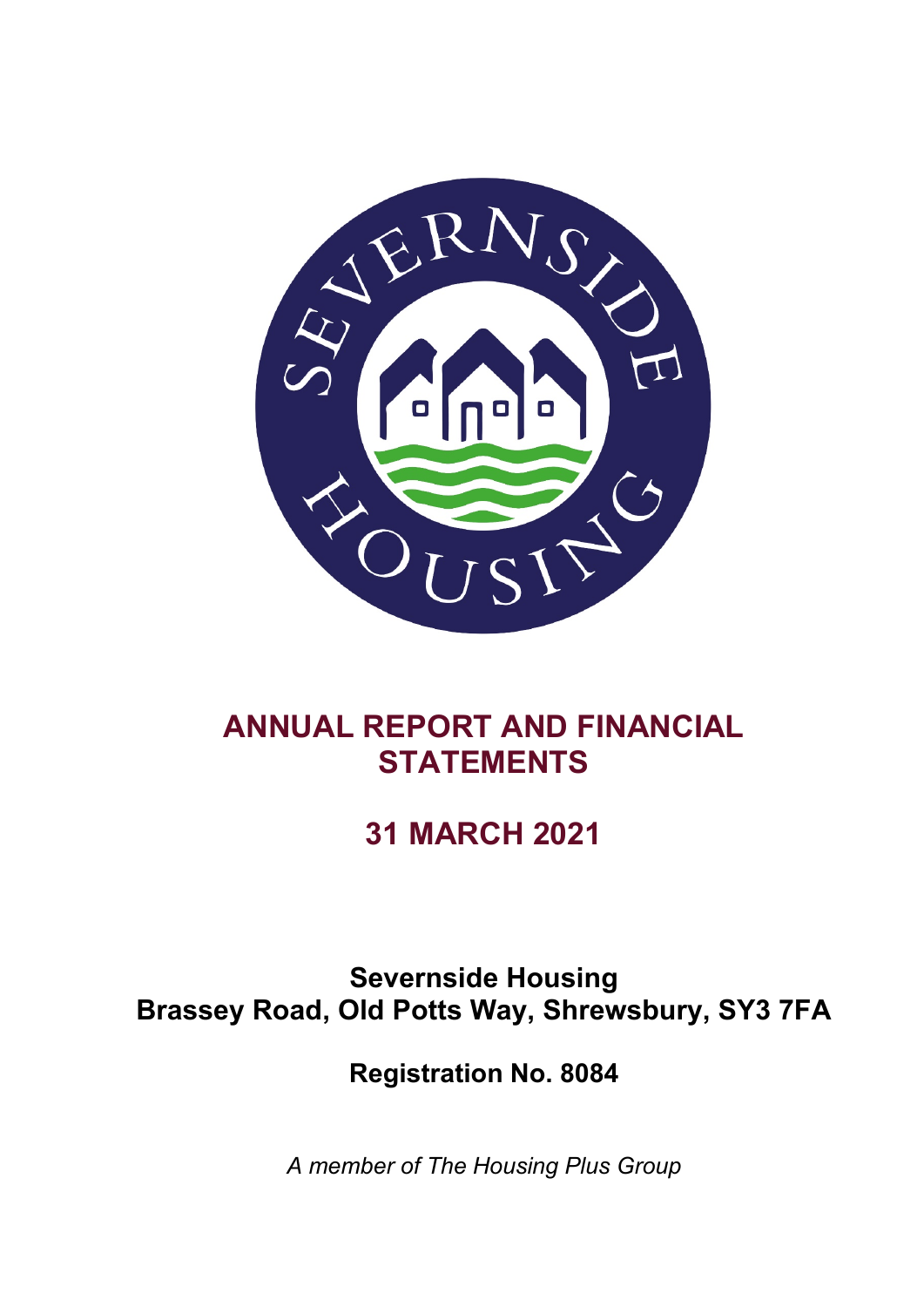## **CONTENTS**

| BOARD MEMBERS, EXECUTIVE OFFICERS, AUDITORS, ADVISORS AND BANKERS 1         |  |
|-----------------------------------------------------------------------------|--|
|                                                                             |  |
| INDEPENDENT AUDITOR'S REPORT TO THE MEMBERS OF SEVERNSIDE HOUSING LIMITED 6 |  |
|                                                                             |  |
|                                                                             |  |
|                                                                             |  |
|                                                                             |  |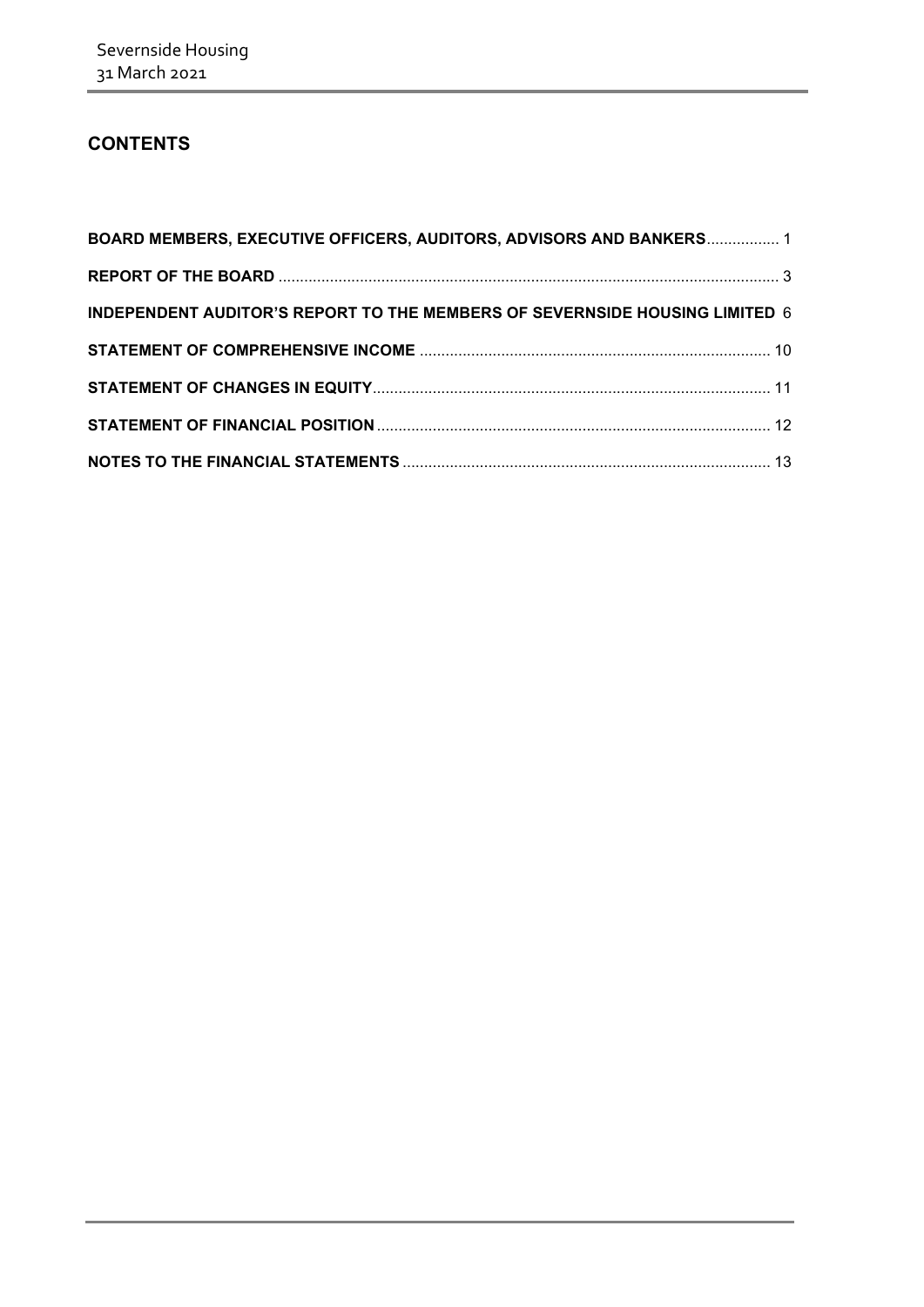| <b>Registered Office</b>             | Severnside Housing,<br>Brassey Road, Old Potts Way,<br>Shrewsbury,<br>Shropshire<br>SY37FA                                                  |
|--------------------------------------|---------------------------------------------------------------------------------------------------------------------------------------------|
|                                      |                                                                                                                                             |
| <b>Severnside Housing</b>            | Registered Community Benefit Society No:<br>8084                                                                                            |
|                                      | Registered by the Regulator of Social Housing<br>No: LH4325                                                                                 |
| <b>Internal Auditors</b>             | Beever and Struthers (appointed 1 April 2020)<br>20 Colmore Circus Queensway,<br>Birmingham, B4 6AT                                         |
| <b>External Independent Auditors</b> | <b>KPMG LLP</b> (appointed 12 November 2020)<br><b>Chartered Accountants and Statutory Auditors,</b><br>One Snowhill.<br>Birmingham, B4 6GH |
| <b>Legal Advisors</b>                | <b>Anthony Collins LLP</b>                                                                                                                  |
|                                      | 134 Edmund Street,                                                                                                                          |
|                                      | Birmingham, B3 2ES                                                                                                                          |
|                                      | <b>Trowers &amp; Hamlins LLP</b>                                                                                                            |
|                                      | 55 Princess Street                                                                                                                          |
|                                      | Manchester, M2 4EW                                                                                                                          |
| <b>Funders</b>                       | <b>Shropshire Council,</b>                                                                                                                  |
|                                      | The Shirehall, Abbey Foregate                                                                                                               |
|                                      | Shrewsbury, SY2 6ND                                                                                                                         |
| <b>Bankers</b>                       | <b>National Westminster Bank PLC,</b>                                                                                                       |
|                                      | 8 Mardol Head,                                                                                                                              |
|                                      | Shrewsbury, SY1 1HE                                                                                                                         |
|                                      |                                                                                                                                             |

## <span id="page-2-0"></span>**BOARD MEMBERS, EXECUTIVE OFFICERS, AUDITORS, ADVISORS AND BANKERS**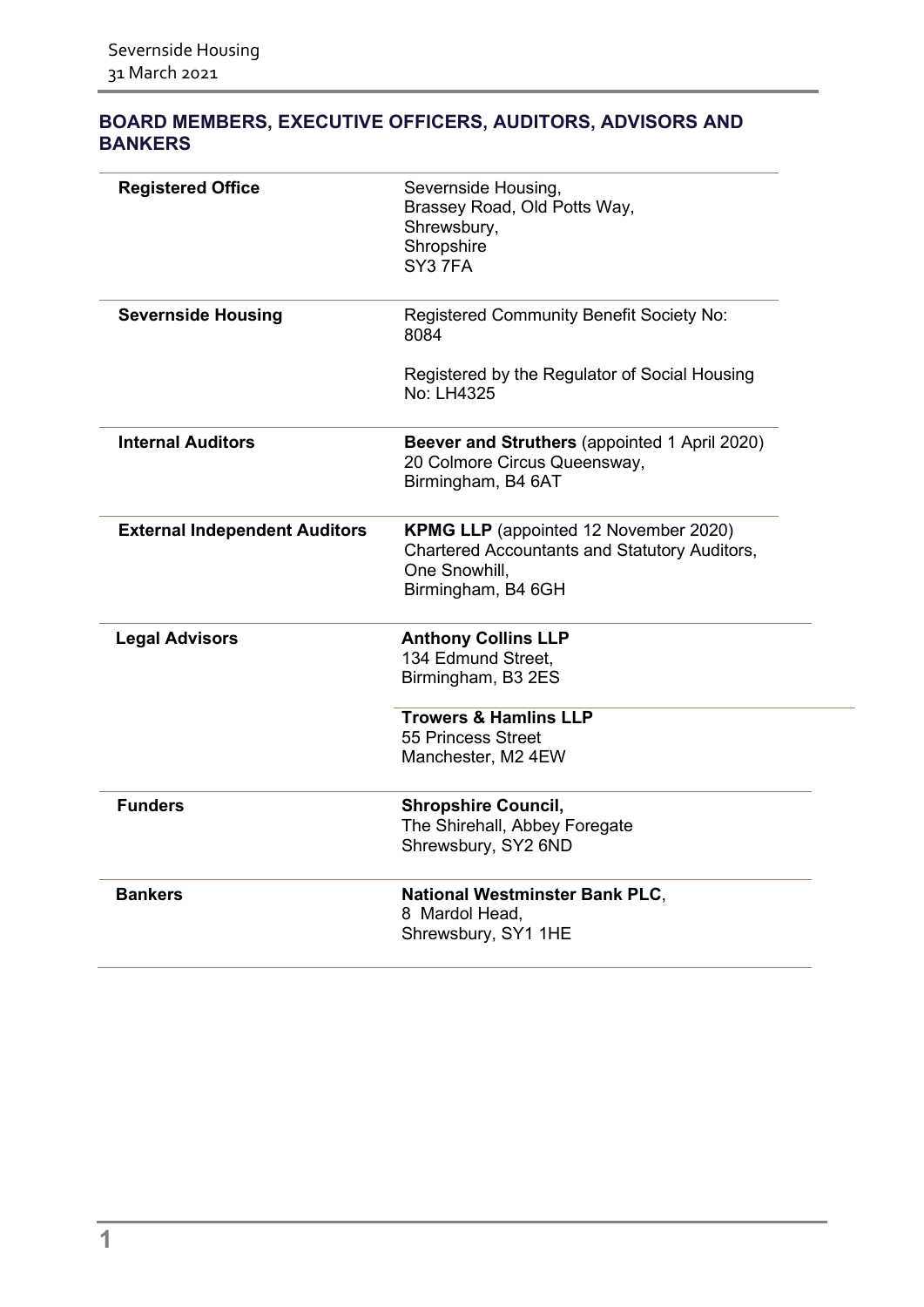| <b>Board of Management</b>                                                          | S Jennings (Chair) – resigned 3 August 2020<br>G Evans (Chair) - appointed 3 August 2020<br>C Dass - resigned 23 July 2020<br>C Royall<br>J Pert<br>R Barber<br>E Harrison<br>P Roberts – appointed 13 July 2020; resigned<br>9 March 2021<br>Cath Purdy – appointed 12 November 2020<br>Heather Bowman - appointed 12 November 2020<br>P Ingle (Executive Director) |  |  |  |  |
|-------------------------------------------------------------------------------------|----------------------------------------------------------------------------------------------------------------------------------------------------------------------------------------------------------------------------------------------------------------------------------------------------------------------------------------------------------------------|--|--|--|--|
| <b>Chief Executive</b>                                                              | S Boden                                                                                                                                                                                                                                                                                                                                                              |  |  |  |  |
| <b>Executive Directors</b><br>Deputy Chief Executive and<br><b>Finance Director</b> | P Ingle                                                                                                                                                                                                                                                                                                                                                              |  |  |  |  |
| <b>Property Director</b>                                                            | S Collins                                                                                                                                                                                                                                                                                                                                                            |  |  |  |  |
| Neighbourhoods Director                                                             | J Goode – resigned March 2021                                                                                                                                                                                                                                                                                                                                        |  |  |  |  |
| Care and Support Director                                                           | L Clarke                                                                                                                                                                                                                                                                                                                                                             |  |  |  |  |
| <b>Company Secretary</b>                                                            | I Molyneux                                                                                                                                                                                                                                                                                                                                                           |  |  |  |  |
|                                                                                     |                                                                                                                                                                                                                                                                                                                                                                      |  |  |  |  |

## **BOARD MEMBERS, EXECUTIVE OFFICERS, AUDITORS, ADVISORS AND BANKERS (continued)**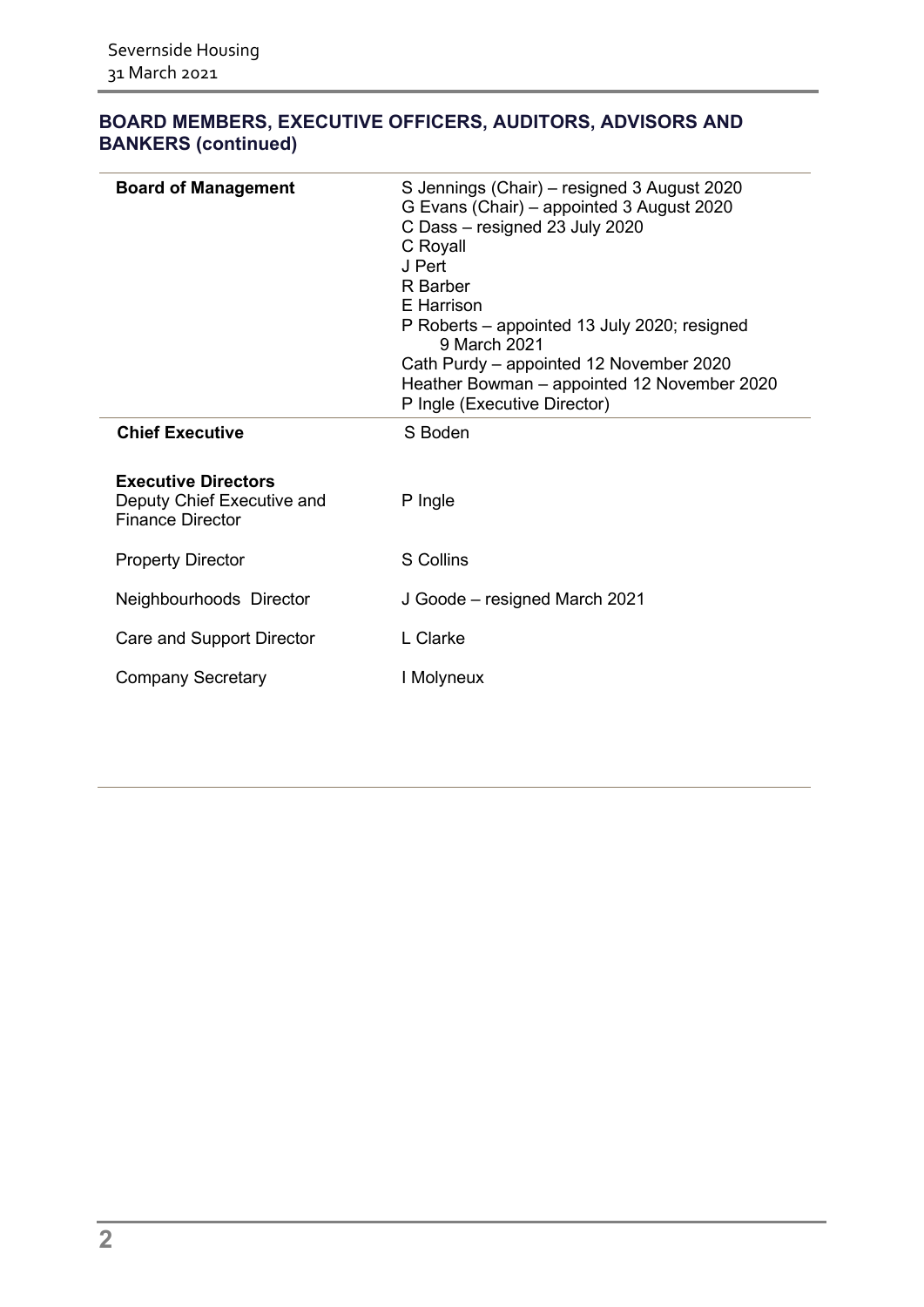#### <span id="page-4-0"></span>**REPORT OF THE BOARD**

Severnside Housing ('Severnside' 'the Association') is a registered society (RS008084) which was established to receive a transfer of social housing properties from Shrewsbury and Atcham Borough Council in October 2001. Its principal activities are the management and development of affordable housing.

Severnside merged with Housing Plus on the 1<sup>st</sup> October 2016. Housing Plus, (the Group) Severnside's ultimate controlling party, is a non-housing asset holding company which provides the central services for Severnside and the other subsidiaries in the Group such as finance, human resources, information technology, development, legal and governance, health and safety and corporate publicity.

Severnside owns the entire issued share capital of Severn Homes Limited which develops properties for outright sale.

Housing Plus has prepared a Group Strategic Report to accompany the consolidated financial statements. In line with the Statement of Recommended Practice for registered social housing providers 2018 update, Severnside has taken a decision to use the exemption not to provide a full strategic report within its own financial statements. The Statement of Compliance with regulatory policies is available in the Group Strategic Report.

#### **Board Members and Executive Officers**

Severnside is governed by a Board of Management composed of six non-executive members and one executive member. Severnside is managed by a senior management team headed by the Chief Executive and supported by a Finance Director and Deputy Chief Executive, Property Director, Neighbourhoods Director and the Care and Support Director. The Executive Management Team attends Board meetings.

The Group has purchased Directors' and Officers' Liability Insurance for the Board Members, Executive Officers and staff of the Group and Severnside Housing. Members of the Board receive remuneration. The remuneration of the Board, the Chief Executive and the other Executive Officers is determined by the Housing Plus Board. External professional advice is sought as necessary to ensure that regard is taken of remuneration levels in similar companies and the market place.

#### **Business & financial review**

Severnside achieved an operating surplus of £11.2m (2019/20: £11.7m). Severnside generated £1m from housing property sales and in addition £1.2m was generated from market and other non- social housing lets. Surpluses continue to be re-invested into new housing stock, and the association ended the year with 5,756 social housing units, a net increase of 66 on the previous year after RTB stock losses. Arrears performance at the end of the year was 0.8% (1.3% 2019/20) with average arrears levels of £206.62 per case.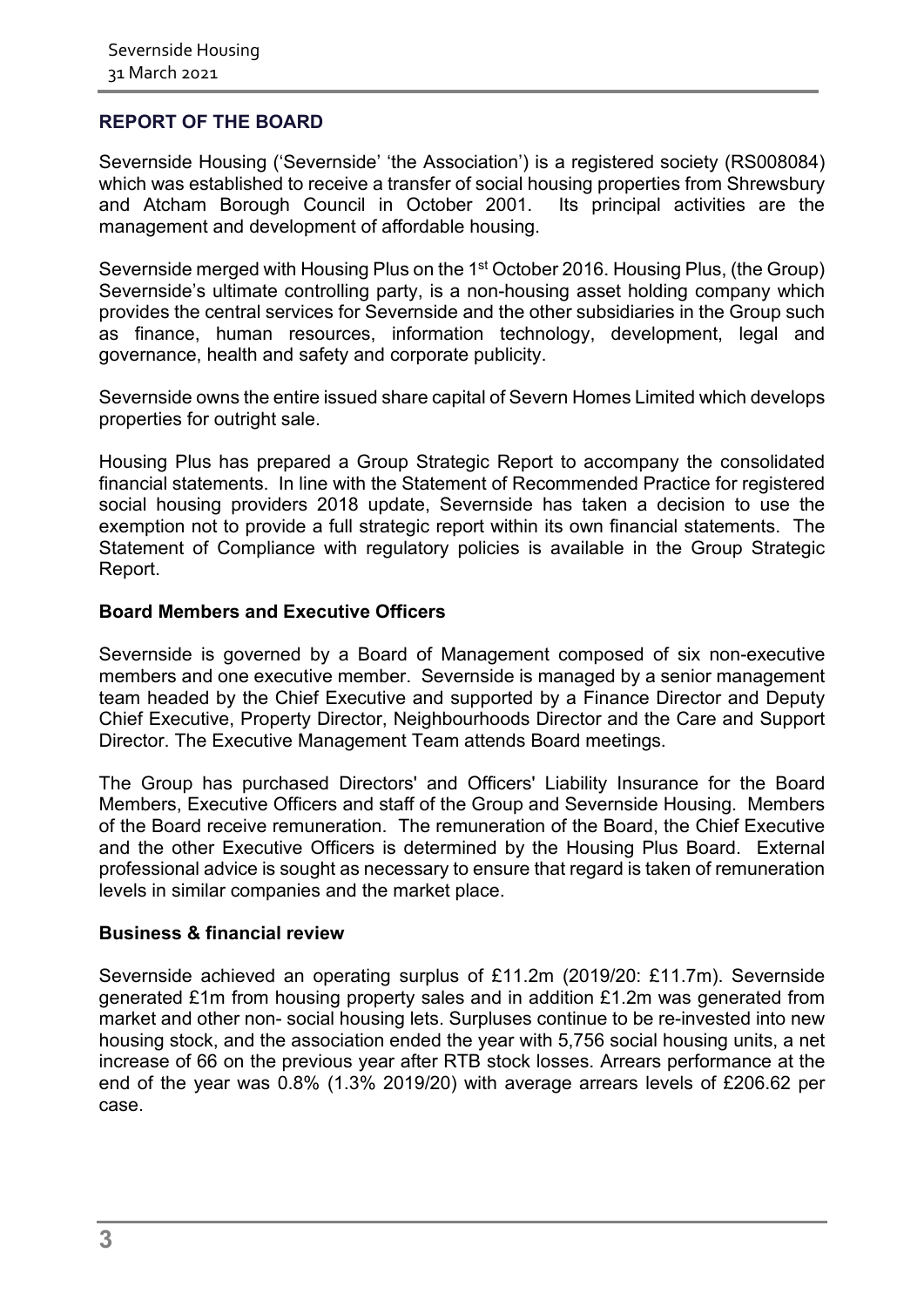## **REPORT OF THE BOARD (continued)**

#### **Governance**

Severnside Housing complies with the Homes and Communities Agency's (HCA) Governance and Financial Viability Standard. In April 2015 The Housing Plus Group adopted the National Housing Federation (NHF) Excellence in Governance Code as its approved Code of Governance. Severnside Housing complies with this Code.

#### **Going concern**

The Board is intending to carry out a transfer of engagements to South Staffordshire Housing Association during 2021/22 a fellow Group company. Accordingly the Group Board have not prepared the financial statements on a going concern basis. Since all activities of Severnside will be continuing within South Staffordshire Housing Association Limited, there have been no required adjustments to the presentation of the Statement of Financial Position. See Note 2a for further details.

#### **Statement of compliance**

The Board confirms that Severnside Housing has complied with all relevant regulatory and legal requirements. The Board evidences this for the Group and its subsidiaries through appropriate policies and procedures and a strong control framework (described in the Group Statement of Internal Controls). The Board also reviews the effectiveness of the control framework and the assurance received from it including receiving external reviews from the Internal Auditor.

#### **Statement of Board's responsibilities in respect of the Board's report and the financial statements**

The Board is responsible for preparing the Board's Report and the financial statements in accordance with applicable law and regulations.

Co-operative and Community Benefit Society law requires the Board to prepare financial statements for each financial year. Under those regulations the Board have elected to prepare the financial statements in accordance with UK Accounting Standards FRS 102 The Financial Reporting Standard applicable in the UK and Republic of Ireland.

The financial statements are required by law to give a true and fair view of the state of affairs of the association and of its income and expenditure for that period.

In preparing these financial statements, the Board is required to:

- select suitable accounting policies and then apply them consistently:
- make judgements and estimates that are reasonable and prudent;
- state whether applicable UK Accounting Standards and the Statement of Recommended Practice have been followed, subject to any material departures disclosed and explained in the financial statements;
- assess the association's ability to continue as a going concern, disclosing, as applicable, matters related to going concern; and
- use the going concern basis of accounting unless it either intends to liquidate the association or to cease operations, or has no realistic alternative but to do so (as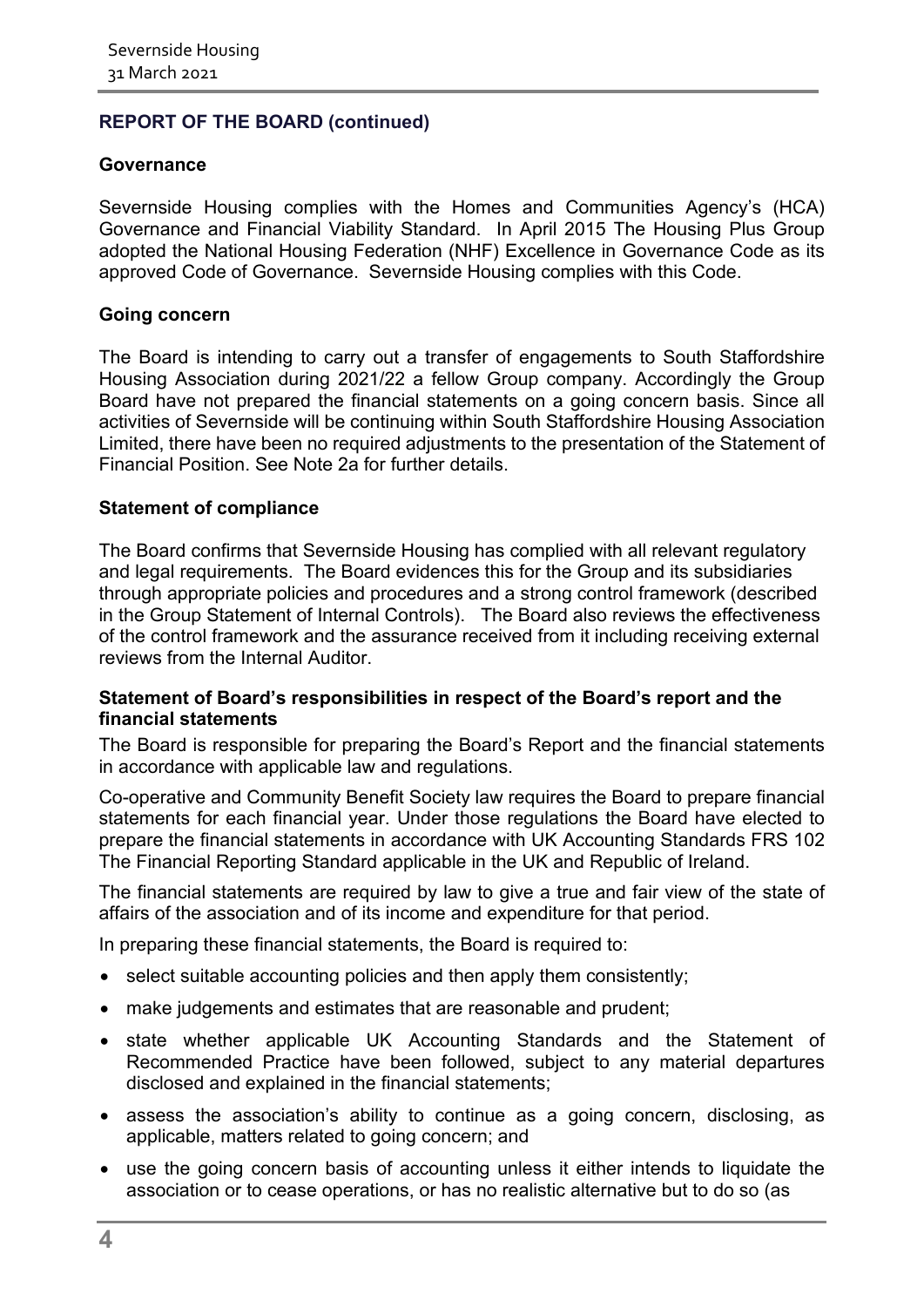## **REPORT OF THE BOARD (continued)**

explained in note 2, the directors do not believe that it is appropriate to prepare these financial statements on a going concern basis).

The Board is responsible for keeping proper books of account that disclose with reasonable accuracy at any time the financial position of the association and enable them to ensure that its financial statements comply with the Co-operative and Community Benefit Societies Act 2014, the Housing and Regeneration Act 2008 and the Accounting Direction for Private Registered Providers of Social Housing 2019. It is responsible for such internal control as it determines is necessary to enable the preparation of financial statements that are free from material misstatement, whether due to fraud or error, and has general responsibility for taking such steps as are reasonably open to it to safeguard the assets of the association and to prevent and detect fraud and other irregularities.

The Board is responsible for the maintenance and integrity of the corporate and financial information included on the association's website. Legislation in the UK governing the preparation and dissemination of financial statements may differ from legislation in other jurisdictions.

#### **Provision of information to auditors**

The Association Board Members who held office at the date of approval of this Board report confirm that, so far as they are each aware, there is no relevant audit information of which the Association's auditors are unaware; the directors have taken all the steps that they ought to have taken as directors in order to make themselves aware of any relevant audit information and to establish that Association auditors are aware of that information.

#### **Independent auditors**

A resolution to appoint External Auditors will be proposed at the next Annual General Meeting.

**By Order of the Board 20 July 2021**

Elelen!

**G Evans Chair**

hene Holynous

**P Ingle I Molyneux Director Company Secretary**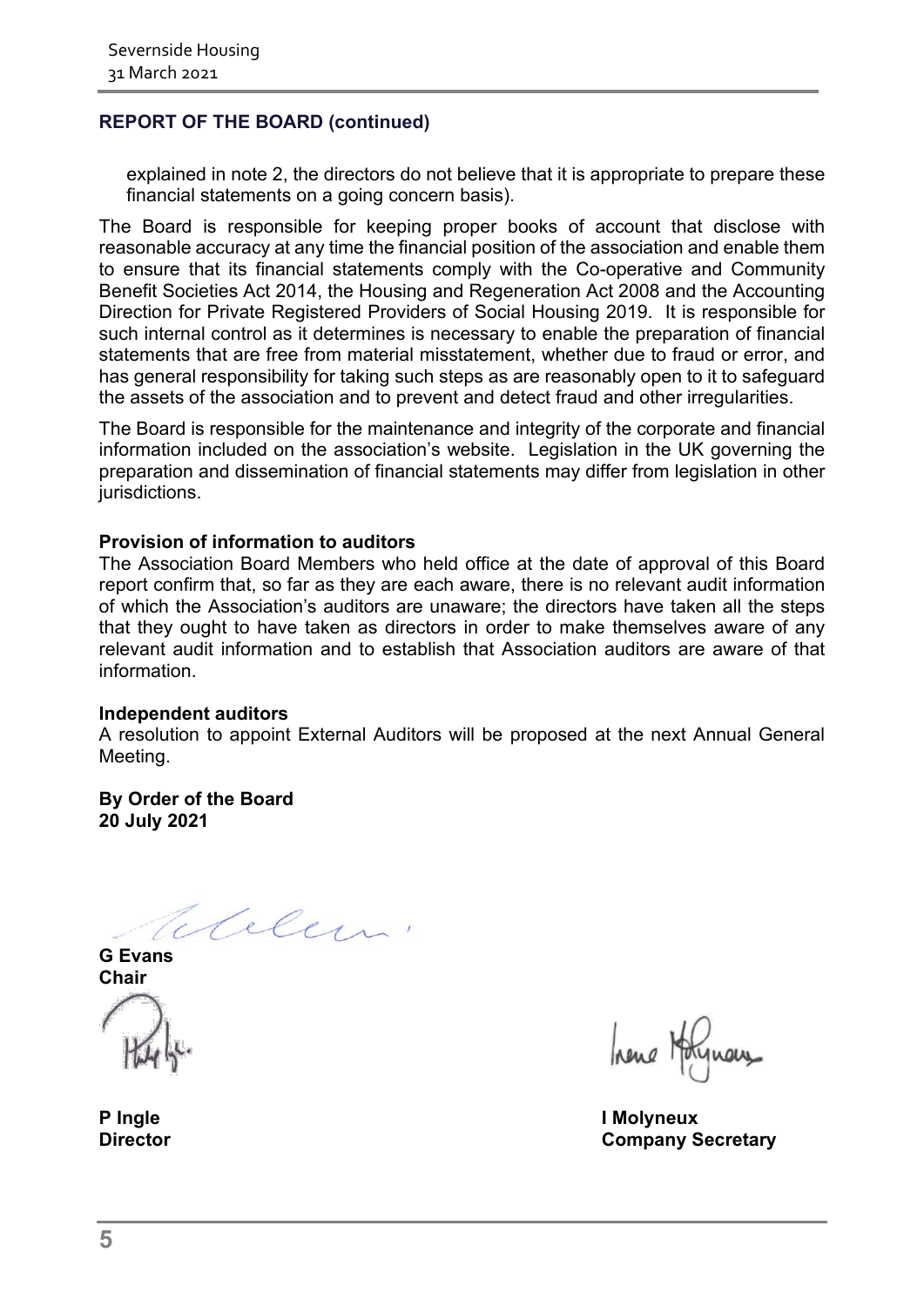## **Independent auditor's report to Severnside Housing**

## **Opinion**

We have audited the financial statements of Severnside Housing ("the association") for the year ended 31 March 2021 which comprise the Statement of Comprehensive Income, Statement of Changes in Equity, Statement of Financial Position and related notes, including the accounting policies in note 2.

In our opinion the financial statements:

- give a true and fair view, in accordance with UK accounting standards, including FRS 102 The Financial Reporting Standard applicable in the UK and Republic of Ireland, of the state of affairs of the association as at 31 March 2021 and of its income and expenditure for the year then ended;
- comply with the requirements of the Co-operative and Community Benefit Societies Act 2014; and
- have been prepared in accordance with the Housing and Regeneration Act 2008 and the Accounting Direction for Private Registered Providers of Social Housing 2019.

#### **Basis for opinion**

We conducted our audit in accordance with International Standards on Auditing (UK) ("ISAs (UK)") and applicable law. Our responsibilities are described below. We have fulfilled our ethical responsibilities under, and are independent of the association in accordance with, UK ethical requirements including the FRC Ethical Standard. We believe that the audit evidence we have obtained is a sufficient and appropriate basis for our opinion.

#### **Emphasis of matter - non-going concern basis of preparation**

We draw attention to the disclosure made in note 2 to the financial statements which explains that the financial statements are now not prepared on the going concern basis for the reason set out in that note. Our opinion is not modified in respect of this matter.

#### **Fraud and breaches of laws and regulations – ability to detect**

To identify risks of material misstatement due to fraud ("fraud risks") we assessed events or conditions that could indicate an incentive or pressure to commit fraud or provide an opportunity to commit fraud. Our risk assessment procedures included:

- Enquiring of the Board, the Audit and Risk committee, internal audit and inspection of policy documentation as to the Association's high-level policies and procedures to prevent and detect fraud, including the internal audit function, and the Association's channel for "whistleblowing", as well as whether they have knowledge of any actual, suspected or alleged fraud.
- Reading Board, Audit and Risk Committee and Homes Board minutes.
- Using analytical procedures to identify any unusual or unexpected relationships.
- Obtaining a copy of the Association's fraud register.

We communicated identified fraud risks throughout the audit team and remained alert to any indications of fraud throughout the audit.

As required by auditing standards, and taking into account possible pressures to meet loan covenants and regulatory performance targets, we perform procedures to address the risk of management override of controls and the risk of fraudulent revenue recognition,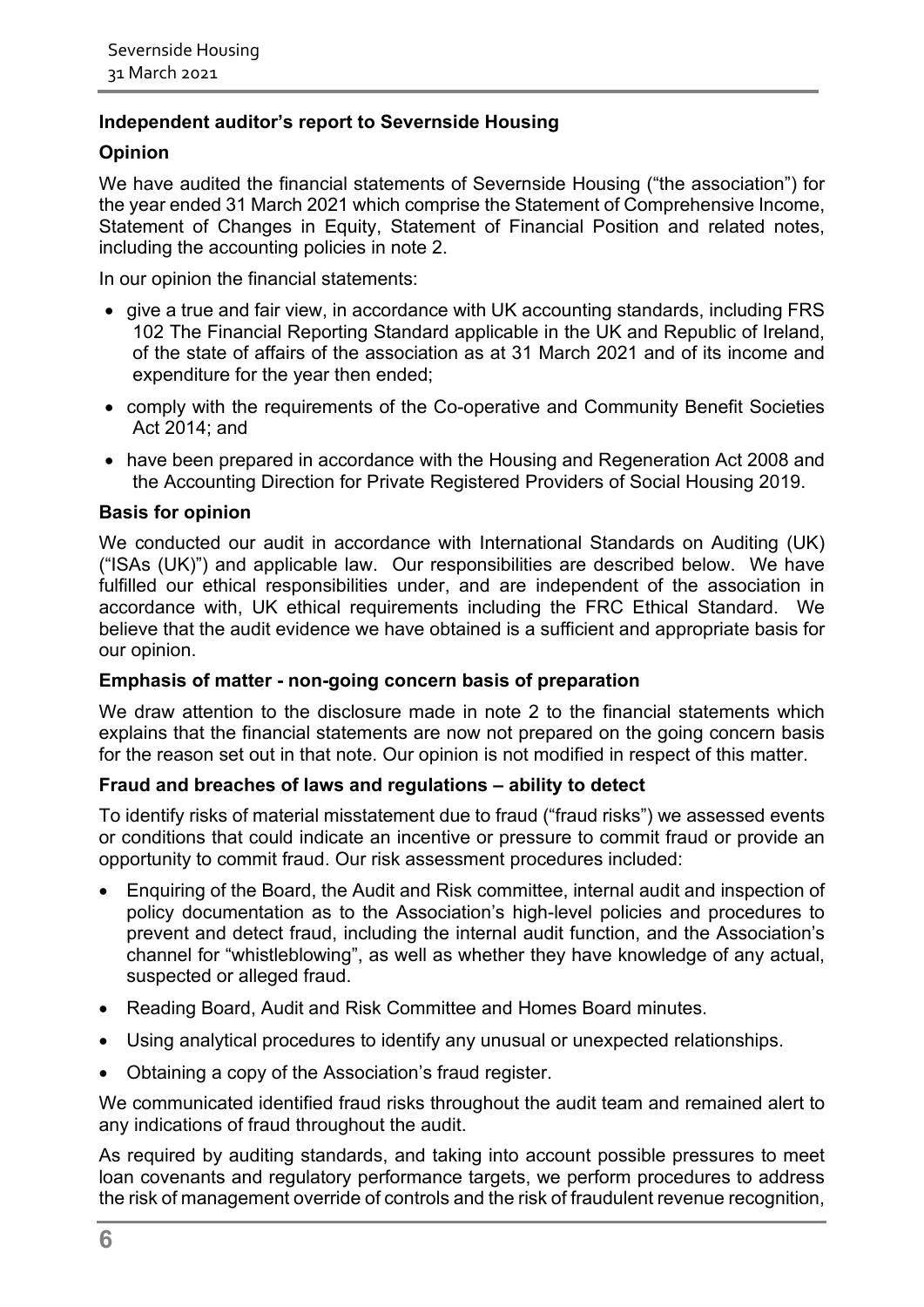#### **Independent auditor's report to Severnside Housing (continued)**

in particular the risk that income from property sales is recorded in the wrong period and the risk that Association management may be in a position to make inappropriate accounting entries.

We did not identify any additional fraud risks.

In determining the audit procedures we took into account the results of our evaluation and testing of the operating effectiveness of some of the Association-wide fraud risk management controls

We also performed procedures including:

- Identifying journal entries to test based on risk criteria and comparing the identified entries to supporting documentation. These included those posted to unusual accounts.
- Sample testing of property sales relating to the period prior to 31 March 2021 to determine whether income is recognised in the correct accounting period.

Identifying and responding to risks of material misstatement due to non-compliance with laws and regulations

We identified areas of laws and regulations that could reasonably be expected to have a material effect on the financial statements from our general commercial and sector experience, and through discussion with the directors (as required by auditing standards), and discussed with the directors the policies and procedures regarding compliance with laws and regulations.

We communicated identified laws and regulations throughout our team and remained alert to any indications of non-compliance throughout the audit.

The potential effect of these laws and regulations on the financial statements varies considerably.

Firstly, the Association is subject to laws and regulations that directly affect the financial statements including financial reporting legislation (including related co-operative & community benefit society legislation), taxation legislation, pensions legislation and specific disclosures required by housing legislation and we assessed the extent of compliance with these laws and regulations as part of our procedures on the related financial statement items.

Secondly, the Association is subject to many other laws and regulations where the consequences of non-compliance could have a material effect on amounts or disclosures in the financial statements, for instance through the imposition of fines or litigation or the need to include significant provisions. We identified the following areas as those most likely to have such an effect: anti-bribery, health and safety and employment law recognising the nature of the Association's activities. Auditing standards limit the required audit procedures to identify non-compliance with these laws and regulations to enquiry of the directors and other management and inspection of regulatory and legal correspondence, if any. Therefore, if a breach of operational regulations is not disclosed to us or evident from relevant correspondence, an audit will not detect that breach.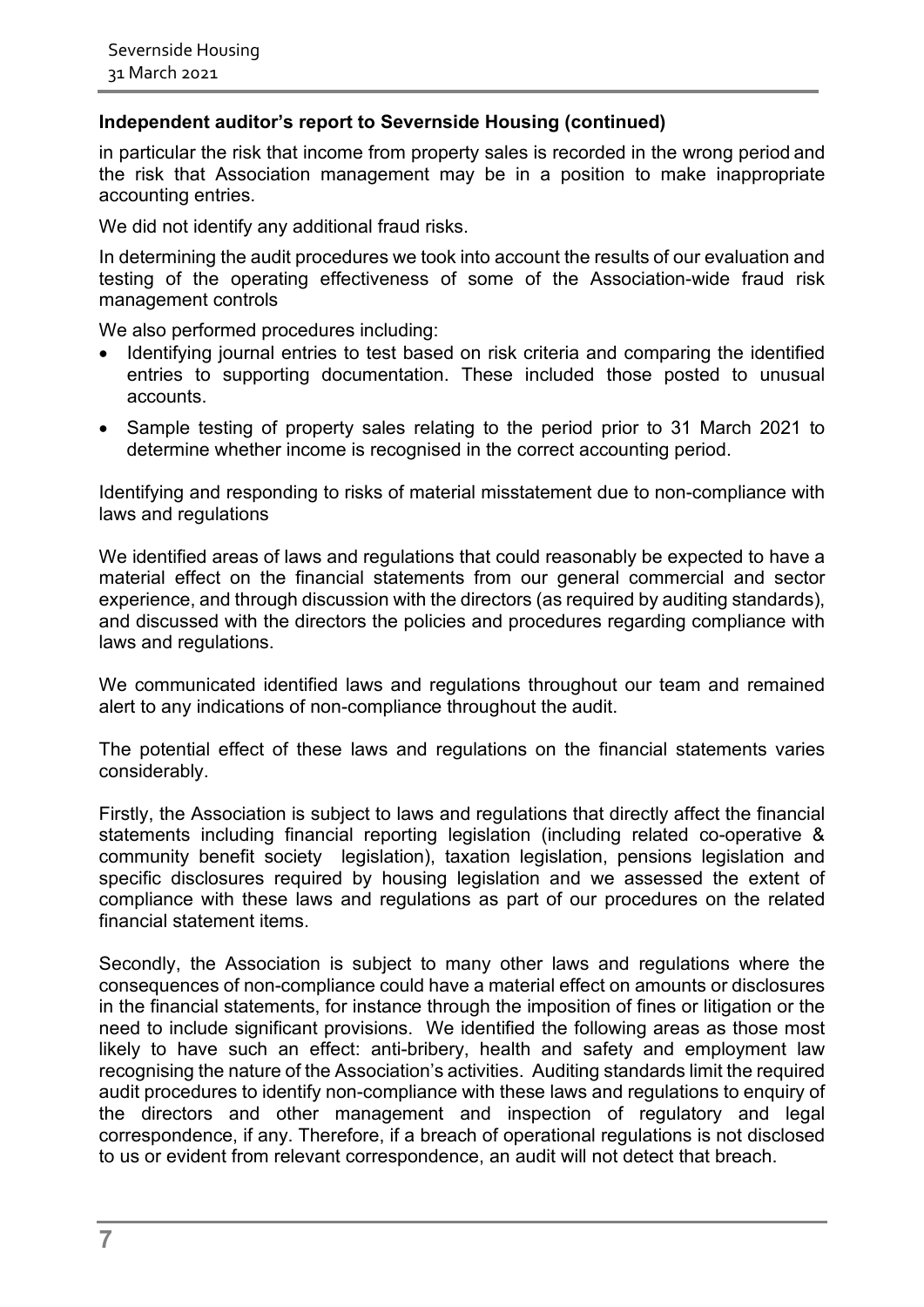## **Independent auditor's report to Severnside Housing (continued)**

#### **Other information**

The Association's Board is responsible for the other information, which comprises the Board's Annual Report. Our opinion on the financial statements does not cover the other information and, accordingly, we do not express an audit opinion or any form of assurance conclusion thereon.

Our responsibility is to read the other information and, in doing so, consider whether, based on our financial statements audit work, the information therein is materially misstated or inconsistent with the financial statements or our audit knowledge. Based solely on that work, we have not identified material misstatements in the other information.

#### **Matters on which we are required to report by exception**

Under the Co-operative and Community Benefit Societies Act 2014 we are required to report to you if, in our opinion:

- the association has not kept proper books of account; or
- the association has not maintained a satisfactory system of control over its transactions; or
- the financial statements are not in agreement with the association's books of account; or
- we have not received all the information and explanations we need for our audit.

We have nothing to report in these respects.

#### **Board's responsibilities**

As explained more fully in their statement set out on pages 4 and 5, the association's Board is responsible for: the preparation of financial statements which give a true and fair view; such internal control as it determines is necessary to enable the preparation of financial statements that are free from material misstatement, whether due to fraud or error; assessing the association's ability to continue as a going concern, disclosing, as applicable, matters related to going concern; and using the going concern basis of accounting unless it either intends to liquidate the association or to cease operations, or has no realistic alternative but to do so.

#### **Auditor's responsibilities**

Our objectives are to obtain reasonable assurance about whether the financial statements as a whole are free from material misstatement, whether due to fraud or error, and to issue our opinion in an auditor's report. Reasonable assurance is a high level of assurance, but does not guarantee that an audit conducted in accordance with ISAs (UK) will always detect a material misstatement when it exists. Misstatements can arise from fraud or error and are considered material if, individually or in aggregate, they could reasonably be expected to influence the economic decisions of users taken on the basis of the financial statements.

A fuller description of our responsibilities is provided on the FRC's website at [www.frc.org.uk/auditorsresponsibilities.](http://www.frc.org.uk/auditorsresponsibilities)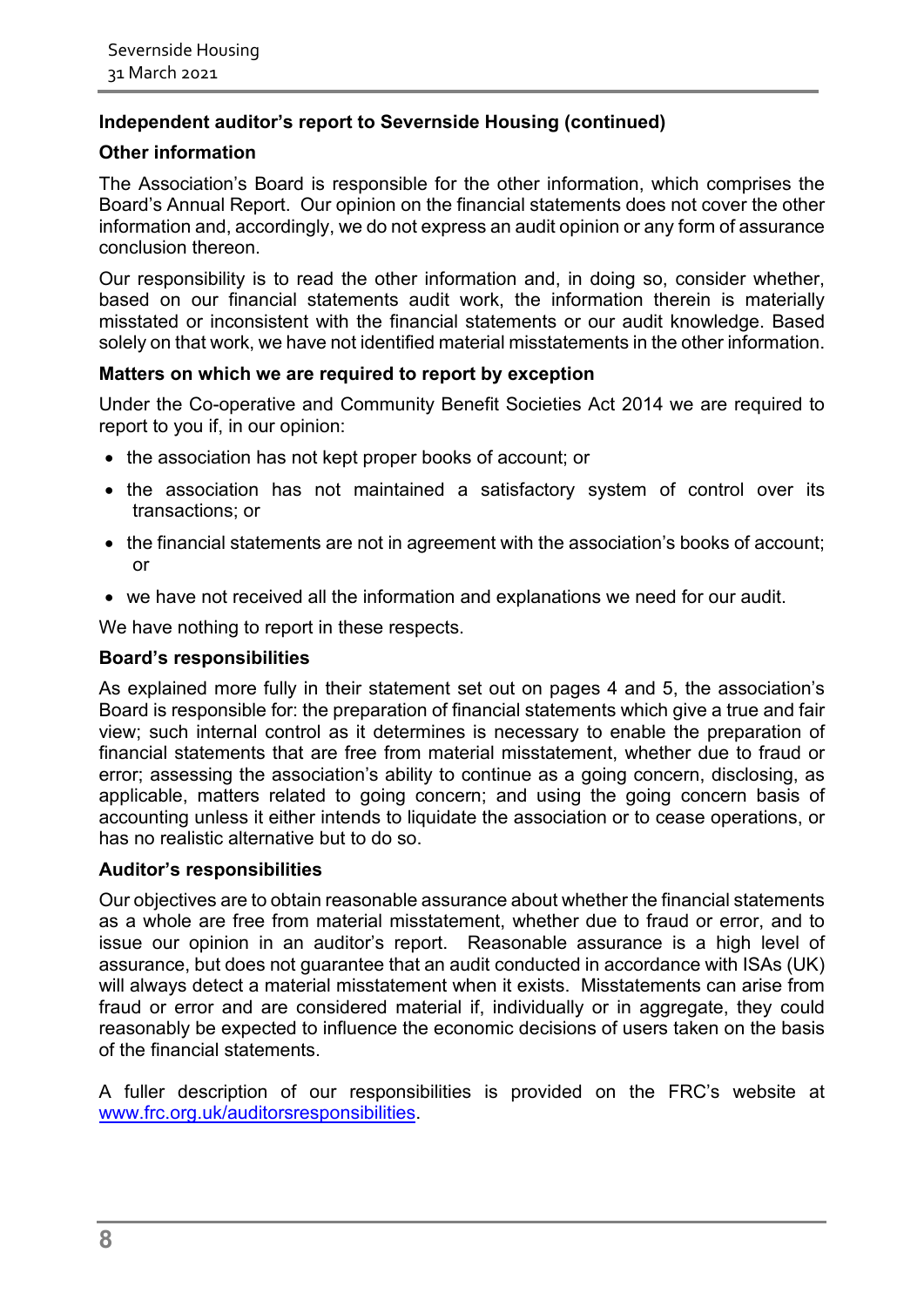## **Independent auditor's report to Severnside Housing (continued)**

#### **The purpose of our audit work and to whom we owe our responsibilities**

This report is made solely to the association in accordance with section 87 of the Cooperative and Community Benefit Societies Act 2014 and section 128 of the Housing and Regeneration Act 2008. Our audit work has been undertaken so that we might state to the association those matters we are required to state to it in an auditor's report and for no other purpose. To the fullest extent permitted by law, we do not accept or assume responsibility to anyone other than the association for our audit work, for this report, or for the opinions we have formed.

morn

**Sarah Brown for and on behalf of KPMG LLP, Statutory Auditor** 

Chartered Accountants One Snowhill Snow Hill Queensway Birmingham B4 6GH

8 September 2021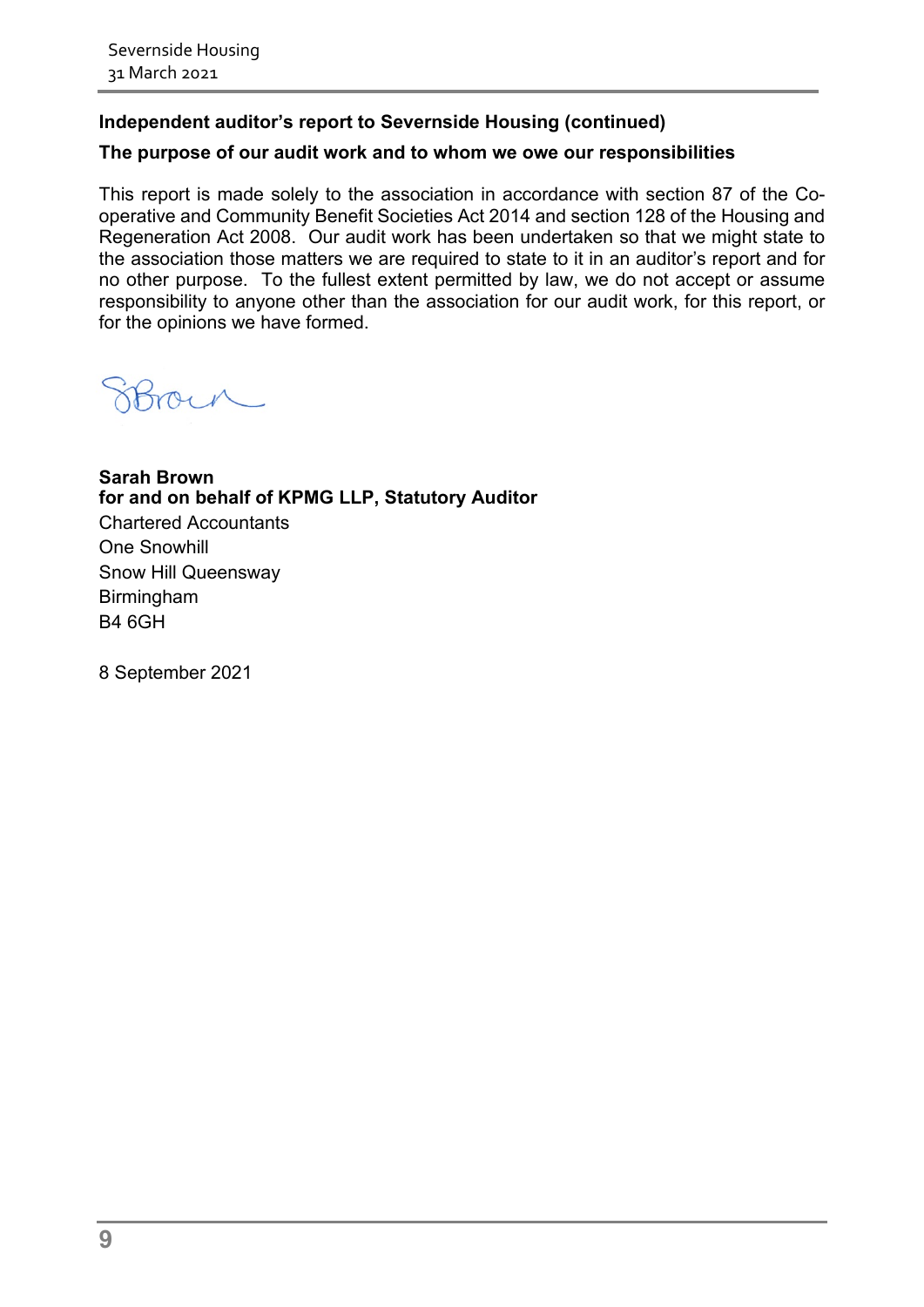## <span id="page-11-0"></span>**STATEMENT OF COMPREHENSIVE INCOME**

|                                                            | <b>Note</b>             | <b>Year Ended</b><br>31 March 2021 | <b>Year Ended</b><br>31 March 2020 |
|------------------------------------------------------------|-------------------------|------------------------------------|------------------------------------|
|                                                            |                         | £'000                              | £'000                              |
| Turnover                                                   | 3                       | 31,181                             | 30,088                             |
| Cost of sales                                              | 3                       | (1, 394)                           | (749)                              |
| Operating expenditure                                      | 3                       | (19, 163)                          | (19, 797)                          |
| Surplus on disposal of<br>housing properties               | $\overline{\mathbf{4}}$ | 530                                | 2,184                              |
| Movement in fair value of<br>investment properties         | 11c                     | 689                                | (7)                                |
| <b>Operating surplus</b>                                   |                         | 11,843                             | 11,719                             |
| Interest receivable and<br>similar income                  | 5                       | 152                                | 129                                |
| Interest payable and<br>financing costs                    | 6                       | (7, 141)                           | (8, 227)                           |
| Distribution received from<br>subsidiary                   | 22                      |                                    | 59                                 |
| <b>Surplus before taxation</b>                             | $\overline{7}$          | 4,854                              | 3,680                              |
| <b>Taxation</b>                                            | 8                       |                                    |                                    |
| <b>Surplus for the financial</b><br>year                   |                         | 4,854                              | 3,680                              |
|                                                            |                         |                                    |                                    |
| Actuarial (loss)/ gain in<br>respect of pension<br>schemes | 19                      | (4, 157)                           | 3,956                              |
| <b>Total comprehensive</b>                                 |                         |                                    |                                    |
| income for the year                                        |                         | 697                                | 7,636                              |

All the turnover and surplus disclosed above are derived from continuing activities.

<span id="page-11-1"></span>The accompanying notes on pages 13 to 44 form part of these financial statements.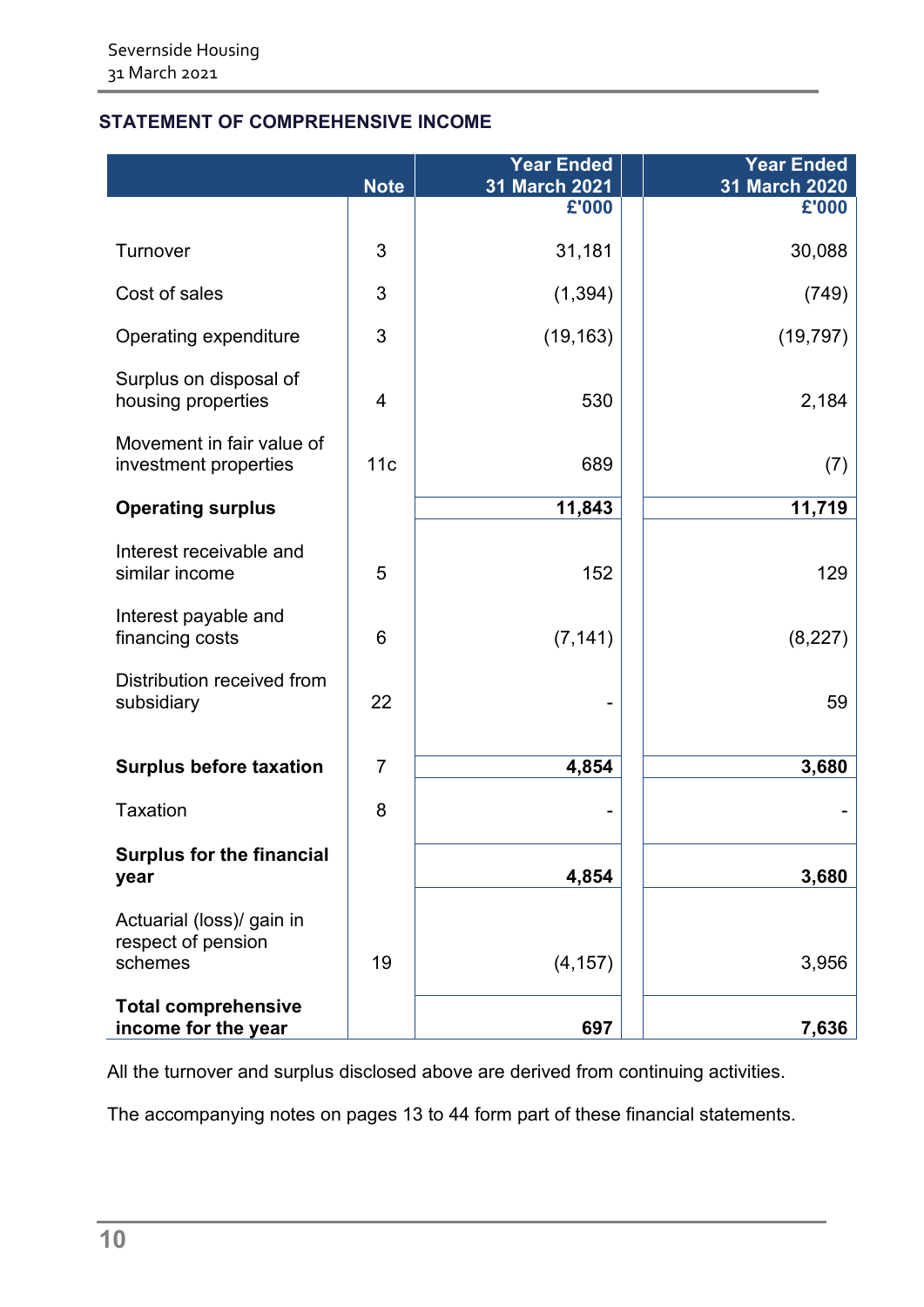## **STATEMENT OF CHANGES IN RESERVES**

|                                                                       |                                                           | <b>Year ended 31 March 2021</b>     |                                 |
|-----------------------------------------------------------------------|-----------------------------------------------------------|-------------------------------------|---------------------------------|
|                                                                       | <b>Income and</b><br><b>Expenditure</b><br><b>Reserve</b> | <b>Restricted</b><br><b>Reserve</b> | <b>Total</b><br><b>Reserves</b> |
|                                                                       | £'000                                                     | £'000                               | £'000                           |
| <b>Balance at 1 April</b>                                             | 17,514                                                    | 3,722                               | 21,236                          |
| <b>Total surplus from Statement of</b><br><b>Comprehensive Income</b> | 4,692                                                     | 162                                 | 4,854                           |
| Actuarial loss on defined benefit<br>pension scheme                   | (4, 157)                                                  |                                     | (4, 157)                        |
| Total comprehensive income for<br>the year                            | 535                                                       | 162                                 | 697                             |
| Capital spend in the year                                             |                                                           | (30)                                | (30)                            |
| <b>Balance at 31 March</b>                                            | 18,049                                                    | 3,854                               | 21,903                          |

|                                                                       |                                                           | Year ended 31 March 2020            |                                 |  |  |  |  |
|-----------------------------------------------------------------------|-----------------------------------------------------------|-------------------------------------|---------------------------------|--|--|--|--|
|                                                                       | <b>Income and</b><br><b>Expenditure</b><br><b>Reserve</b> | <b>Restricted</b><br><b>Reserve</b> | <b>Total</b><br><b>Reserves</b> |  |  |  |  |
|                                                                       | £'000                                                     | £'000                               | £'000                           |  |  |  |  |
| <b>Balance at 1 April 2019</b>                                        | 10,763                                                    | 3,287                               | 14,050                          |  |  |  |  |
| <b>Total surplus from Statement of</b><br><b>Comprehensive Income</b> | 2,853                                                     | 827                                 | 3,680                           |  |  |  |  |
| Actuarial gain on defined benefit<br>pension scheme                   | 3,956                                                     |                                     | 3,956                           |  |  |  |  |
| Total comprehensive income for<br>the year                            | 6,809                                                     | 827                                 | 7,636                           |  |  |  |  |
| <b>Transfer</b>                                                       | (58)                                                      | 58                                  |                                 |  |  |  |  |
| Capital spend in the year                                             |                                                           | (450)                               | (450)                           |  |  |  |  |
| <b>Balance at 31 March</b>                                            | 17,514                                                    | 3,722                               | 21,236                          |  |  |  |  |

<span id="page-12-0"></span>The accompanying notes on pages 13 to 44 form part of these financial statements.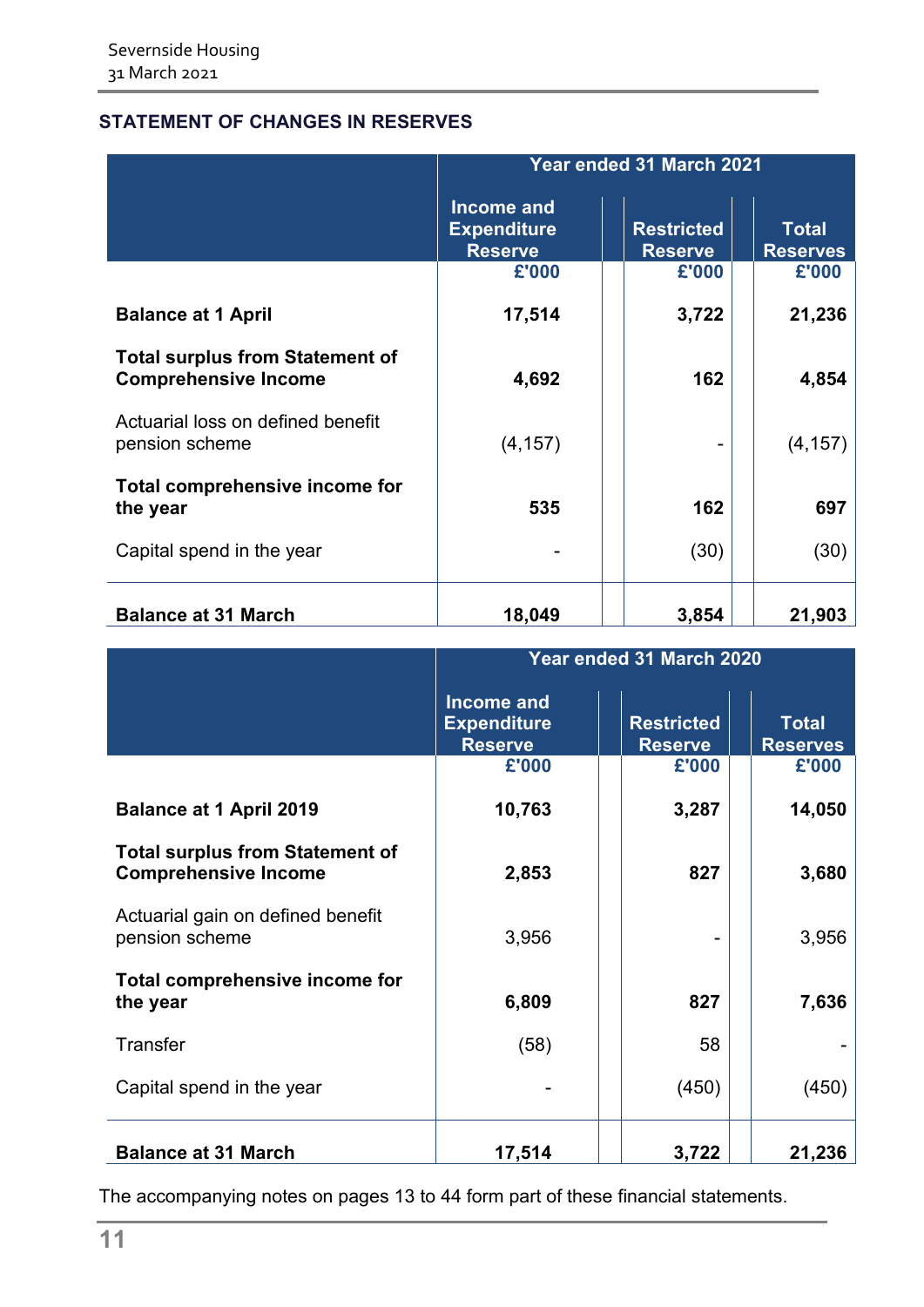#### **STATEMENT OF FINANCIAL POSITION As at 31 March 2021**

|                                              | <b>Note</b>     | <b>Year Ended</b><br>31 March<br>2021 | <b>Year Ended</b><br>31 March 2020 |
|----------------------------------------------|-----------------|---------------------------------------|------------------------------------|
|                                              |                 | £'000                                 | £'000                              |
|                                              |                 |                                       |                                    |
| <b>Tangible fixed assets</b>                 |                 |                                       |                                    |
| Housing properties                           | 11a             | 183,293                               | 179,717                            |
| Other tangible fixed assets                  | 11 <sub>b</sub> | 2,248                                 | 2,575                              |
| Investment properties                        | 11c             | 14,844                                | 14,155                             |
|                                              |                 | 200,385                               | 196,447                            |
| Debtors: amounts falling after more          |                 |                                       |                                    |
| than one year                                | 13              | 5,000                                 | 4,350                              |
| <b>Current assets</b>                        |                 |                                       |                                    |
| <b>Stocks</b>                                | 12              | 426                                   | 1,545                              |
| <b>Debtors</b>                               | 13              | 1,859                                 | 1,403                              |
| Cash and cash equivalents                    |                 | 4,006                                 | 2,757                              |
| Less: Creditors: Amounts falling due         |                 |                                       |                                    |
| within one year                              | 14              | (5,981)                               | (4,706)                            |
| <b>Net current assets</b>                    |                 | 310                                   | 999                                |
| <b>Total assets less current liabilities</b> |                 | 205,695                               | 201,796                            |
| <b>Creditors:</b> Amounts falling due after  |                 |                                       |                                    |
| more than one year                           | 15              | (169, 167)                            | (170, 373)                         |
| Pension liability                            | 20              | (14, 625)                             | (10, 187)                          |
| <b>Total net assets</b>                      |                 | 21,903                                | 21,236                             |
| <b>Reserves</b>                              |                 |                                       |                                    |
| Income and expenditure reserve               |                 | 18,049                                | 17,514                             |
| <b>Restricted reserve</b>                    |                 | 3,854                                 | 3,722                              |
| <b>Total reserves</b>                        |                 | 21,903                                | 21,236                             |

The financial statements were approved by the Board and authorised for issue and signed on its behalf on 20 July 2021 by:

Celem.

**Gareth Evans Chair**

hene Holynous

**Philip Ingle Irene Molyneux Company Secretary** 

The accompanying notes on pages 13 to 44 form part of these financial statements.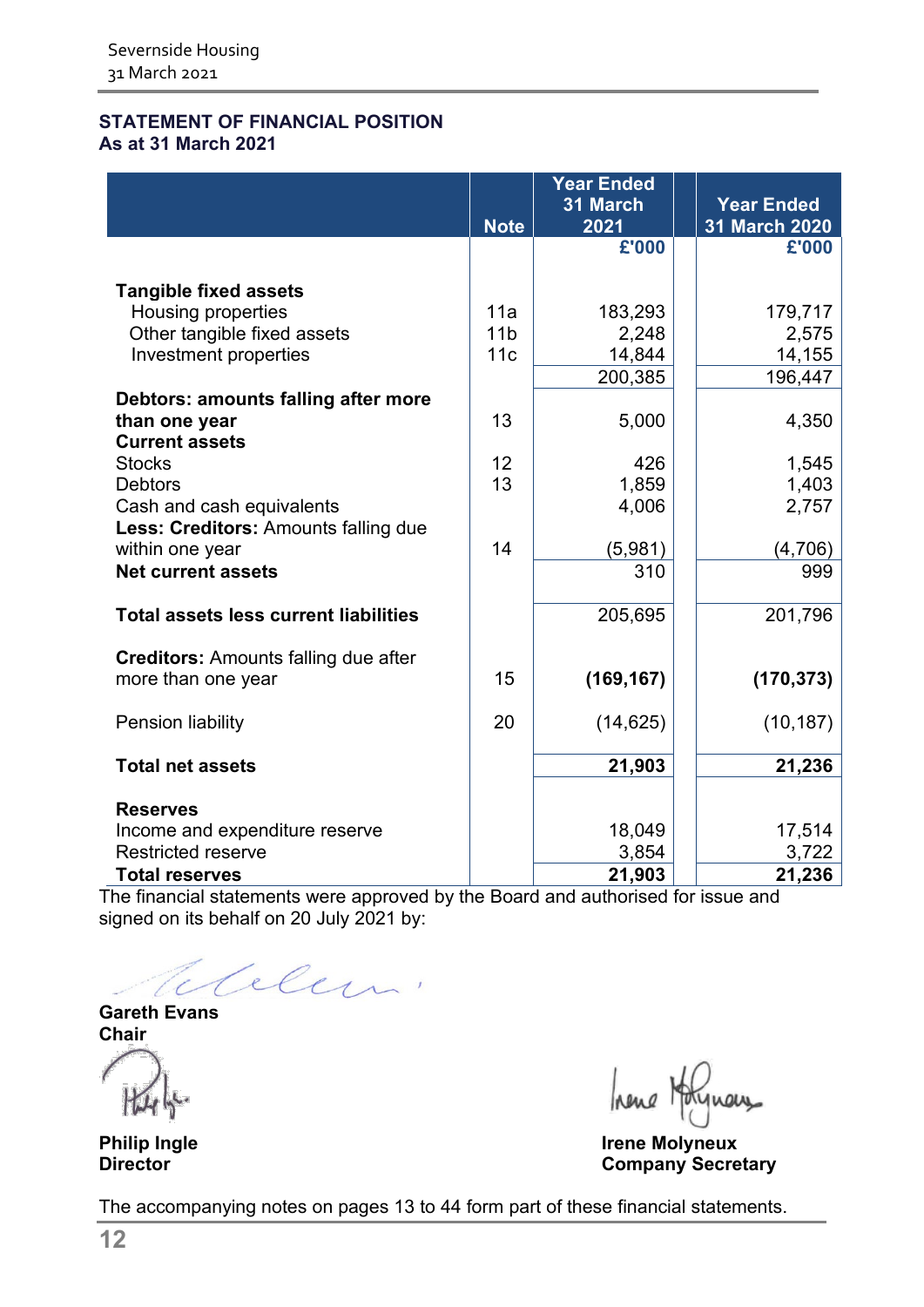#### <span id="page-14-0"></span>**1. Legal status**

Severnside Housing is an exempt charity, registered as a Co-operative and Community Benefit Society and the Regulator of Social Housing (LH4325), under the Housing and Regeneration Association Act 2008, as a social landlord. Severnside Housing is a public benefit entity as described by FRS102.

## **2. Accounting policies**

#### **a. Basis of accounting**

The financial statements have been prepared in accordance with Financial Reporting Standard 102 *The Financial Reporting Standard* applicable in the UK and Republic of Ireland (FRS102), and the Statement of Recommended Practice for registered social housing providers update 2018 update. The financial statements comply with the Cooperative and Community Benefit Societies Act 2014, the Housing and Regeneration Act 2008 and the Accounting Direction for Private Registered Providers of Social Housing 2019.

In previous years, the financial statements have been prepared on a going concern basis. However, during 2021/22 the Board is planning to transfer the engagements of Severnside into South Staffordshire Housing Association Limited. Accordingly the Group Board have not prepared the financial statements on a going concern basis. Since all activities of Severnside will be continuing within South Staffordshire Housing Association Limited, there have been no required adjustments to the presentation of the Statement of Financial Position.

As part of their normal annual review and budget approval process, the Board of Management have reviewed the combined 30 year business plan for Severnside Housing and South Staffordshire Housing Association, who operate as a funding group with Housing Plus Group Finance Limited and are integral to Housing Plus Group.

The financial plans were stress tested against 3 different scenarios including economic, welfare and compliance changes and a 'perfect storm' scenario was performed combining all of the other 3 scenarios. Mitigations were needed for the joint business plan for all scenarios, with the 'perfect storm' scenario requiring a 25% reduction in repairs and maintenance spend of £5.4m, the removal of £34m of uncommitted development, a reduction in non-business critical back office costs of £1.27m per annum and the sale of the Groups market rented properties valued at £13.4m and the Groups offices valued at £6m. This would allow the 'perfect storm' scenario to be managed internally for a period of 3 years, after this the Board would need to consider longer term actions.

The impact of the Covid-19 outbreak has been considered by the members of the Board. The Association continues to operate effectively with the majority of support staff working from home and other staff abiding by social distancing. Contrary to expectations, the Association has performed well to date. Rental income collection has remained strong during the period with little change in the arrears figure to date with performance at 0.8% which is below the corporate target of 3%. Voids performance suffered during the 'lockdown' period, but performance has since improved, and it is anticipated that void loss will be controlled around the budget level. Development work and planned maintenance work was also suspended during the start of the 2020/21 financial year but has since resumed.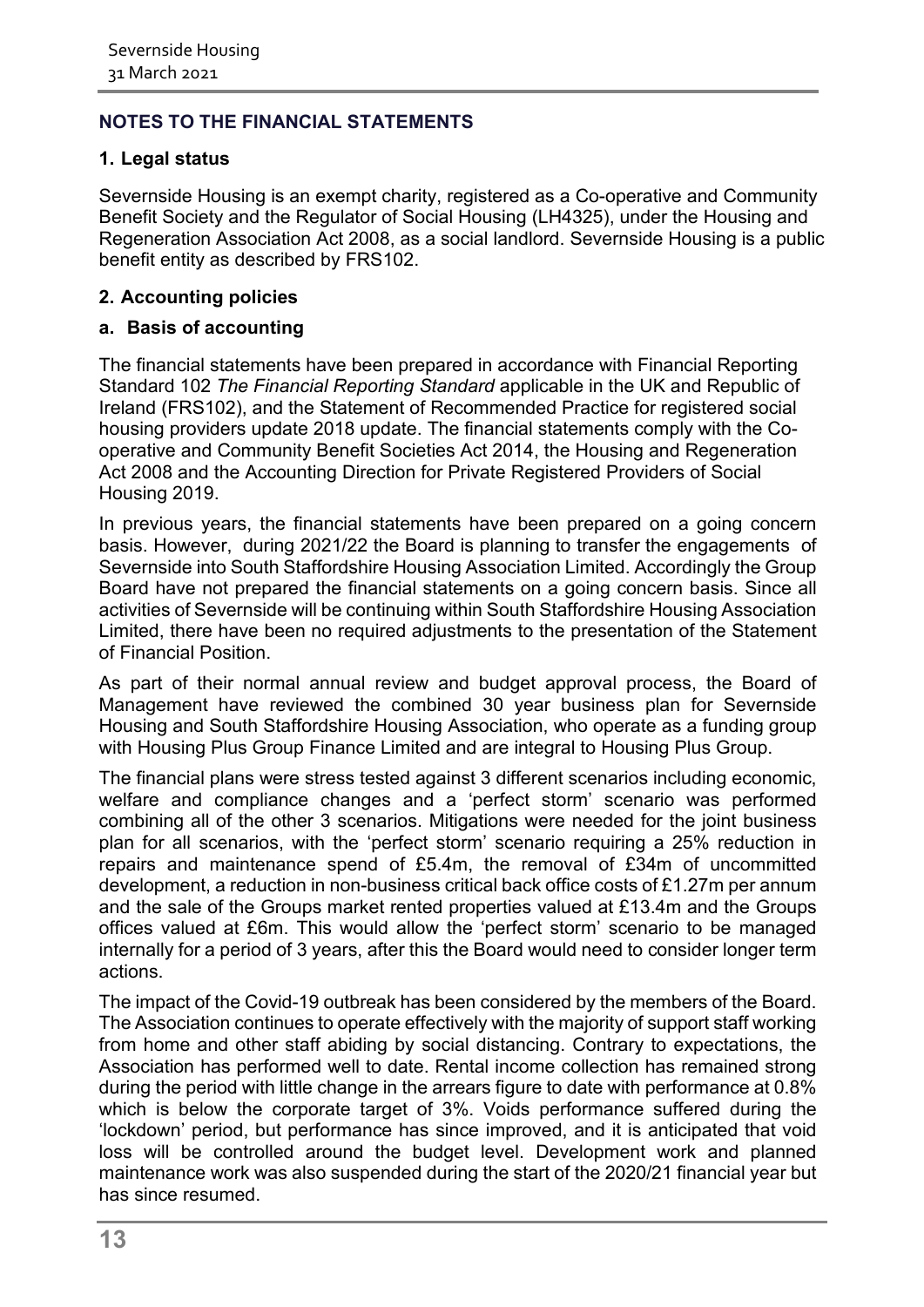As at 31st March 2021 the Association had £4m of cash and access to a further £45.5 million of undrawn borrowing facilities within Housing Plus Group Finance Limited. The Board is satisfied that this funding is available as Housing Plus Group Finance Limited, Severnside Housing and South Staffordshire Housing Association are integral to the Group as set out in the 30 year business plan.

Given the strength of the balance sheet and availability and liquidity of undrawn loan facilities the Board believe that while uncertainty exists, this does not pose a material uncertainty that would cast doubt on the Association's underlying activities to continue as a going concern for the foreseeable future, which is a period of at least 12 months from signing of the accounts and audit report. However as mentioned above Severnside is intending to a progress a transfer of engagements to SSHA, consequently the Board therefore consider it appropriate for the accounts of the Association to be prepared on a non-going concern basis.

#### **b. FRS102 Exemptions**

The Association is a wholly owned subsidiary and is exempt from the requirement to prepare consolidated financial statements. In preparing separate financials statements the Association has taken advantage of the disclosure exemption in FRS 102 and has not prepared a cash flow statement.

A summary of the key accounting policies, which have been applied consistently across all entities, is set out below with intercompany transactions and balances being eliminated in full.

#### **c. Turnover**

Turnover represents rental and service charge income receivable net of voids, sales of first tranche shared ownership properties, grant amortisation and care services income for the year. Turnover (representing those items listed above) in the financial statements notes are analysed to identify General Needs, Supported Housing, Care Housing and Shared Ownership properties.

Rental income is recognised from the point when properties under development reach practical completion or otherwise become available for letting. Income from Low Cost Home Ownership sales and sales of properties built for sale is recognised at the point of legal completion of the sale.

Revenue grants are receivable when the conditions for receipt of agreed grant funding have been met. Service charges, Supporting People Income and care services are recognised when the service has been performed and expenditure incurred.

#### **d. Value Added Tax (VAT)**

The Association's main income stream, being rent, is exempt for value added tax (VAT) purposes. The financial statements include VAT to the extent that it is suffered by the Association and not recoverable from HM Revenue and Customs (HMRC).The Association is able to reclaim VAT in line with a Partial Exemption Special Method agreed with HMRC.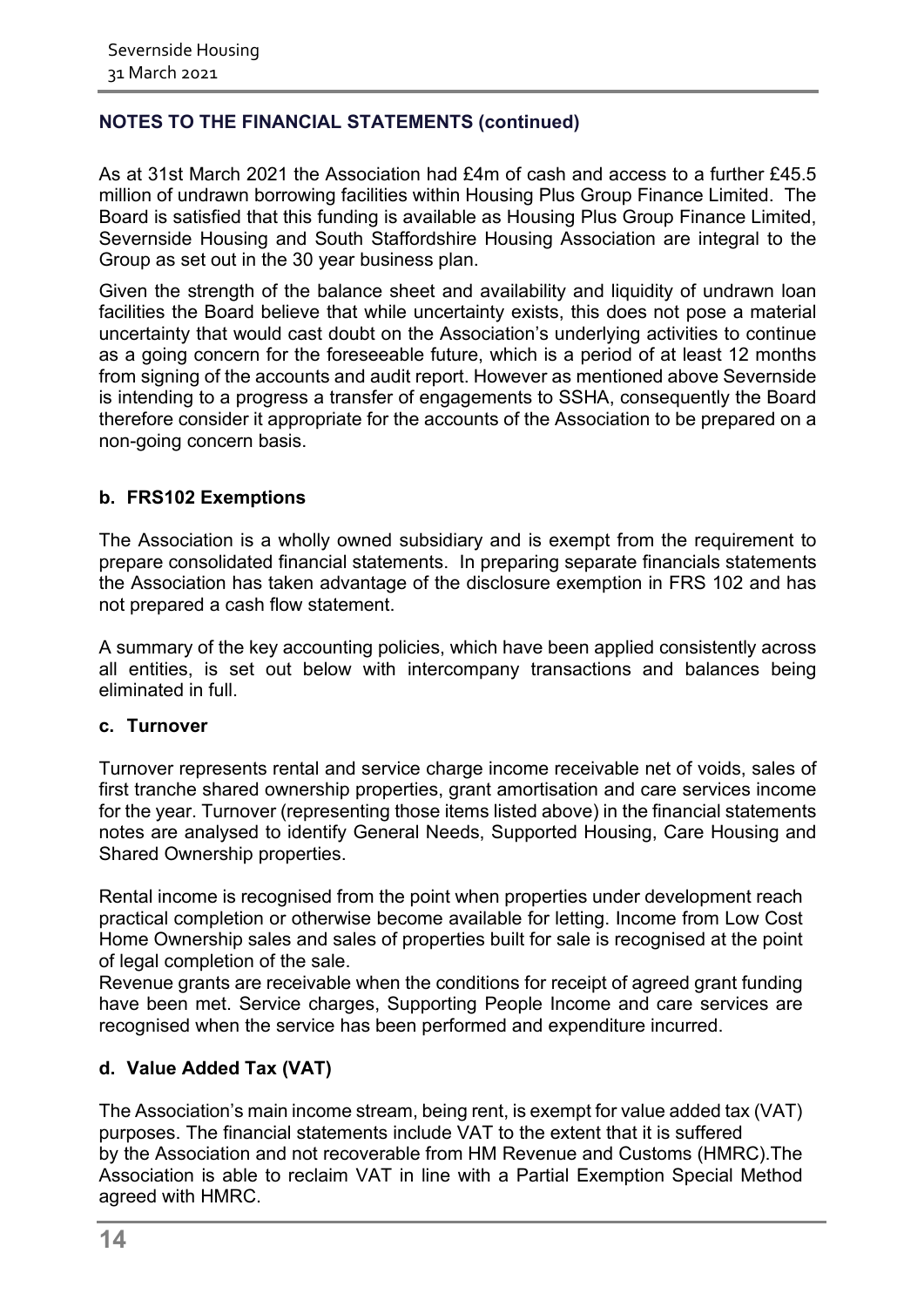VAT reclaimed under the partial exemption method is calculated using a sectorised approach, allowing the different activities of the Group to be assessed separately for recovery based on the VAT treatment of the supply.

The balance of VAT payable to or recoverable at the year-end is included in the financial statements as a current liability or asset.

#### **e. Interest and financial costs**

Interest and financial costs represent the cost of financing the purchase of those properties transferred and property acquisitions as well as new development. Loans are secured on the majority of the Association's housing assets.

Interest and financial costs are charged to the Statement of Comprehensive Income in the year in which it is incurred.

#### **f. Pensions**

Severnside participates in one funded multi-employer defined benefit scheme and one defined contribution scheme - the Severnside Housing Defined Contribution Scheme (provided by Scottish Widows) and the Shropshire County Council Local Government Pension Scheme (Shropshire LGPS). The assets of the funds are kept separately from those of the Association being invested in independently managed superannuation funds.

#### **g. Holiday pay accrual**

A current liability is recognised for any unused holiday pay entitlement which has accrued at the Statement of Financial Position date. This is measured at the undiscounted salary cost of the future holiday entitlement at the Statement of Financial Position date.

#### **h. Housing properties**

Housing properties are principally properties available for rent. Completed housing properties for lettings are stated at cost less accumulated depreciation and accumulated impairment losses. The cost includes costs of acquiring land and buildings, development costs incurred during the development period and other directly attributable costs. Housing properties under construction are stated at cost less accumulated impairment losses.

Completed housing properties are split between their land and structure costs. Freehold land is not depreciated. Housing properties are depreciated on a straight line basis over the useful economic life of the assets. The depreciable amount is arrived at on the basis of original cost.

Severnside's housing assets are depreciated as follows:

• Depreciation is charged from the date of acquisition or practical completion of works.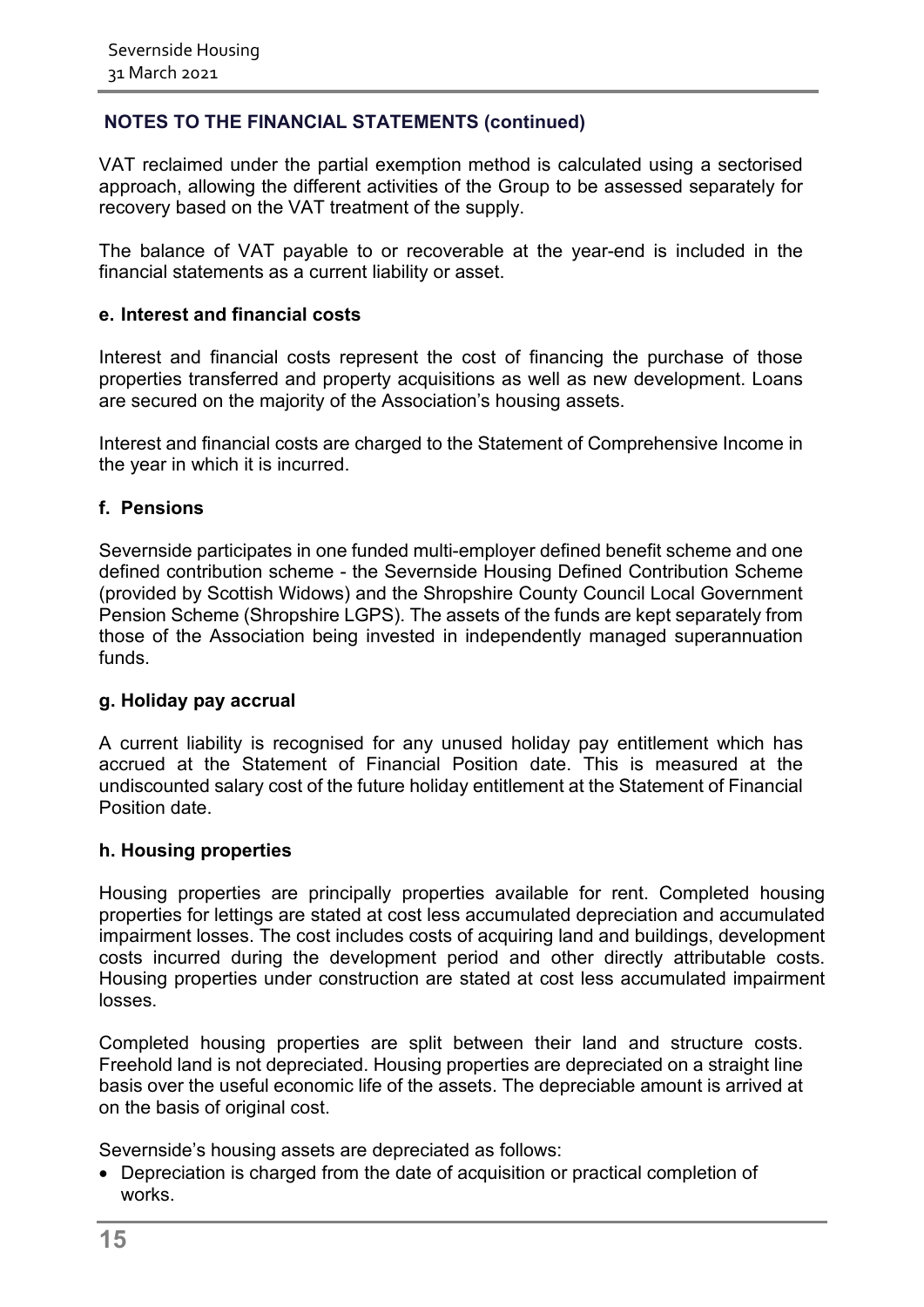- Properties held on leases are amortised over the life of the lease or their estimated useful economic lives in the business, if shorter.
- Major components are treated as separable assets and depreciated over their expected useful economic lives or the lives of the structure to which they relate, if shorter, at the following annual rates:

|            | <b>Structure</b>              | 50-120 years |
|------------|-------------------------------|--------------|
| $\circ$    | Roof                          | 60 years     |
|            | <b>Kitchens</b>               | 20 years     |
|            | <b>Bathrooms</b>              | 30 years     |
| $\circ$    | <b>Heating System/Boilers</b> | 15 years     |
| $\circ$    | <b>Wiring System</b>          | 30 years     |
| $\bigcap$  | Lifts                         | 30 years     |
|            | <b>UPVC External Doors</b>    | 30 years     |
| $\bigcirc$ | <b>UPVC Windows</b>           | 30 years     |
| $\bigcap$  | Porches                       | 30 years     |
|            | <b>Solar Panels</b>           | 30 years     |
|            |                               |              |

#### **i. Capitalisation**

Works to existing properties which replace a component that has been treated separately for depreciation purposes are capitalised as improvements.

Major improvements and renovation of housing properties which extend the life of the asset, increase the rent or considerably reduce the future routine maintenance are capitalised and depreciated over the useful economic life of the asset.

Staff and other costs that are directly attributable to bringing housing properties to practical completion are capitalised. Development costs not capitalised are shown as other activities in the Statement of Comprehensive Income for the year.

Interest costs relating to new development are capitalised. The interest charged reflects the net interest paid over the period of the developments.

#### **j. Accounting for grants**

Severnside receives Social Housing Grant and grants from Local Authorities. Any grants provided to reduce the capital cost of housing properties held at cost or specific components of housing properties, are recognised by Severnside using the accrual model. It means that grants are released to the Statement of Comprehensive Income, on a systematic basis over the expected useful life of the housing property structure or if a Disabled Facilities Grant over the expected useful life of the bathroom.

If an asset (housing property or its component) is disposed of, for which grant was received, and there is no obligation to repay the grant, any grant remaining within liabilities on the Statement of Financial Position is released to the Statement of Comprehensive Income. If the grant is available to be recycled it is credited to a Recycled Capital Grant Fund and included as a liability in the Statement of Financial Position.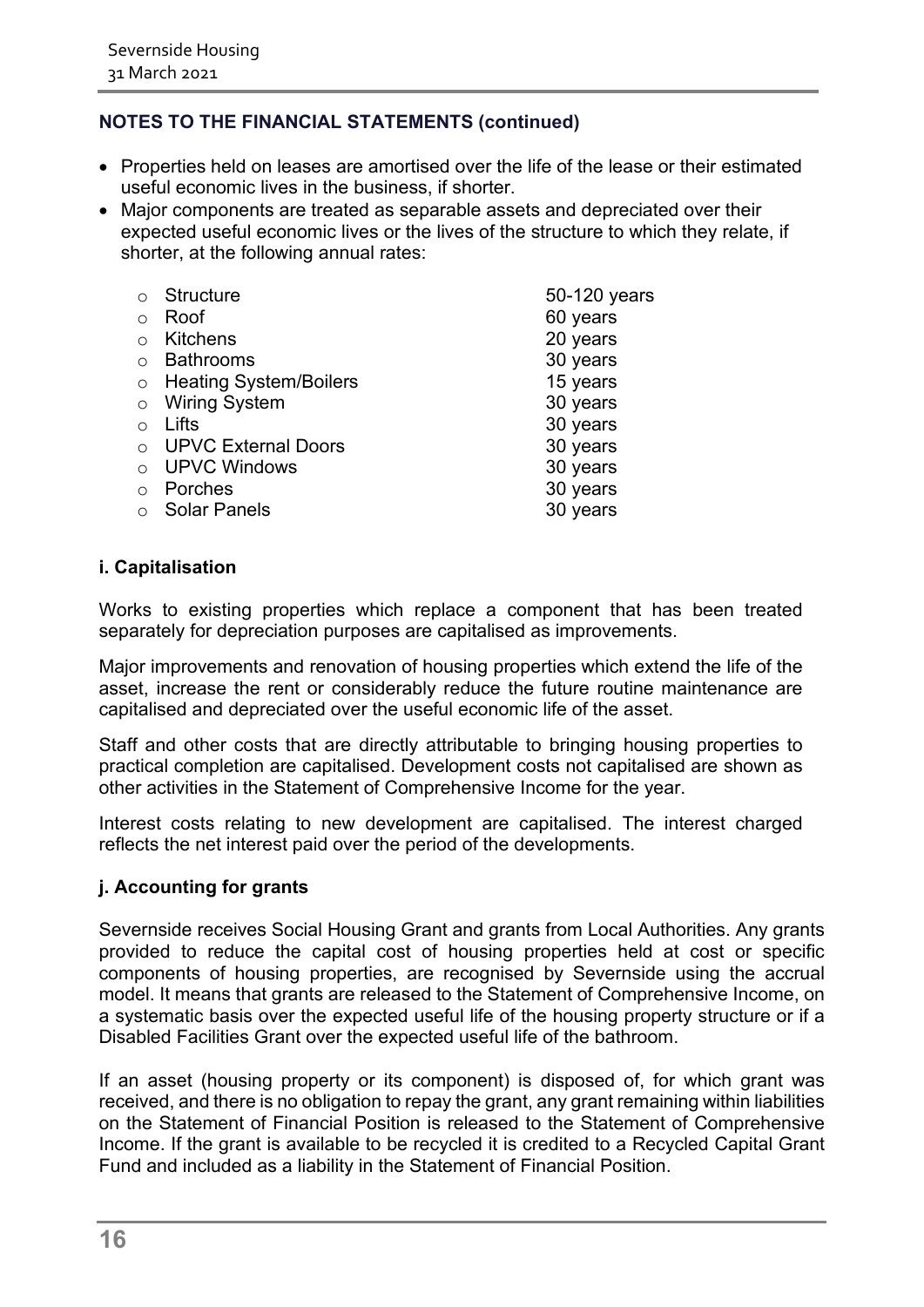Any grants received in respect of revenue expenditure are recognised in the Statement of Comprehensive Income as they become receivable.

Donations of land or other tangible assets acquired below market value from a government source are treated as a non-monetary grant. The difference between the fair value of the tangible asset donated or acquired and the consideration paid is recognised as a liability in the Statement of Financial Position. Once the terms of the donation have been met it is released to the Statement of Comprehensive Income.

#### **k**. **Sale of housing property**

Under shared ownership arrangements, Severnside sells a long term leasehold interest of Shared Ownership housing units to persons who occupy them at a lease premium equal to between 25% and 100% of open Market Value. Proceeds of sale of first tranches are accounted for as turnover in the Statement of Comprehensive Income. The total property cost is apportioned between the shared ownership element and the element remaining in SSHA's ownership based on the percentage tranche sold or estimated to be sold. The estimated first tranche value of properties that are developed for sale and are either unsold or work in progress are included in current assets. Subsequent tranches ('Staircasing') are accounted for as disposals. The remaining unsold element remains on the Statement of Financial Position as a fixed asset and is subject to an annual impairment review.

Under Right to Buy and Right to Acquire arrangements Severnside sells properties to qualifying tenants. Receipts from Right to Acquire sales are required to be retained in a ring fenced fund that can only be used for providing replacement housing. The sales receipt less eligible expenses are held in a disposal proceeds fund, which is held in creditors (either current or long term dependent on when it is anticipated to be used).

#### **l. Intangible assets**

Intangible assets are identifiable non-monetary assets without physical substance. These are stated at cost less accumulated amortisation and any accumulated impairment losses. The cost includes cost of asset purchase and other directly attributable costs.

Intangible assets are amortised on a straight line basis over the useful economic life of the assets as follows:

o Software Warranties & Licences 4 years

#### **m. Other tangible fixed assets**

Other tangible assets are depreciated on a straight-line basis over the useful economic life of the asset as follows:

| $\circ$ Office Structure      | 60 years |
|-------------------------------|----------|
| $\circ$ Vehicles              | 4 years  |
| $\circ$ Furniture & Equipment | 5 years  |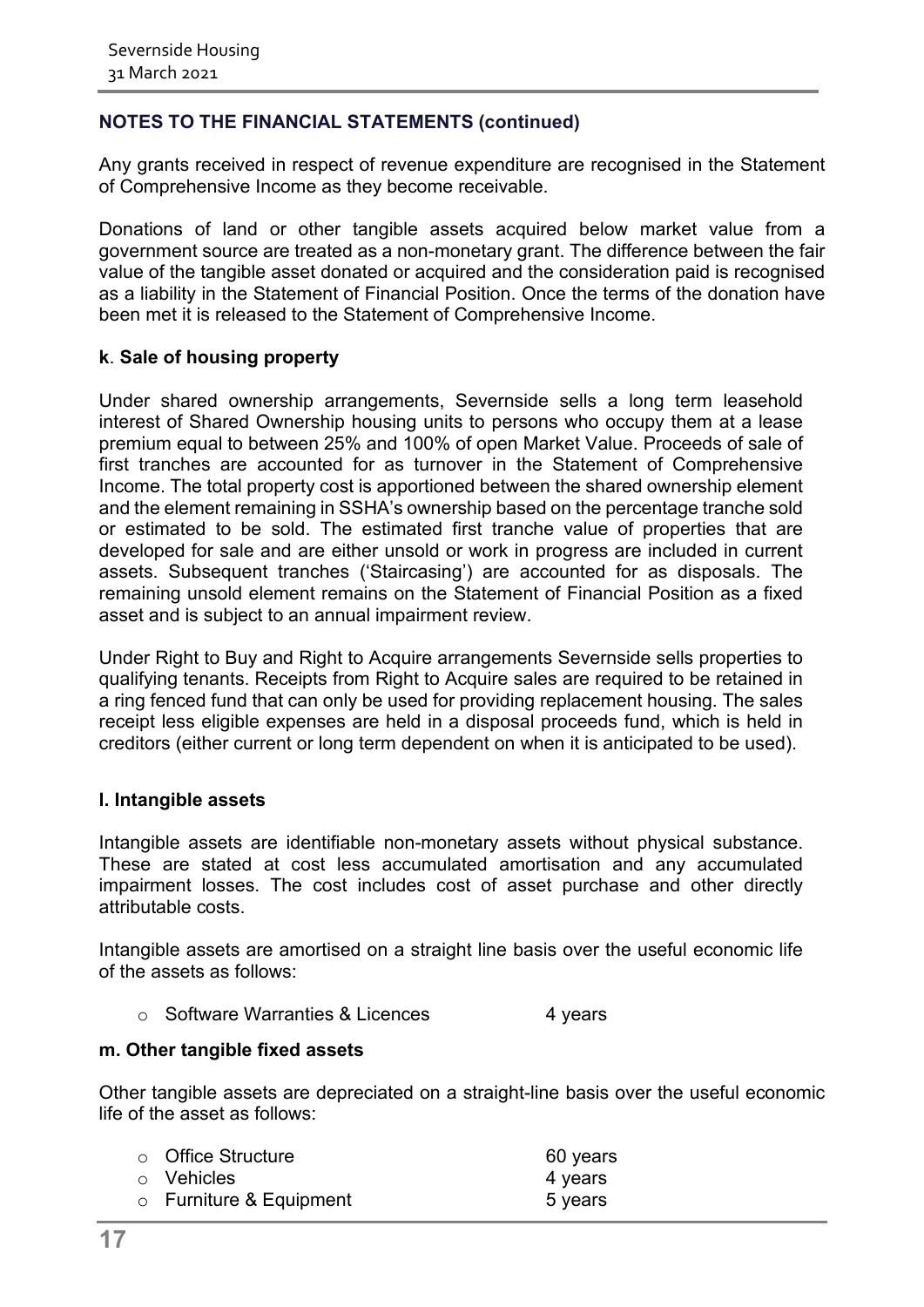| $\circ$ IT Software | 4 years |
|---------------------|---------|
| o Photocopiers      | 3 years |
| $\circ$ IT Hardware | 2 years |

The threshold for capitalisation is £500 for a single asset or group of assets.

#### **n. Impairment**

Severnside carries out an annual impairment review of individual tangible fixed assets and cash generating units. The review takes into account internal and external indicators of impairment including obsolescence, physical damage, expected cashflows, replacement values, market factors and government policy. Severnside considers cash generating units to be schemes or geographical areas depending on size.

Where an indicator of impairment exists an impairment assessment is performed where the carrying amount is compared to the recoverable amount. If the carrying amount of an asset or cash generating unit exceeds the higher of the value in use or fair value less costs to sell then the loss is charged to the Statement of Comprehensive Income as expenditure and as a separate line within operating expenditure where it is considered to be material.

#### **o. Leased assets**

At inception the Association assesses agreements that transfer the right to use assets. The assessment considers whether the arrangement is, or contains, a lease based on the substance of the arrangement. Leases of assets that transfer substantially all the risks and rewards incidental to ownership are classified as finance leases.

Finance leases are capitalised at commencement of the lease as assets at the fair value of the leased asset or, if lower, the present value of the minimum lease payments calculated using the interest rate implicit in the lease. Assets are depreciated over the shorter of the lease term and the estimated useful life of the asset. Assets are assessed for impairment at each reporting date.

The capital element of lease obligations is recorded as a liability on inception of the arrangement. Lease payments are apportioned between capital repayment and finance charge, using the effective interest rate method, to produce a constant rate of charge on the balance of the capital repayments outstanding.

Leases that do not transfer all the risks and rewards of ownership are classified as operating leases. Rentals payable under operating leases are charged to the Statement of Comprehensive Income on a straight-line basis over the lease term.

Rentals payable under operating leases are charged to the Statement of Comprehensive Income on a straight-line basis over the lease term.

#### **p. Stocks**

Stocks are stated at the lower of cost and the estimated sales price less costs to complete and sell.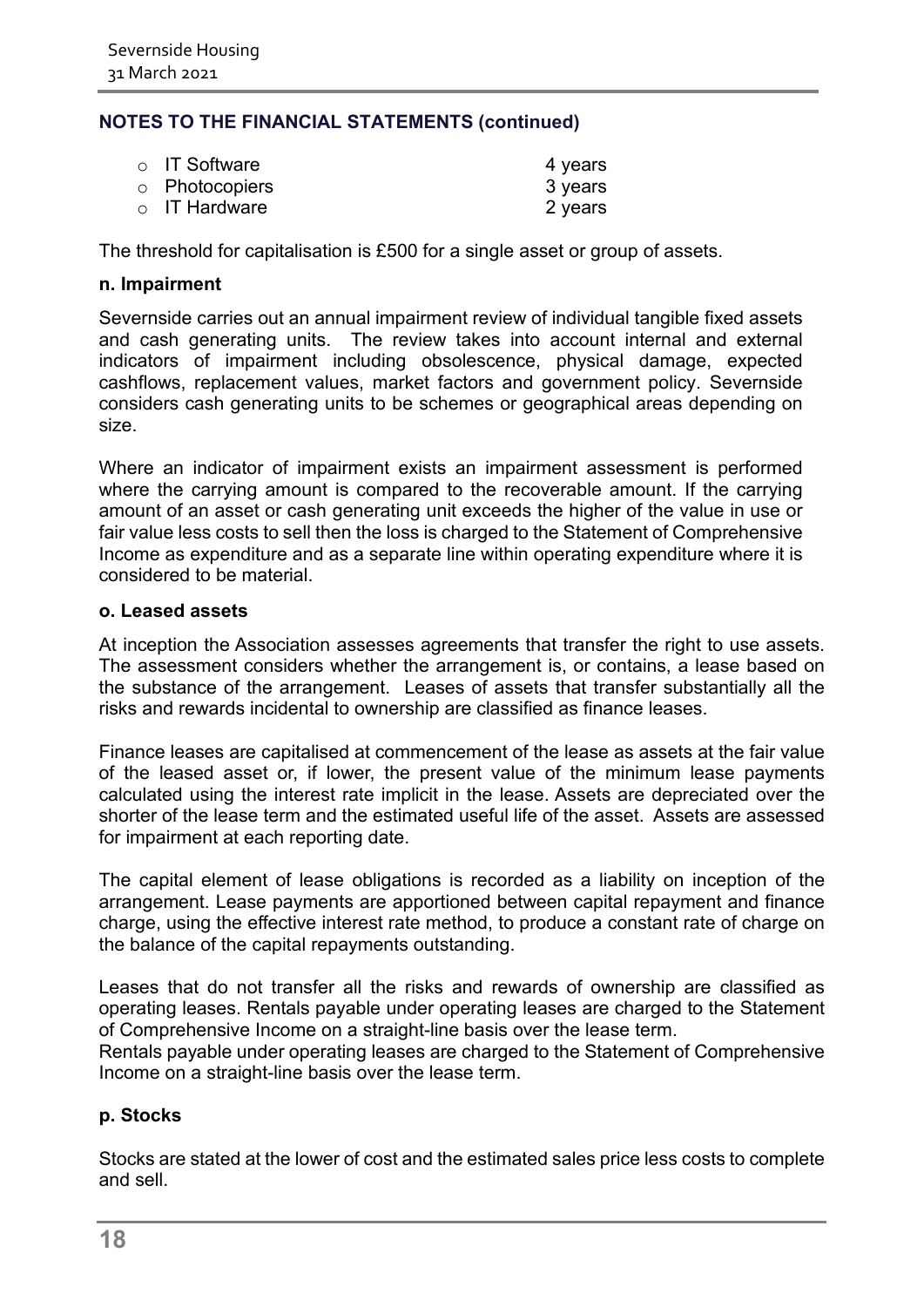#### **q. Debtors and creditors**

Debtors and creditors receivable or payable within one year are recorded at transaction price. Any losses arising from impairment are recognised in the Statement of Comprehensive Income in other operating expenditure.

#### **r. Financial instruments**

A financial instrument is a contract that gives rise to a financial asset of one entity and a financial liability of another entity. The Group accounts for its financial instruments using sections 11 'Basic Financial Instruments' and 12 'Other Financial Instruments Issues' of FRS102.

Severnside's financial instruments are all currently classified as basic and include rent receivable, trade creditors, cash and loans.

Basic financial instruments are initially recognised at transaction price and in subsequent years at amortised cost. Financial assets are derecognised when the rights to the cash flows from the asset expire or are settled. Financial liabilities are derecognised when the obligation is discharged, cancelled or expired. Any difference between the consideration paid or received and the amounts derecognised are recognised in the Statement of Comprehensive Income.

#### **s. Cash and cash equivalents**

Cash and cash equivalents consists of cash at bank, cash in hand, deposits and short term investments with an original maturity of three months or less.

#### **t. Taxation**

Severnside is an exempt charity for corporation tax.

#### **u. Provisions**

The Association only provides for when:

- there is a present legal or constructive obligation, resulting from a past event, at the Statement of Financial Position date;
- it is probable that a transfer of economic benefits will be required to settle the obligation; and
- a reliable estimate can be made of the amount of the obligation.

The amount recognised as a provision is the best estimate of the expenditure required to settle the present obligation at the Statement of Financial Position date.

Severnside sets a provision against rent arrears of current and former tenants based upon historic trends relating to write offs. All other receivables including trade receivables are provided for on a case by case basis.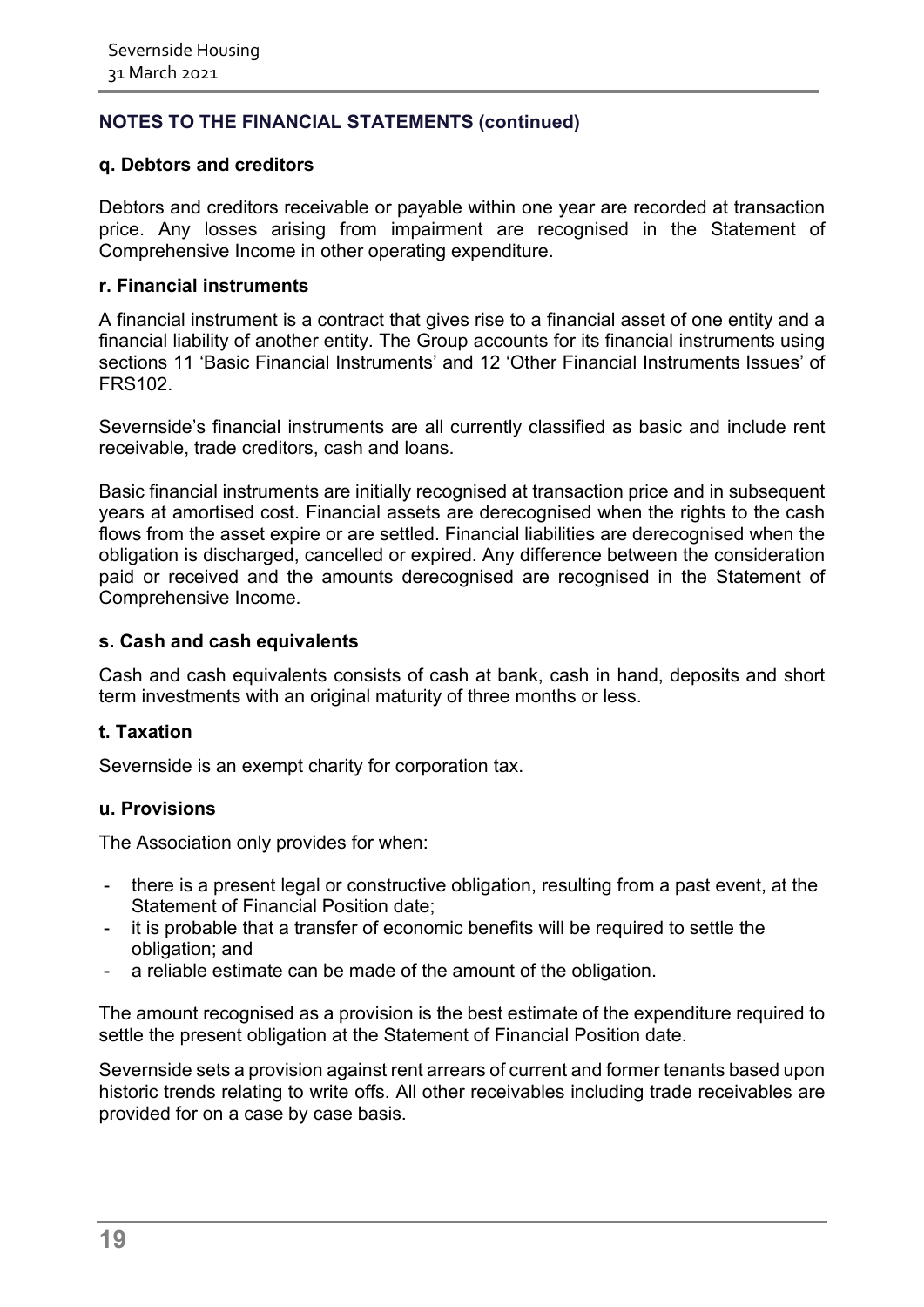#### **v. Contingent liabilities**

A contingent liability is a possible obligation that arises from past events whose existence will be confirmed by the occurrence or non-occurrence of one or more uncertain future events beyond the control of the Association or a present obligation that is not recognised because it is not probable that an outflow of resources will be required to settle the obligation. A contingent liability also arises in extremely rare cases where there is a liability that cannot be recognised because it cannot be measured reliably.

The Association does not recognise a contingent liability but discloses its existence in the financial statements.

A contingent liability exists on grant repayment which is dependent on the disposal of the related property.

#### **w. Reserves**

Income received, and expenditure incurred, for restricted purposes is separately accounted for within restricted funds

#### **x. Key estimates and judgements**

The preparation of the financial statements requires the use of certain accounting estimates and judgements concerning the future. The estimates and assumptions that have a significant risk of causing a material adjustment to the carrying amounts of assets and liabilities within the next financial year are addressed below:

#### *i). Impairment of assets*

The Association assesses whether there is any indicator of impairment. Where an indication of impairment exists then an estimate must be made of the recoverable amount of the cash generating unit (CGU). This can require estimation of future cash flows from the CGU or costs of constructing/replacing the CGU if it is not held solely for its cash flows but for its service potential. Estimations are also made in relation to the selection of appropriate discount rates in order to calculate the net present value of those cash flows or costs.

#### *ii). Defined benefit pension scheme*

The Association has obligations to pay pension benefits to certain employees. The cost of these benefits and the present value of the obligation depend on a number of factors including: life expectancy, asset valuations and the discount rate on corporate bonds. Management relies on the estimates made by actuaries and the pension fund in these areas.

During the year ended 31 March 2021, the range of assumptions used by the individual schemes of which the Group is a member are shown in Note 19 of the financial statements.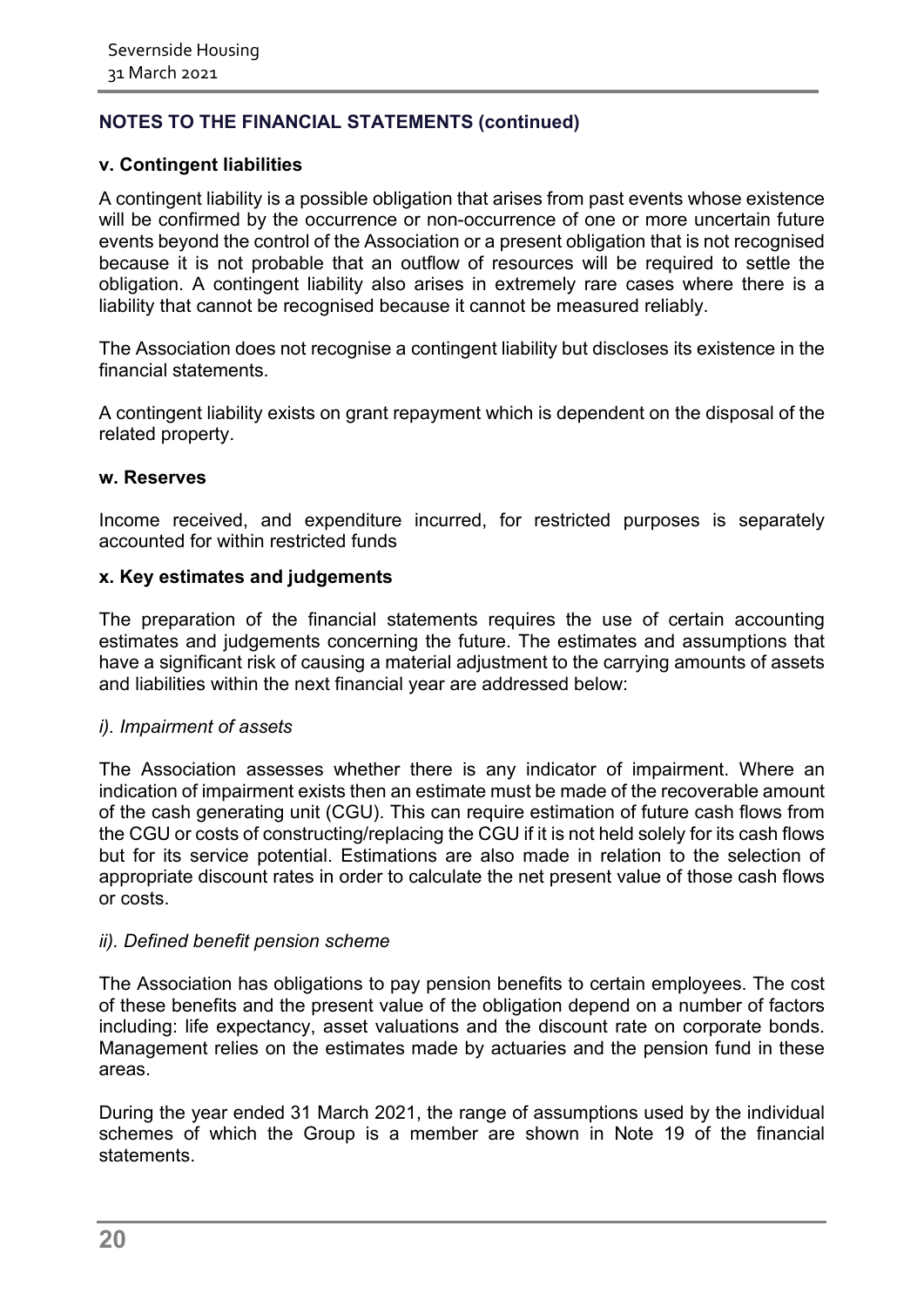#### *iii). Classification of Financial Instruments*

The Association must make judgements over the classification of Financial Instruments as either basic or other. The implication of this is that if treated as 'other', the loan would have to be shown at fair value with any movements in fair value reflected in the Statement of Comprehensive Income. All of these adjustments are non-cash and would have no impact on the Association's loan covenants.

The Association's financial instruments are all currently classified as basic and measured at amortised cost.

#### *iv) Leases*

Whether leases entered into by the Association either as a lessor or a lessee are operating leases or finance leases. These decisions depend on an assessment of whether risks and rewards of ownership have been transferred from the lessor to the lessee on a lease by lease basis.

#### *v) Development expenditure*

The anticipated costs to complete on a development scheme based on anticipated construction cost, effective rate of interest on loans during the construction period, legal costs and other costs. Based on the costs to complete, they then determine the recoverability of the cost of properties developed for outright sale. This judgement is also based on the best estimate of sales value based on economic conditions within the area of development.

#### *vi) Assets*

The appropriate allocation of costs for mixed tenure developments, and furthermore the allocation of costs relating to shared ownership between current and fixed assets. The categorisation of housing properties as investment properties or property, plant and equipment based on the use of the asset.

#### **y. Other key sources of estimation uncertainty**

#### *i)Tangible fixed assets*

Tangible fixed assets are depreciated over their useful lives taking into account residual values, if appropriate. The actual lives of the assets are assessed annually and may vary depending on a number of factors.

For housing property assets, the assets are broken down into components based on management's assessment of the properties. Individual useful economic lives are assigned to these components.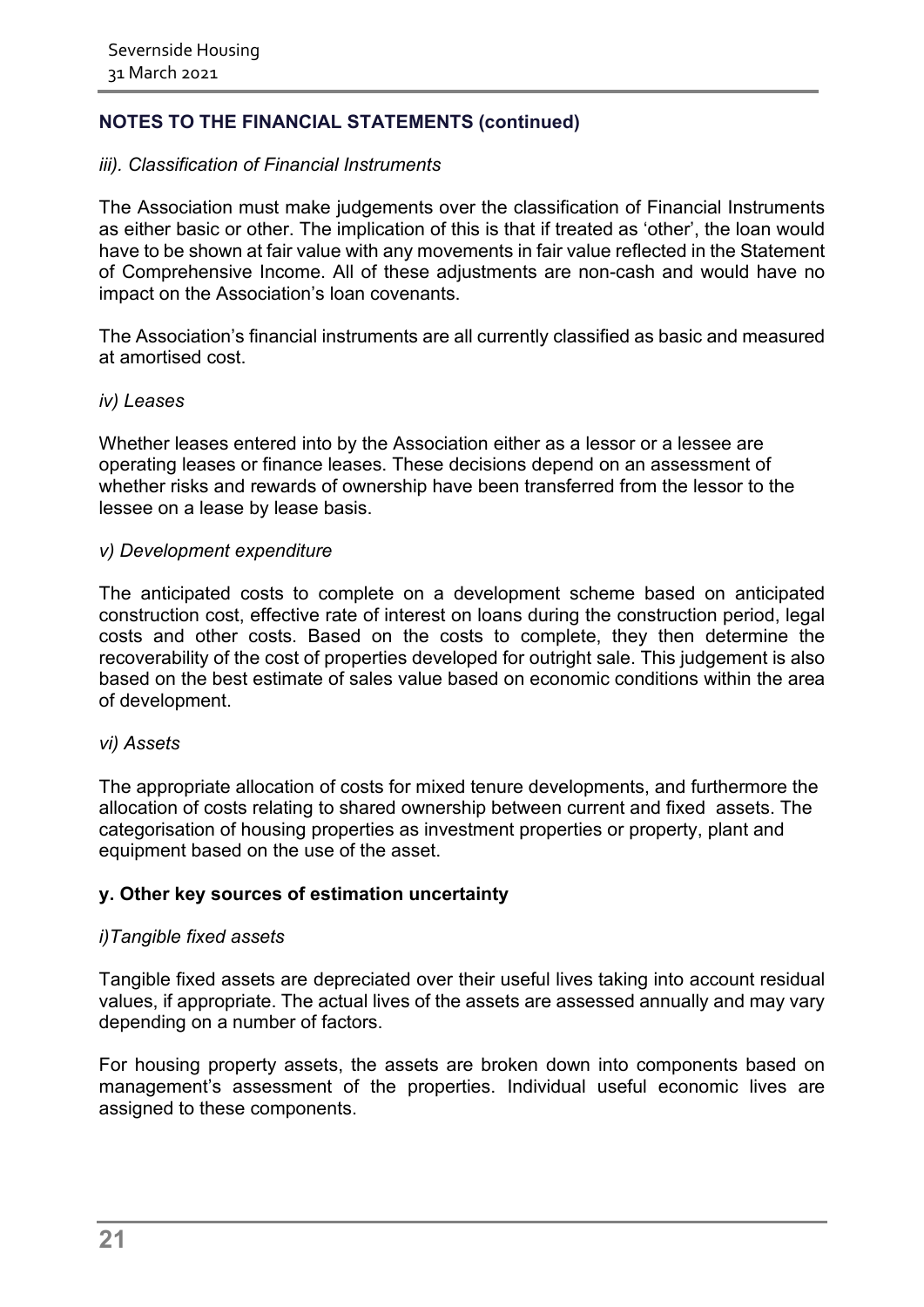#### *ii) Debtors*

The estimate for receivables relates to the recoverability of the balances outstanding at year end. A review is performed on an individual debtor basis to consider whether each debt is recoverable.

#### *ii) Revaluation of investment properties*

The association carries its investment property at fair value, with changes in fair value being recognised in the Statement of Comprehensive Income. The association engaged independent valuation specialists to determine the fair value at the reporting date. The

valuer used a valuation technique based on a discounted cash flow model. The determined fair value of the investment property is most sensitive to the estimated yield as well as the long-term vacancy rate.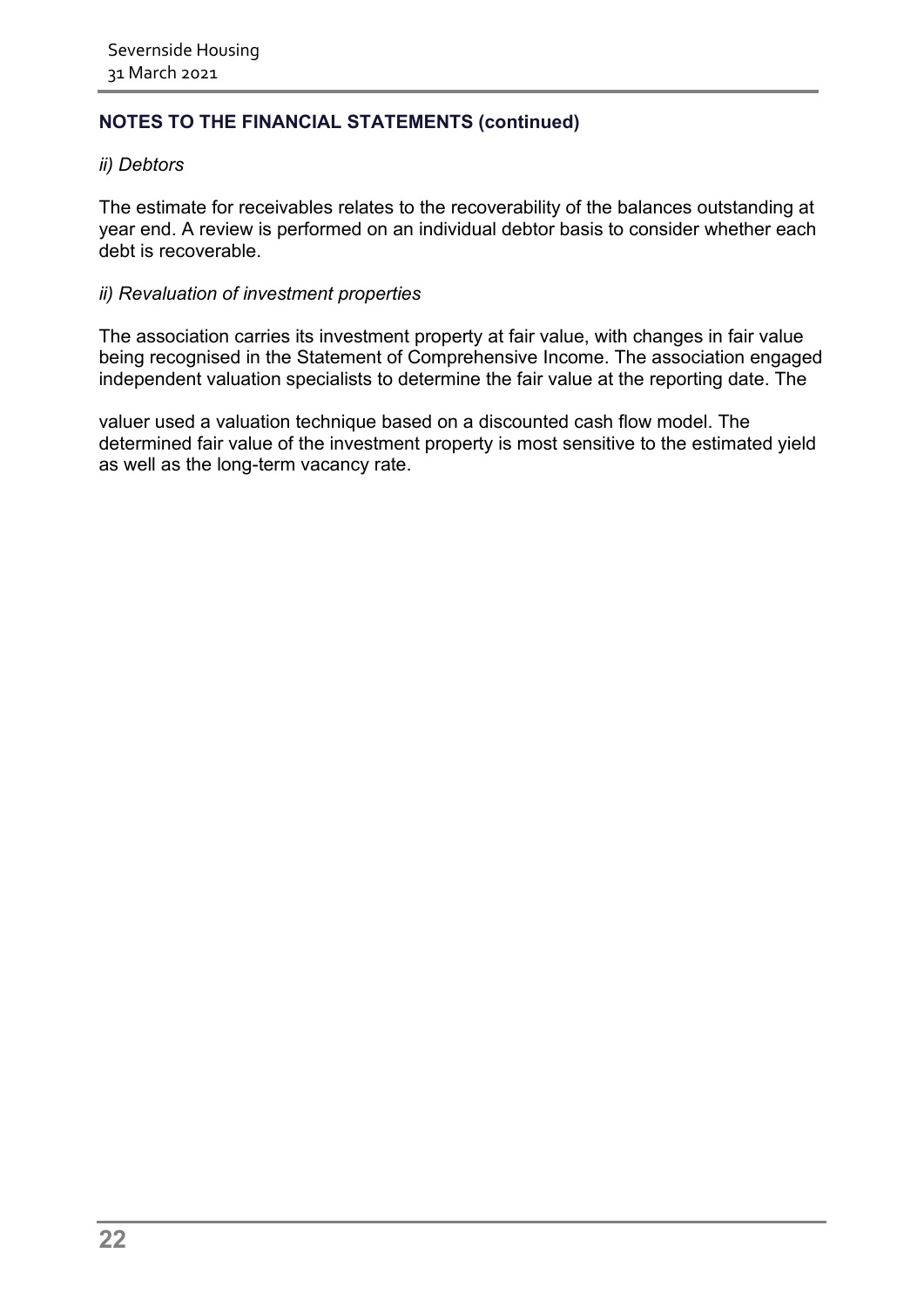## **3. Particulars of turnover, cost of sales, operating expenditure and operating surplus**

|                                                          | <b>Note</b> |                 |                                | <b>Year Ended</b><br>31 March 2021     |                                           | <b>Year Ended</b><br>31 March 2020 |                                |                                        |                                                  |
|----------------------------------------------------------|-------------|-----------------|--------------------------------|----------------------------------------|-------------------------------------------|------------------------------------|--------------------------------|----------------------------------------|--------------------------------------------------|
|                                                          |             | <b>Turnover</b> | <b>Cost of</b><br><b>Sales</b> | <b>Operating</b><br><b>Expenditure</b> | <b>Operating</b><br>Surplus/<br>(Deficit) | <b>Turnover</b>                    | <b>Cost of</b><br><b>Sales</b> | <b>Operating</b><br><b>Expenditure</b> | <b>Operating</b><br><b>Surplus/</b><br>(Deficit) |
|                                                          |             | £'000           | £'000                          | £'000                                  | £'000                                     | £'000                              | £'000                          | £'000                                  | £'000                                            |
| <b>Social housing lettings</b><br>Income and expenditure |             |                 |                                |                                        |                                           |                                    |                                |                                        |                                                  |
| from social housing lettings                             | 3a          | 27,723          |                                | (14, 883)                              | 12,840                                    | 27,456                             |                                | (15, 278)                              | 12,178                                           |
| <b>Other social housing</b><br>activities                |             |                 |                                |                                        |                                           |                                    |                                |                                        |                                                  |
| 1 <sup>st</sup> Tranche LCHO sales                       |             | 1,994           | (1, 394)                       | (110)                                  | 490                                       | 1,149                              | (749)                          | (53)                                   | 347                                              |
| Leaseholders                                             |             | 22              |                                | (109)                                  | (87)                                      | 26                                 |                                | (89)                                   | (63)                                             |
| Tenant garages                                           |             | 102             |                                |                                        | 102                                       | 112                                |                                |                                        | 112                                              |
| Other activities                                         |             | 146             |                                |                                        | 146                                       | 119                                |                                |                                        | 119                                              |
| Charges for support                                      |             |                 |                                |                                        |                                           |                                    |                                |                                        |                                                  |
| services                                                 |             |                 |                                | (3,950)                                | (3,950)                                   |                                    |                                | (4, 225)                               | (4, 225)                                         |
|                                                          |             | 2,264           | (1, 394)                       | (4, 169)                               | (3,299)                                   | 1,406                              | (749)                          | (4, 367)                               | (3,710)                                          |
| <b>Activities other than</b>                             |             |                 |                                |                                        |                                           |                                    |                                |                                        |                                                  |
| social housing activities                                |             |                 |                                |                                        |                                           |                                    |                                |                                        |                                                  |
| Shops                                                    |             | 37              |                                |                                        | 37                                        | 53                                 |                                | (3)                                    | 50                                               |
| Private garages                                          |             | 194             |                                | (2)                                    | 192                                       | 206                                |                                |                                        | 206                                              |
| Market and commercial rent                               |             | 963             |                                | (109)                                  | 854                                       | 967                                |                                | (149)                                  | 818                                              |
|                                                          |             | 1,194           |                                | (111)                                  | 1,083                                     | 1,226                              |                                | (152)                                  | 1,074                                            |
| <b>Total</b>                                             |             | 31,181          | (1, 394)                       | (19, 163)                              | 10,624                                    | 30,088                             | (749)                          | (19, 797)                              | 9,542                                            |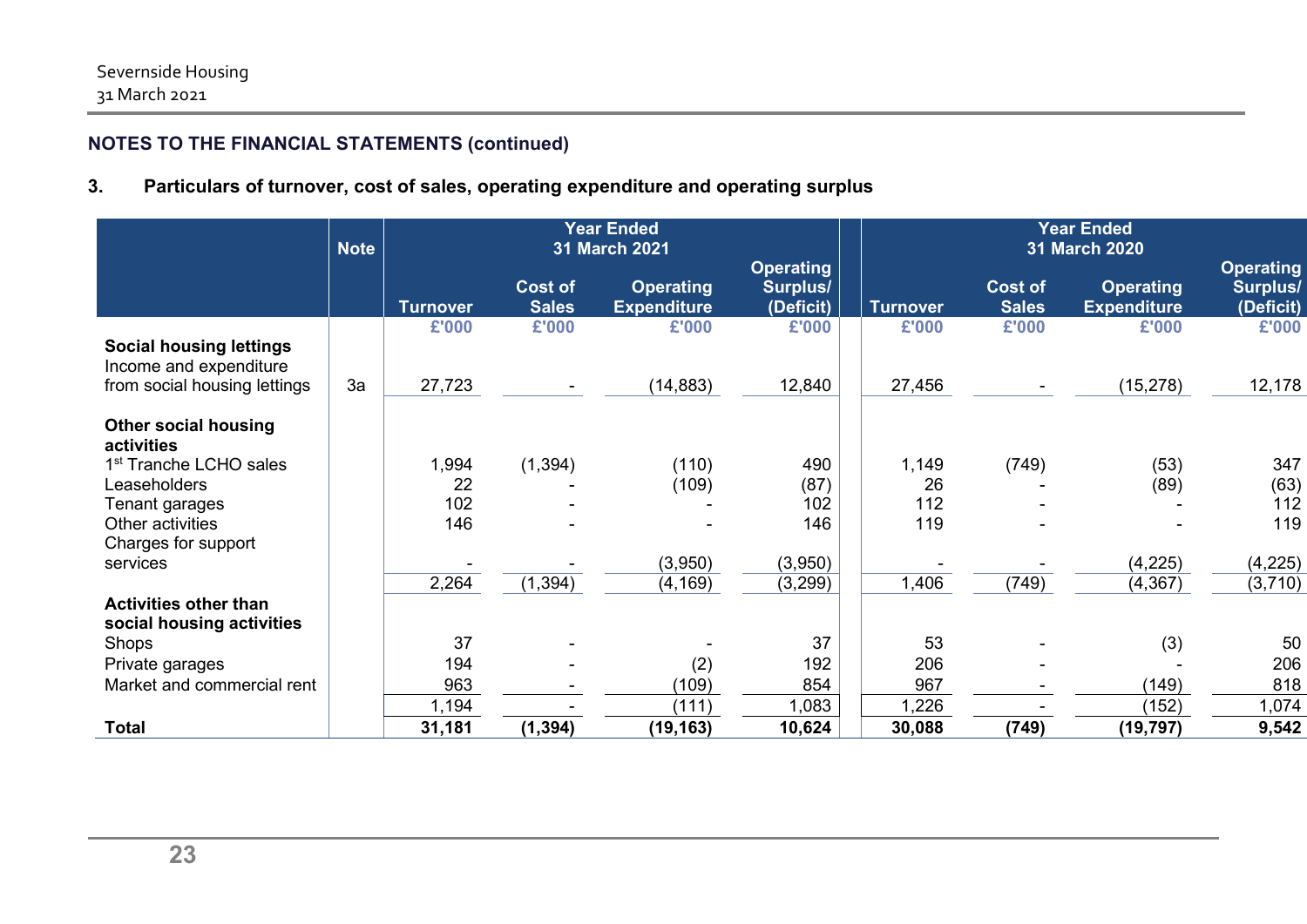## **3a. Income and expenditure from social housing activities**

|                                     |                |                  | <b>Year Ended</b><br><b>31 March 2021</b> |                |              | <b>Year Ended</b><br>31 March 2020 |  |
|-------------------------------------|----------------|------------------|-------------------------------------------|----------------|--------------|------------------------------------|--|
|                                     |                |                  | <b>Low Cost</b>                           |                |              |                                    |  |
|                                     | <b>General</b> | <b>Supported</b> | <b>Home</b>                               | Care           |              |                                    |  |
|                                     | <b>Housing</b> | <b>Housing</b>   | <b>Ownership</b>                          | <b>Housing</b> | <b>Total</b> |                                    |  |
|                                     | £'000          | £'000            | £'000                                     | £'000          | £'000        | £'000                              |  |
| Rent receivable net of identifiable |                |                  |                                           |                |              |                                    |  |
| service charges                     | 20,744         | 2,473            | 484                                       | 2,880          | 26,581       | 26,350                             |  |
| Service charges income              | 156            | 710              | 33                                        | 33             | 932          | 905                                |  |
| Amortised government grants         | 164            |                  | 10                                        | 12             | 186          | 182                                |  |
| Other Income                        | 20             | 4                |                                           |                | 24           | 20                                 |  |
| <b>Turnover from social housing</b> |                |                  |                                           |                |              |                                    |  |
| <b>lettings</b>                     | 21,084         | 3,187            | 527                                       | 2,925          | 27,723       | 27,457                             |  |
| Management                          | (2,388)        | (805)            | (88)                                      | (332)          | (3,613)      | (3,801)                            |  |
| Service charge costs                | (94)           | (185)            |                                           | (4)            | (283)        | (277)                              |  |
| Routine maintenance                 | (1,688)        | (24)             |                                           | (62)           | (1, 774)     | (1,751)                            |  |
| <b>Planned maintenance</b>          | (4, 344)       | (189)            |                                           | (159)          | (4,692)      | (4,999)                            |  |
| <b>Bad debts</b>                    | (81)           | (2)              |                                           | (11)           | (94)         | (87)                               |  |
| Depreciation of housing properties  | (3,946)        | (375)            | (106)                                     |                | (4, 427)     | (4, 364)                           |  |
| Operating expenditure on social     |                |                  |                                           |                |              |                                    |  |
| housing lettings                    | (12, 541)      | (1,580)          | (194)                                     | (568)          | (14, 883)    | (15, 279)                          |  |
| <b>Operating surplus on social</b>  |                |                  |                                           |                |              |                                    |  |
| housing lettings                    | 8,543          | 1,607            | 333                                       | 2,457          | 12,840       | 12,178                             |  |
|                                     |                |                  |                                           |                |              |                                    |  |
| <b>Void losses</b>                  | (39)           | (41)             | (1)                                       | (15)           | (96)         | (97)                               |  |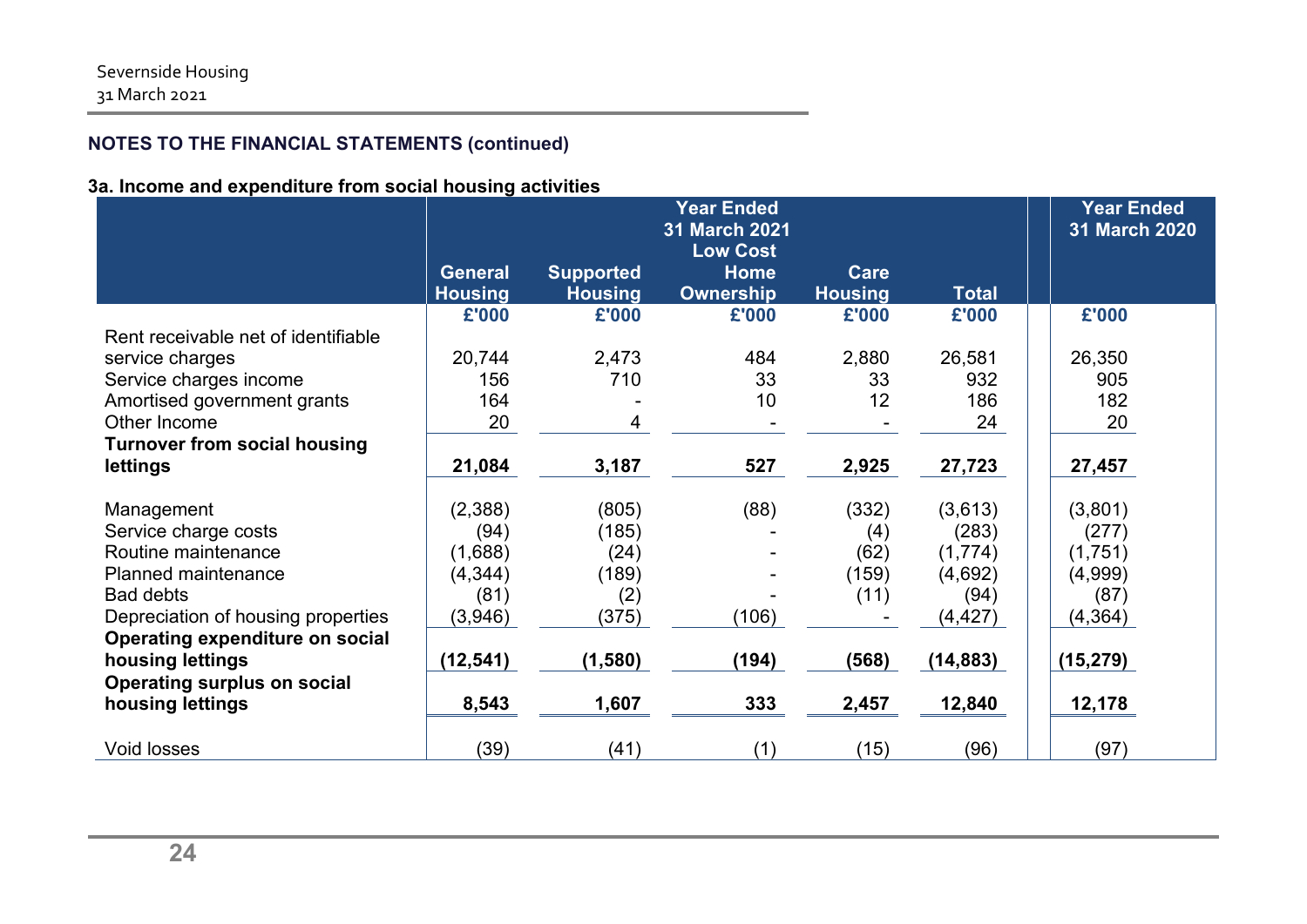## **3b. Classes of accommodation in management and development**

|                                         | <b>Year Ended</b><br>31 March 2021 | <b>Year Ended</b><br>31 March 2020 |
|-----------------------------------------|------------------------------------|------------------------------------|
|                                         | <b>Units</b>                       | <b>Units</b>                       |
| General housing                         |                                    |                                    |
| - Social rent                           | 4,408                              | 4,548                              |
| - Affordable rent                       | 653                                | 464                                |
| Supported housing and housing for older |                                    |                                    |
| people                                  | 573                                | 573                                |
|                                         |                                    |                                    |
| Low cost home ownership                 | 188                                | 171                                |
| <b>Total social housing units</b>       | 5,822                              | 5,756                              |
|                                         |                                    |                                    |
| Market rent                             | 122                                | 122                                |
| Other                                   |                                    |                                    |
| Leasehold                               | 189                                | 189                                |
| <b>Total social housing owned</b>       | 6,134                              | 6,068                              |
|                                         |                                    |                                    |
|                                         |                                    |                                    |
| Non Social Leasehold                    | 23                                 | 23                                 |
| <b>Total owned and managed</b>          | 6,157                              | 6,091                              |
|                                         |                                    |                                    |
|                                         |                                    |                                    |
| Accommodation in development at the     |                                    |                                    |
| year end                                | 176                                | 251                                |

## **4. Surplus on disposal of housing properties**

|                                                  | Year Ended 31 March 2021 |              |             |              | Year<br><b>Ended</b><br>31 March |
|--------------------------------------------------|--------------------------|--------------|-------------|--------------|----------------------------------|
|                                                  | <b>LCHO</b>              | <b>Other</b> | <b>RTB</b>  | Total        | 2020                             |
|                                                  | £'000                    | £'000        | £'000       | £'000        | £'000                            |
| Disposal proceeds                                |                          | 223          | 420         | 643          | 2,736                            |
| Cost of sales<br>Selling costs                   |                          | (58)<br>(3)  | (51)<br>(1) | (109)<br>(4) | (543)<br>(9)                     |
| Net surplus on disposal<br>of housing properties |                          | 162          | 368         | 530          | 2,184                            |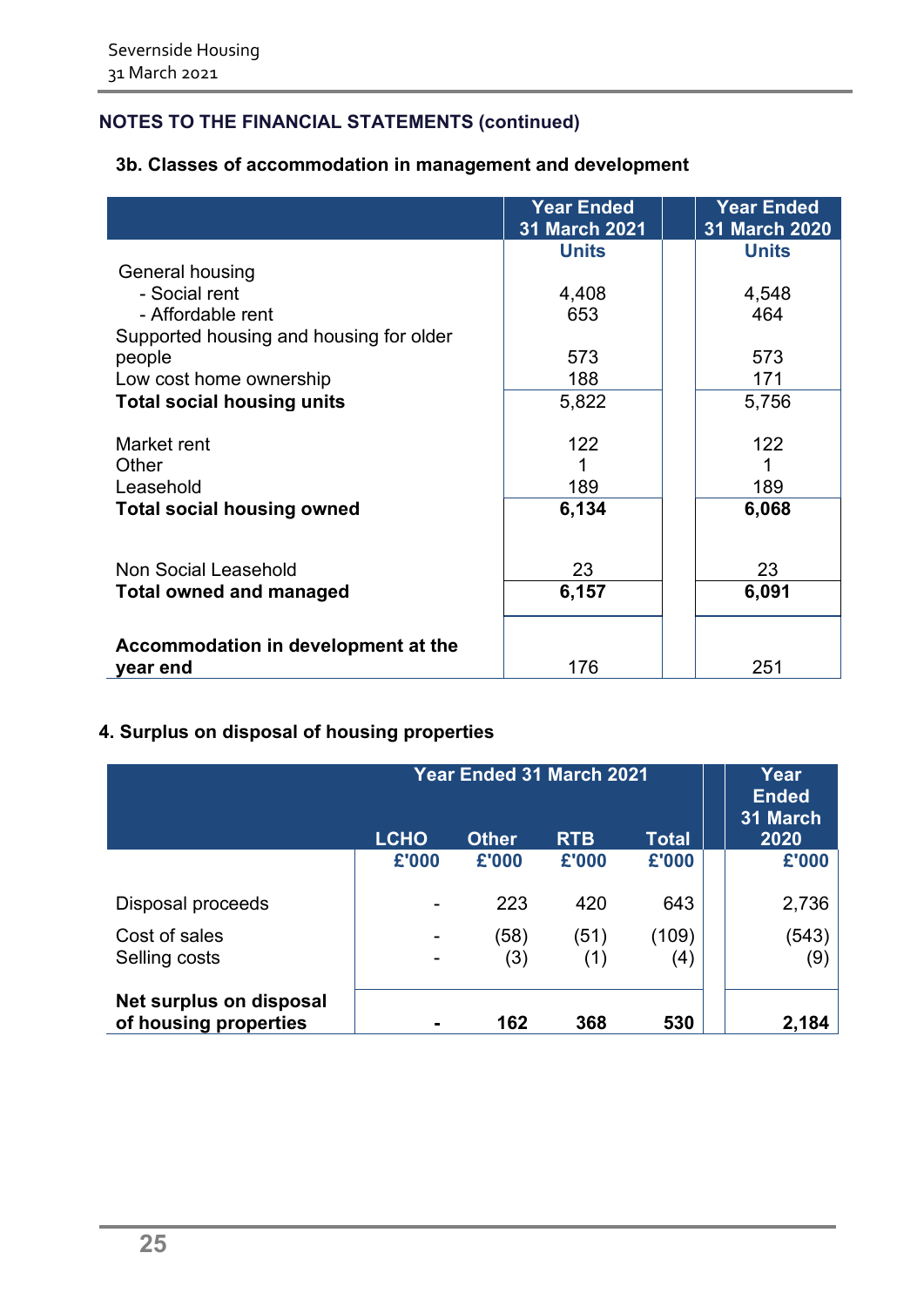## **5. Interest receivable and similar income**

|                                           | <b>Year Ended</b><br>31 March 2021 | <b>Year Ended</b><br>31 March 2020 |
|-------------------------------------------|------------------------------------|------------------------------------|
|                                           | £'000                              | £'000                              |
| Interest received from current asset      |                                    |                                    |
| investments                               |                                    |                                    |
| Interest received from group undertakings | 151                                | 123                                |
| Interest receivable and similar income    | 152                                | 15                                 |

## **6. Interest payable and financing costs**

|                                     | <b>Year Ended</b><br>31 March 2021 | <b>Year Ended</b><br>31 March 2020 |
|-------------------------------------|------------------------------------|------------------------------------|
|                                     | £'000                              | £'000                              |
| Intragroup loans                    | (6, 583)                           | (4, 120)                           |
| <b>Bank loans</b>                   | (288)                              | (3,308)                            |
| Loan commission and commitment fees |                                    | (13)                               |
| <b>Renegotiation fees</b>           | (123)                              | (467)                              |
| <b>Capitalised interest</b>         | 82                                 |                                    |
| Net interest on pension liability   | (229)                              | (319)                              |
| Interest and financing costs        | (7,141                             | (8, 227)                           |

Interest was capitalised at an average rate of 5% (2020: 5%)

## **7. Surplus on ordinary activities before taxation**

|                                                | <b>Note</b> | <b>Year Ended</b><br><b>31 March 2021</b> | <b>Year Ended</b><br>31 March<br>2020 |
|------------------------------------------------|-------------|-------------------------------------------|---------------------------------------|
|                                                |             | £'000                                     | £'000                                 |
| Depreciation:                                  |             |                                           |                                       |
| Housing assets                                 |             | 4,426                                     | 4,364                                 |
| Other fixed assets                             |             | 144                                       | 184                                   |
| Impairment:                                    |             |                                           |                                       |
| Other tangible fixed assets                    |             | 188                                       |                                       |
| <b>Amortisation:</b>                           |             |                                           |                                       |
| Grant                                          |             | (185)                                     | (182)                                 |
| <b>Operating lease rentals</b>                 |             | 12                                        | 12                                    |
| <b>External auditors' remuneration</b>         |             |                                           |                                       |
| (incl. expenses):                              |             |                                           |                                       |
| Fees for the audit of the financial statements |             | 19                                        | 17                                    |
| Fees for other services                        |             | 6                                         | 3                                     |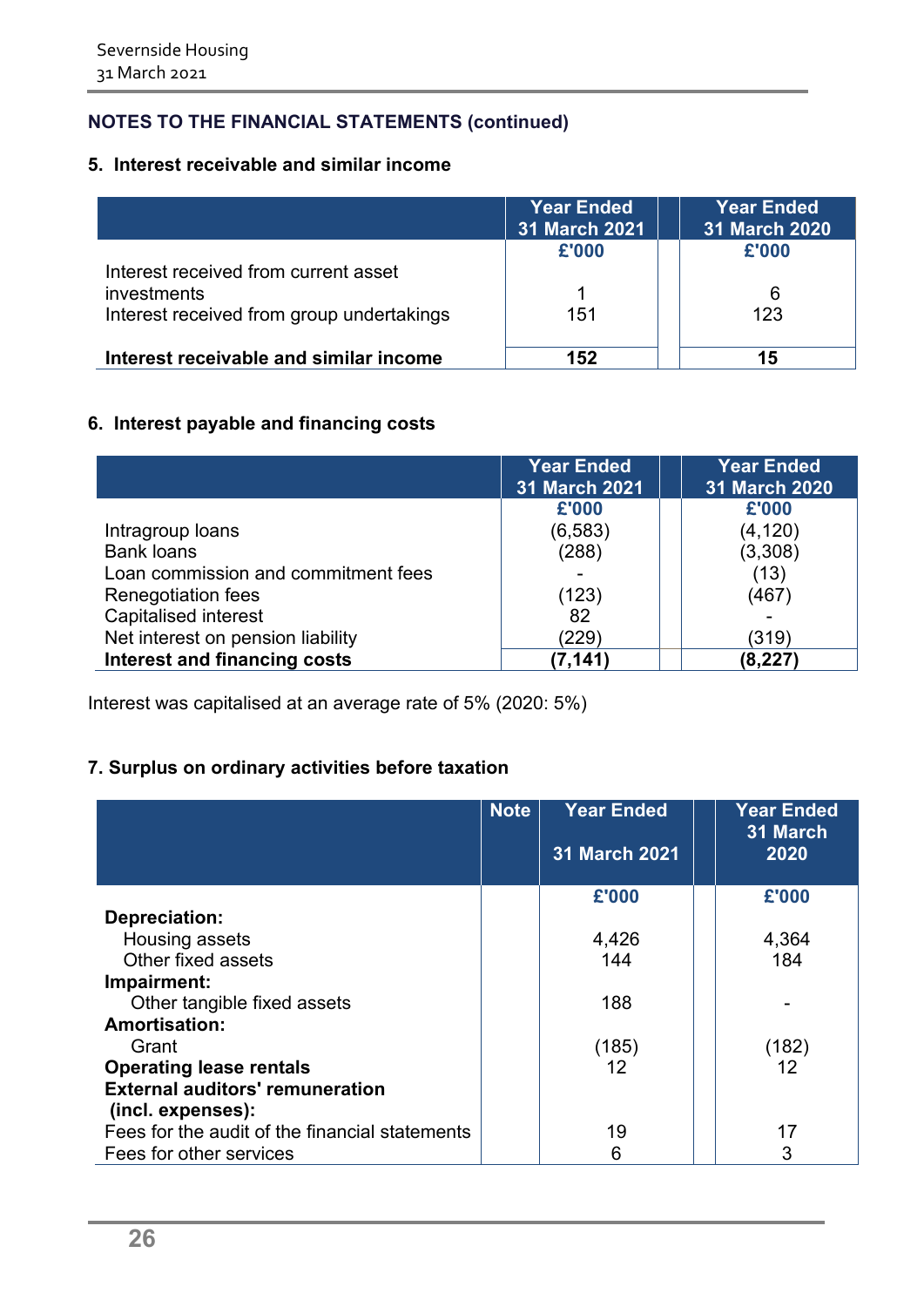## **8. Tax on surplus on ordinary activities**

The differences between the total tax charge and the amount calculated by applying the standard rate of UK corporation tax to surplus before tax is as follows:

|                                                                                     | <b>Year Ended</b><br><b>31 March 2021</b> | <b>Year Ended</b><br><b>31 March 2020</b> |
|-------------------------------------------------------------------------------------|-------------------------------------------|-------------------------------------------|
|                                                                                     | £'000                                     | £'000                                     |
| Surplus on ordinary activities before<br>tax                                        | 4,853                                     | 3,680                                     |
| Tax on surplus on ordinary activities at<br>standard UK corporation tax rate of 19% |                                           |                                           |
| (2020:19%)<br>Effects of:                                                           | 922                                       | 699                                       |
| Income not taxable in determining taxable<br>surplus                                | (922)                                     | (699)                                     |
| Total                                                                               |                                           |                                           |

### **9. Employees**

The average number of persons employed during the financial year expressed as fulltime equivalents (37 hours) was:

|                             | <b>Year Ended</b><br><b>31 March 2021</b> | <b>Year Ended</b><br>31 March 2020 |
|-----------------------------|-------------------------------------------|------------------------------------|
|                             | <b>Number</b>                             | <b>Number</b>                      |
| Administration & management | 73                                        | 75                                 |
| Property services           | 36                                        | 38                                 |
| Housing support and care    |                                           |                                    |
| Total                       | 110                                       | 114                                |

Employees' costs:

|                       | <b>Note</b> | <b>Year Ended</b><br>31 March 2021 | <b>Year Ended</b><br>31 March 2020 |
|-----------------------|-------------|------------------------------------|------------------------------------|
|                       |             | £'000                              | £'000                              |
| Wages and salaries    |             | 3,461                              | 3,847                              |
| Social security costs |             | 330                                | 368                                |
| Other pension costs   | 19          | 482                                | 498                                |
| <b>Total</b>          |             | 4,273                              | 4,713                              |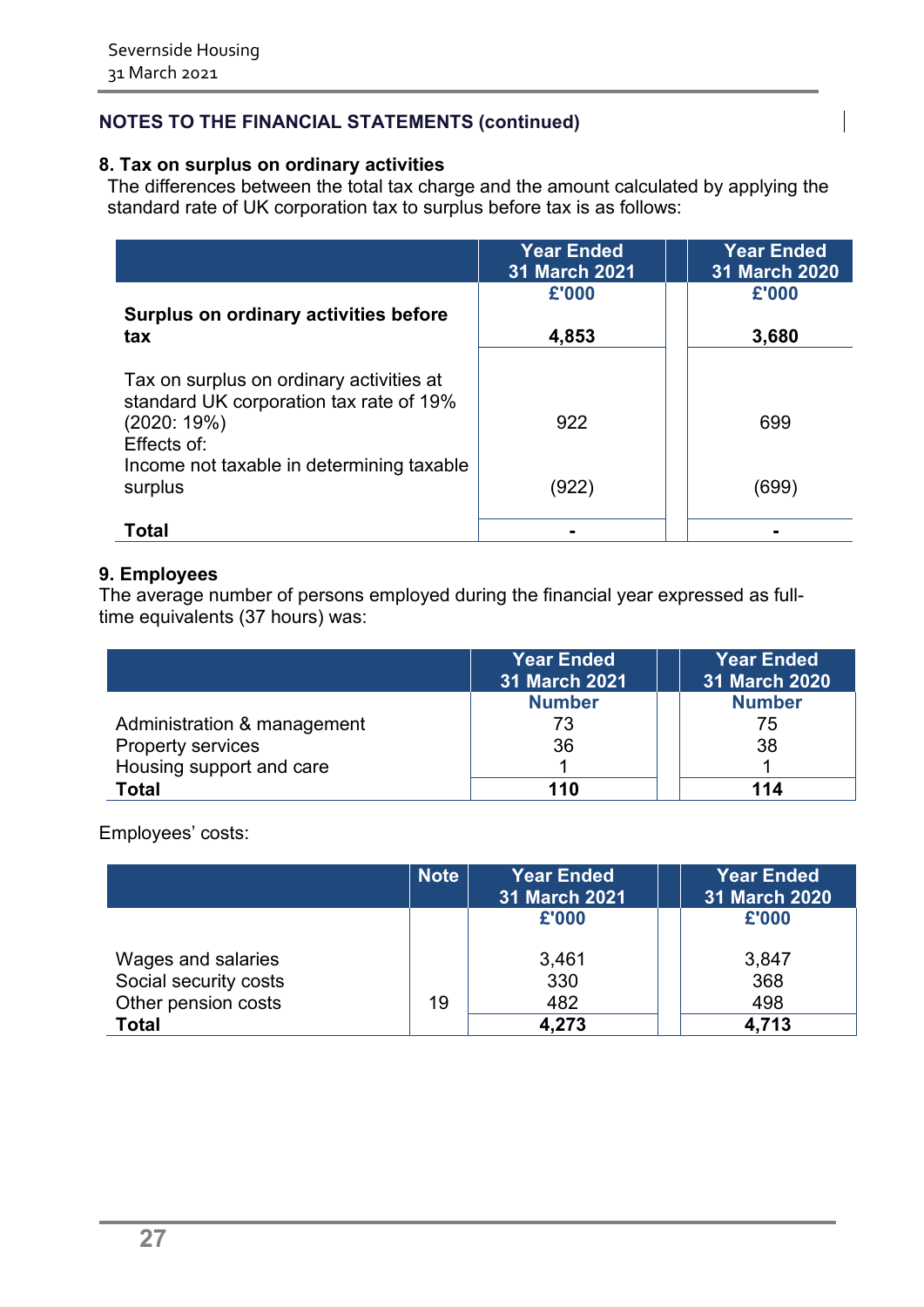Staff who received remuneration (including benefits in kind) in excess of £60k are summarised in the following bands:

|                                             | <b>Year Ended</b><br>31 March<br>2021 | <b>Year Ended</b><br>31 March<br>2020 |
|---------------------------------------------|---------------------------------------|---------------------------------------|
|                                             | <b>Number</b>                         | <b>Number</b>                         |
| More than £60,000 but not more than £70,000 | 3                                     | 3                                     |
| More than £70,000 but not more than £80,000 | 3                                     | $\overline{\phantom{0}}$              |

#### **10. Directors' emoluments**

The Directors of the Association are its Board Members. Board Members are not members of any Severnside pension scheme.

Board members sit on a co-terminus Homes board responsible for Severnside Housing, South Staffordshire Housing Association and Stafford and Rural Homes. Board members are paid by The Housing Plus Group Limited for their duties and amounts are disclosed in the accounts of that entity.

The Executive Directors did not receive any emoluments in respect of their services to the Association (2020: £nil) and none (2020: none) of the Executive Directors were a member of the Association's pension schemes. The Executive Directors are all employed and remunerated through the ultimate controlling party, The Housing Plus Group Limited.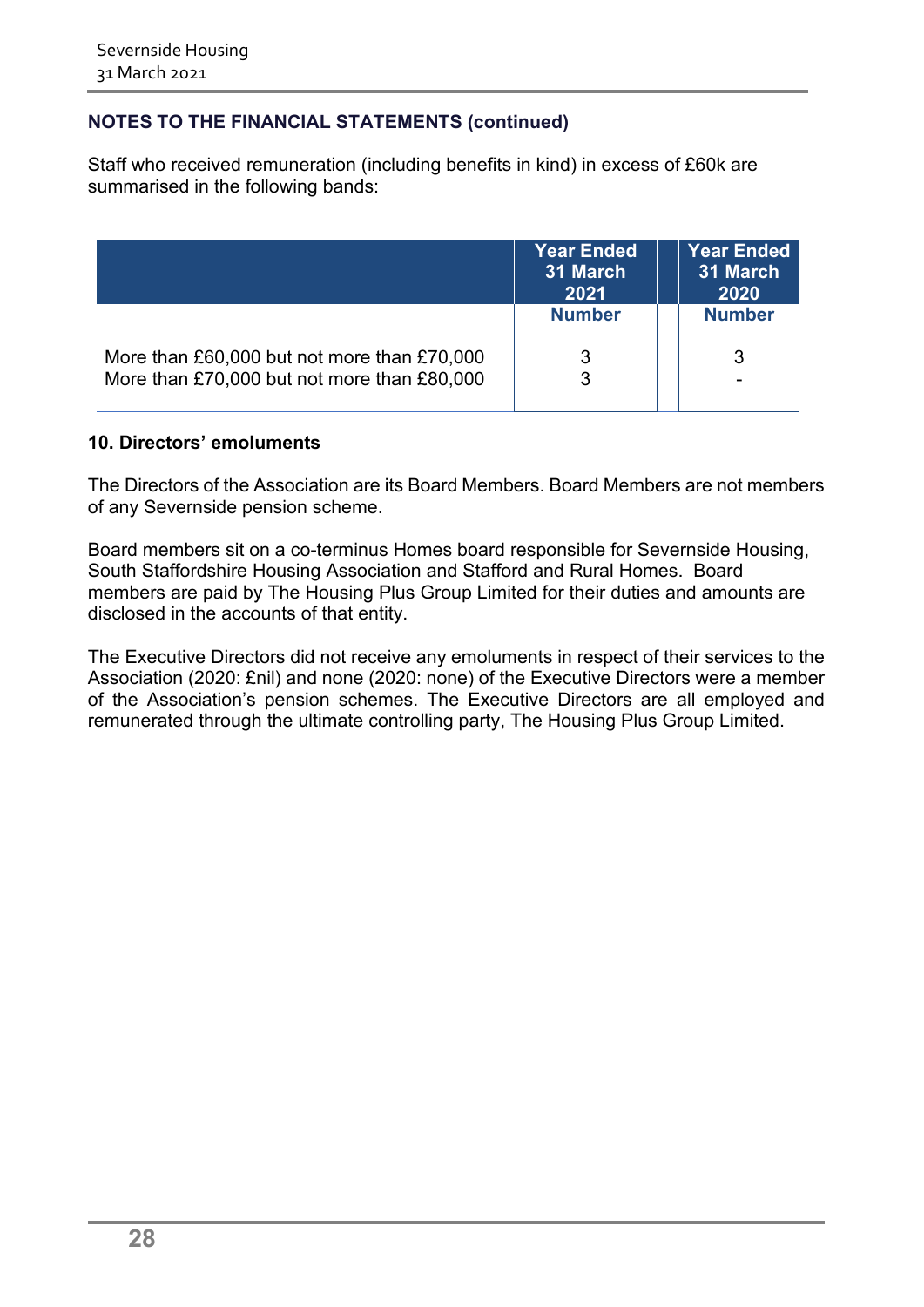## **11. Housing properties at cost**

|                                    |                 |                           | As at           |                                |              |
|------------------------------------|-----------------|---------------------------|-----------------|--------------------------------|--------------|
|                                    |                 | <b>Houses for Letting</b> | 31 March 2021   | <b>Low Cost Home Ownership</b> |              |
|                                    |                 |                           |                 |                                |              |
|                                    | <b>Complete</b> |                           |                 |                                |              |
|                                    | for             | <b>Under</b>              | <b>Complete</b> | <b>Under</b>                   |              |
|                                    | <b>Letting</b>  | <b>Construction</b>       | for Letting     | <b>Construction</b>            | <b>Total</b> |
|                                    | £'000           | £'000                     | £'000           | £'000                          | £'000        |
| <b>COST</b>                        |                 |                           |                 |                                |              |
| At 1 April                         | 198,992         | 5,778                     | 12,232          | 1,662                          | 218,664      |
| <b>Additions</b>                   | 1,726           | 4,989                     |                 | 2,085                          | 8,800        |
| <b>Disposals</b>                   | (643)           |                           | (389)           |                                | (1,032)      |
| Transfers (note 12a)               | 6,143           | (6, 143)                  | 1,698           | (1,996)                        | (298)        |
| At 31 March                        | 206,218         | 4,624                     | 13,541          | 1,751                          | 226,134      |
| <b>LESS ACCUMULATED</b>            |                 |                           |                 |                                |              |
| <b>DEPRECIATION</b>                |                 |                           |                 |                                |              |
| At 1 April                         | (38, 518)       |                           | (429)           |                                | (39, 947)    |
| Depreciation charge for year       | (4,247)         |                           | (106)           |                                | (4, 353)     |
| Eliminated in respect of disposals | 459             |                           |                 |                                | 459          |
| At 31 March                        | (42, 306)       |                           | (535)           |                                | (42, 841)    |
|                                    |                 |                           |                 |                                |              |
| Net book value                     |                 |                           |                 |                                |              |
| At 31 March                        | 163,912         | 4,624                     | 13,006          | 1,751                          | 183,293      |
| At 1 April                         | 160,474         | 5,778                     | 11,803          | 1,662                          | 179,717      |

Note: Included within 'Eliminated in respect of disposals' is accelerated depreciation of £74k (2020: £168k). Of the total additions, £1,535k relate to component replacements (2020: £3,524k).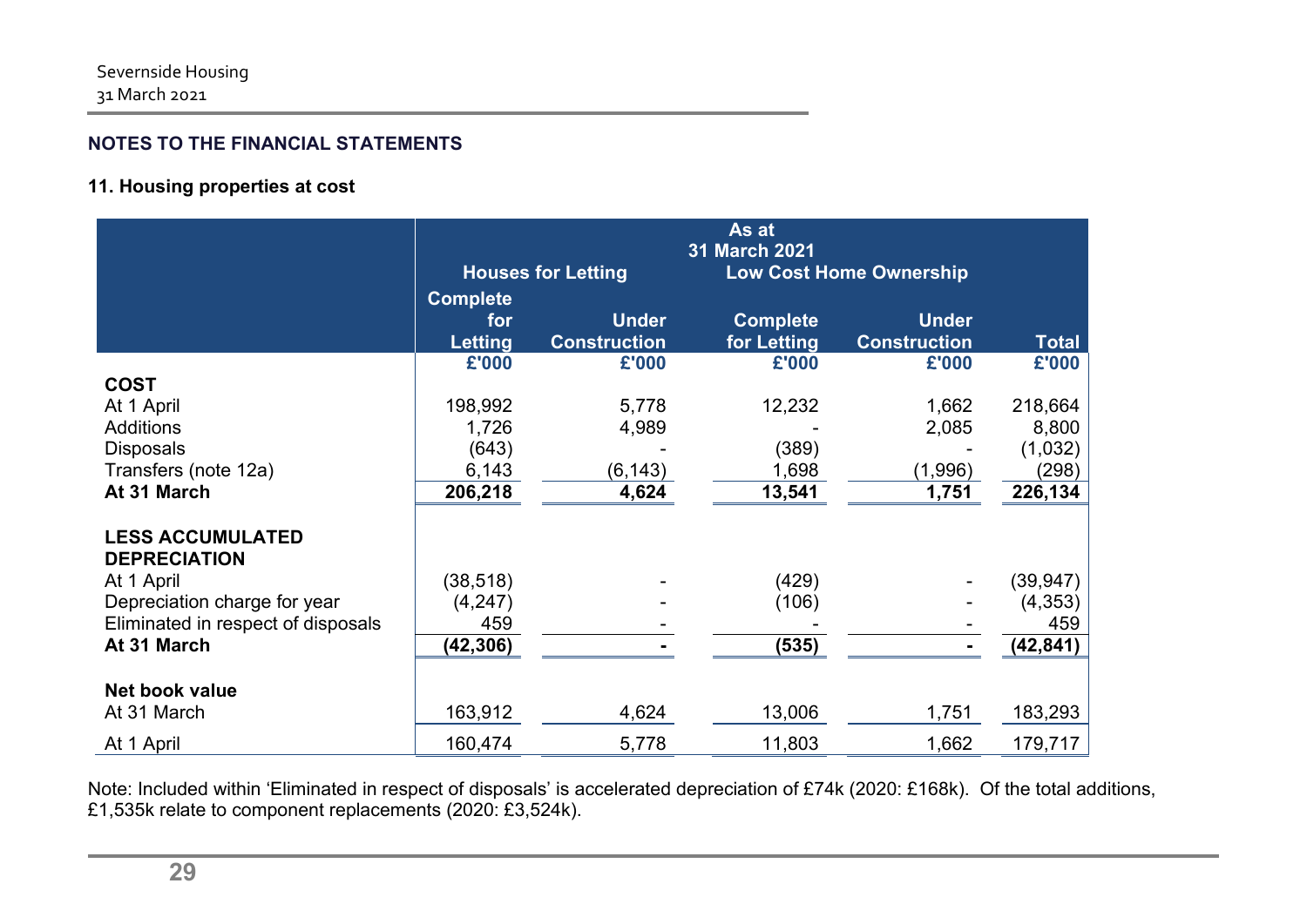## **11a Housing properties at cost (continued)**

| <b>Transfers</b>                           | As at<br>31 March 2021<br><b>Low Cost Home</b><br><b>Houses for Letting</b><br><b>Ownership</b> |                     |                 |                     | As at<br>31<br><b>March</b><br>2020 |              |
|--------------------------------------------|-------------------------------------------------------------------------------------------------|---------------------|-----------------|---------------------|-------------------------------------|--------------|
|                                            | <b>Complete</b><br>for                                                                          | <b>Under</b>        | <b>Complete</b> | <b>Under</b>        |                                     |              |
|                                            | Letting                                                                                         | <b>Construction</b> | for Letting     | <b>Construction</b> | <b>Total</b>                        | <b>Total</b> |
|                                            | £'000                                                                                           | £'000               | £'000           | £'000               | £'000                               | £'000        |
| Complete properties<br>Transfer to current | 6,143                                                                                           | (6, 143)            | 1,698           | (1, 511)            | 187                                 |              |
| assets                                     |                                                                                                 |                     |                 | (485)               | (485)                               | (1,027       |
| <b>Transfers</b>                           | 6,143                                                                                           | (6,143)             | 1,698           | (1,996)             | (298)                               | (1,027       |

## **Charges against properties**

|                                                          | As at<br>31 March 2021 | As at<br>31 March 2020 |
|----------------------------------------------------------|------------------------|------------------------|
| Number of properties on which there is a fixed<br>charge | 4,664                  | 4,669                  |
| Number of properties not charged                         | 1,161                  | 1,087                  |
| <b>Total number of properties</b>                        | 5,825                  | 5,756                  |

## **Capitalised interest**

|                                      | As at<br>31 March 2021 | As at<br>31 March 2020 |
|--------------------------------------|------------------------|------------------------|
|                                      | £'000                  | £'000                  |
| Interest capitalised during the year | 82                     |                        |
| Interest capitalised to date         | 408                    | 408                    |
| <b>Total interest capitalised</b>    | 490                    | 408                    |
| Rate used for capitalisation         | 5%                     | 5%                     |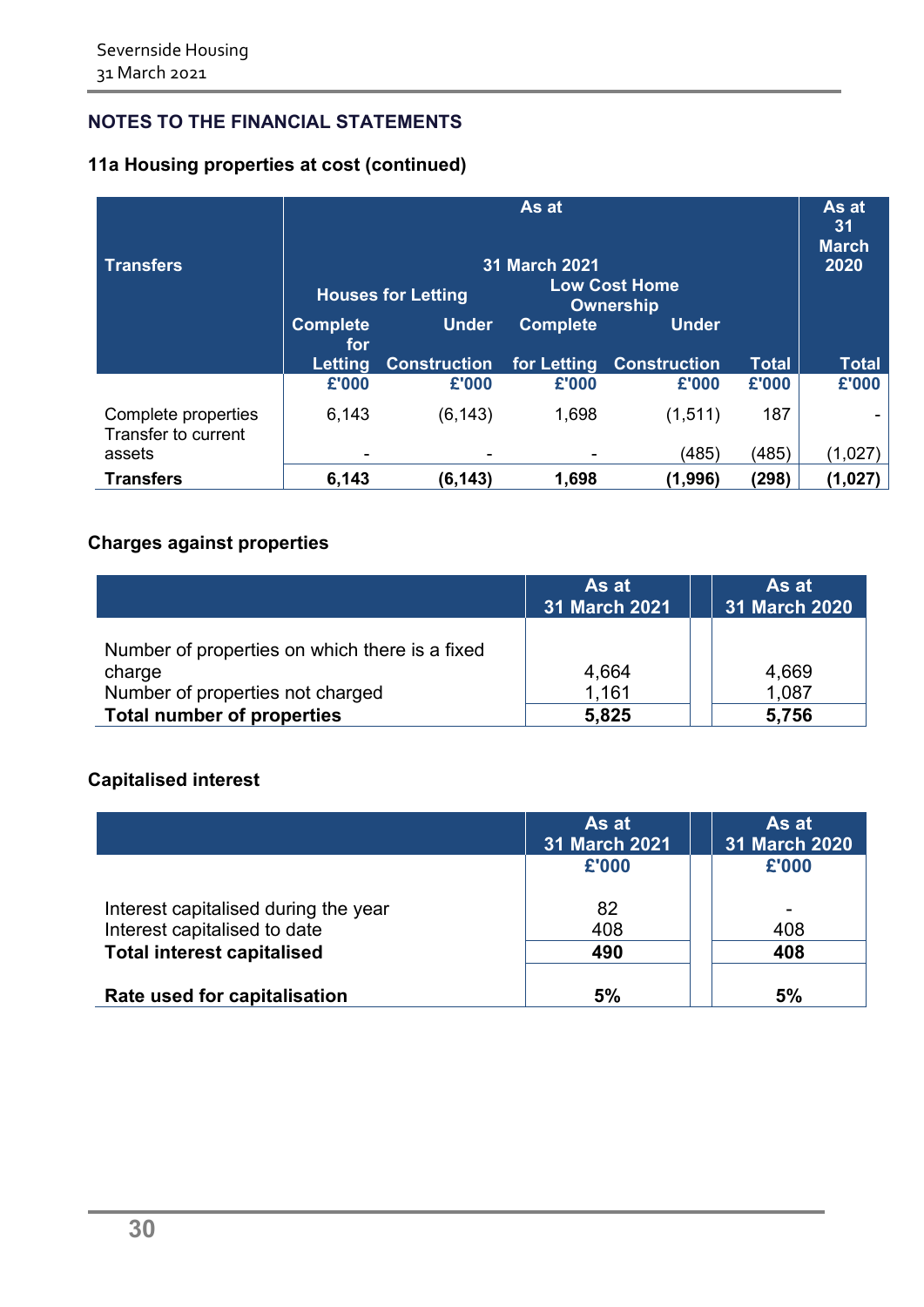#### **11a Housing properties at cost (continued)**

#### **Social Housing Grant and other grants**

The Association has received government grants in order to acquire and develop its housing properties. Grants are amortised through the Statement of Comprehensive Income over the useful economic life of the structure of the property. Any unamortised grant is held as deferred income. A breakdown of this grant is shown below:

|                                    | <b>Year Ended</b><br><b>31 March 2021</b> | <b>Year Ended</b><br>31 March 2020 |
|------------------------------------|-------------------------------------------|------------------------------------|
|                                    | £'000                                     | £'000                              |
| Deferred capital grant at 1 April  | 16,830                                    | 16,422                             |
| Grants received during the year    | 362                                       | 140                                |
| Transfers from reserves            | 30                                        | 450                                |
| Released to income during the year | (185)                                     | (182)                              |
| Deferred capital grant at 31 March | 17,037                                    | 16,830                             |

#### **Housing properties book value, net of depreciation**

|                             | As at<br>31 March 2021 | As at<br>31 March 2020 |
|-----------------------------|------------------------|------------------------|
|                             | £'000                  | £'000                  |
| Freehold land and buildings | 183,295                | 179,717                |
| Total                       | 183,295                | 179,717                |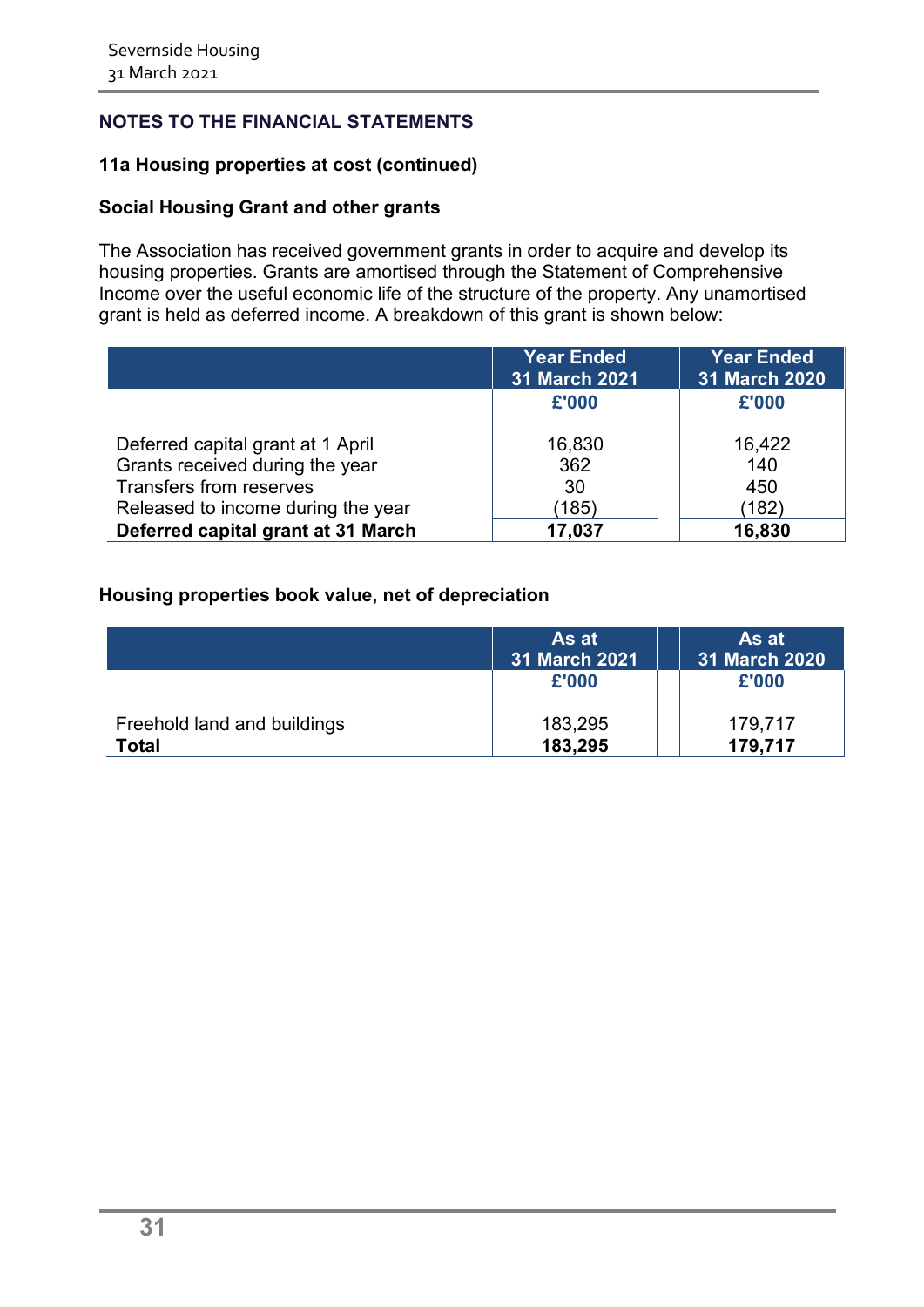## **11b Other tangible fixed assets**

|                                                                                                                                          | 31 March 2021<br><b>Fixtures, Fittings, Tools &amp; Equipment</b><br>Computer |                                  |                     |                                 |                                       |
|------------------------------------------------------------------------------------------------------------------------------------------|-------------------------------------------------------------------------------|----------------------------------|---------------------|---------------------------------|---------------------------------------|
|                                                                                                                                          | <b>Furniture &amp;</b><br>Equipment                                           | Equipment &<br><b>Telephones</b> | <b>Vehicles</b>     | Land<br>& Buildings             | <b>Total</b>                          |
|                                                                                                                                          | £000                                                                          | £000                             | £000                | £000                            | £000                                  |
| <b>COST</b>                                                                                                                              |                                                                               |                                  |                     |                                 |                                       |
| At 1 April                                                                                                                               | 988                                                                           | 2,560                            | 59                  | 2,876                           | 6,483                                 |
| <b>Additions</b>                                                                                                                         | 5                                                                             |                                  |                     |                                 | 5                                     |
| At 31 March                                                                                                                              | 993                                                                           | 2,560                            | 59                  | 2,876                           | 6,488                                 |
| <b>Accumulated depreciation &amp; impairment</b><br>Depreciation at 1 April<br>Depreciation charge for year<br>Impairment<br>At 31 March | (823)<br>(59)<br>(882)                                                        | (2,522)<br>(36)<br>(2,558)       | (47)<br>(4)<br>(51) | (516)<br>(45)<br>(188)<br>(749) | (3,908)<br>(144)<br>(188)<br>(4, 240) |
| Net book value                                                                                                                           |                                                                               |                                  |                     |                                 |                                       |
| At 31 March                                                                                                                              | 111                                                                           | 2                                | 8                   | 2,127                           | 2,248                                 |
| At 1 April                                                                                                                               | 165                                                                           | 38                               | 12                  | 2,360                           | 2,575                                 |

There is no charge on any of these assets. All land held for other property, plant and equipment is owned freehold.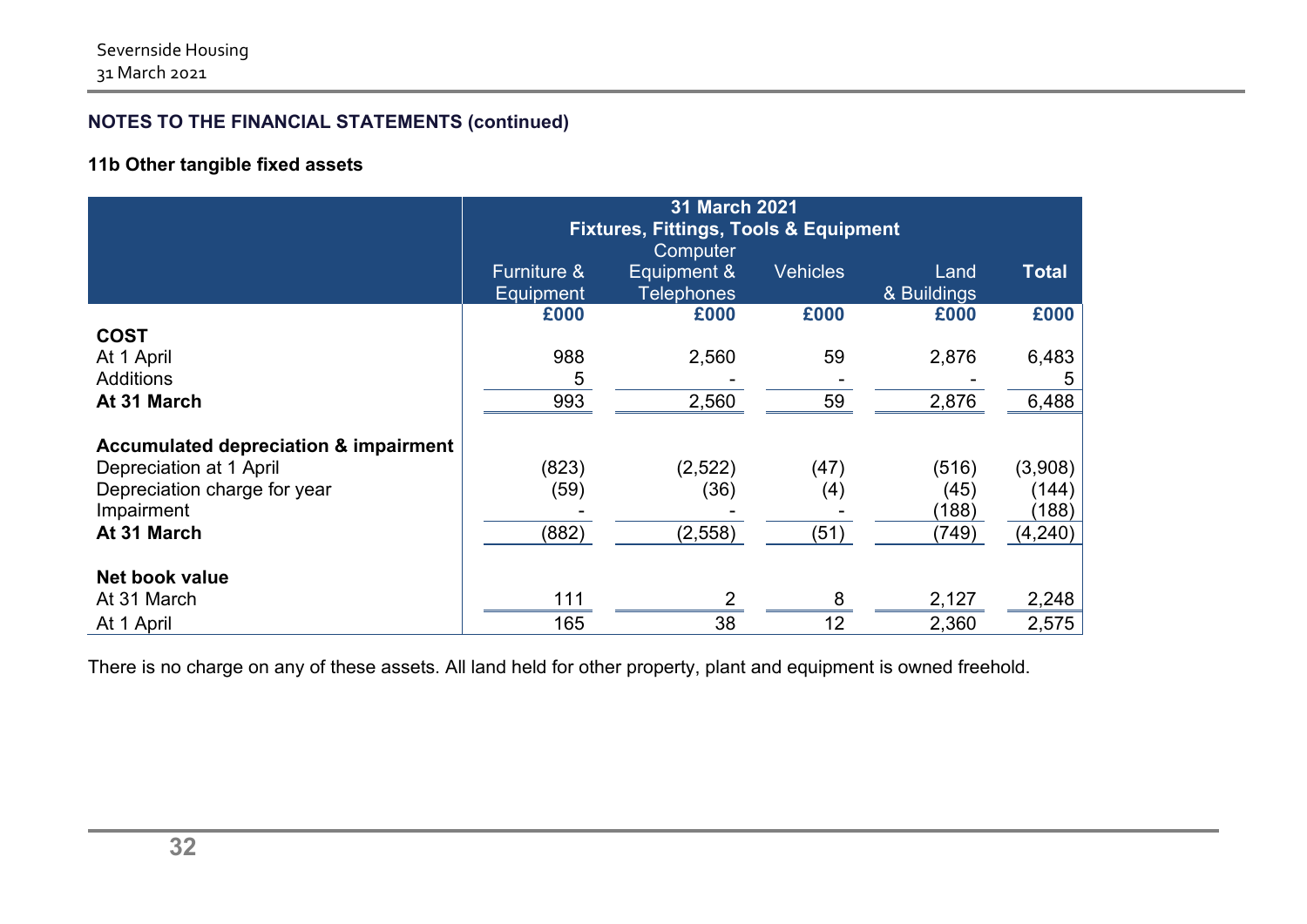#### **11c. Investment properties**

|                                              | As at<br><b>31 March 2021</b> | As at<br><b>31 March 2020</b> |
|----------------------------------------------|-------------------------------|-------------------------------|
|                                              | £'000                         | £'000                         |
| Balance at 1 April                           | 14,155                        | 14,162                        |
| Net gain/ (loss) from fair value adjustments | 689                           |                               |
| <b>Balance at 31 March</b>                   | 14,844                        | 14,155                        |
| <b>Historical net book value</b>             | 15,495                        | 15,495                        |

All investment properties were valued as at 31st March 2021 using the valuation methodology – market value subject to tenancies (MV-STT). The valuations were performed by independent valuers with recognised and relevant qualifications (Jones Lang LaSalle). There are no restrictions on the investment property and there are no contractual obligations to purchase, construct or develop investment property.

#### **11d. Investment in group undertakings**

The Association has investments in the following subsidiary undertakings, both incorporated in England and Wales, which principally affected the surpluses or net assets of the Association.

|                     | <b>Principal activity</b>               | <b>Holding</b> | $\frac{9}{6}$ | <b>Profit/(loss)</b><br>for the year<br>ended 31<br><b>March 2021</b> | <b>Capital</b><br>and<br><b>reserves</b><br>at 31<br><b>March</b><br>2021 |
|---------------------|-----------------------------------------|----------------|---------------|-----------------------------------------------------------------------|---------------------------------------------------------------------------|
| <b>Severn Homes</b> | Developing and                          | Equity         |               | £'000                                                                 | £'000                                                                     |
| Ltd                 | selling properties for<br>outright sale | shares         | 100%          | (531)                                                                 | (1,076)                                                                   |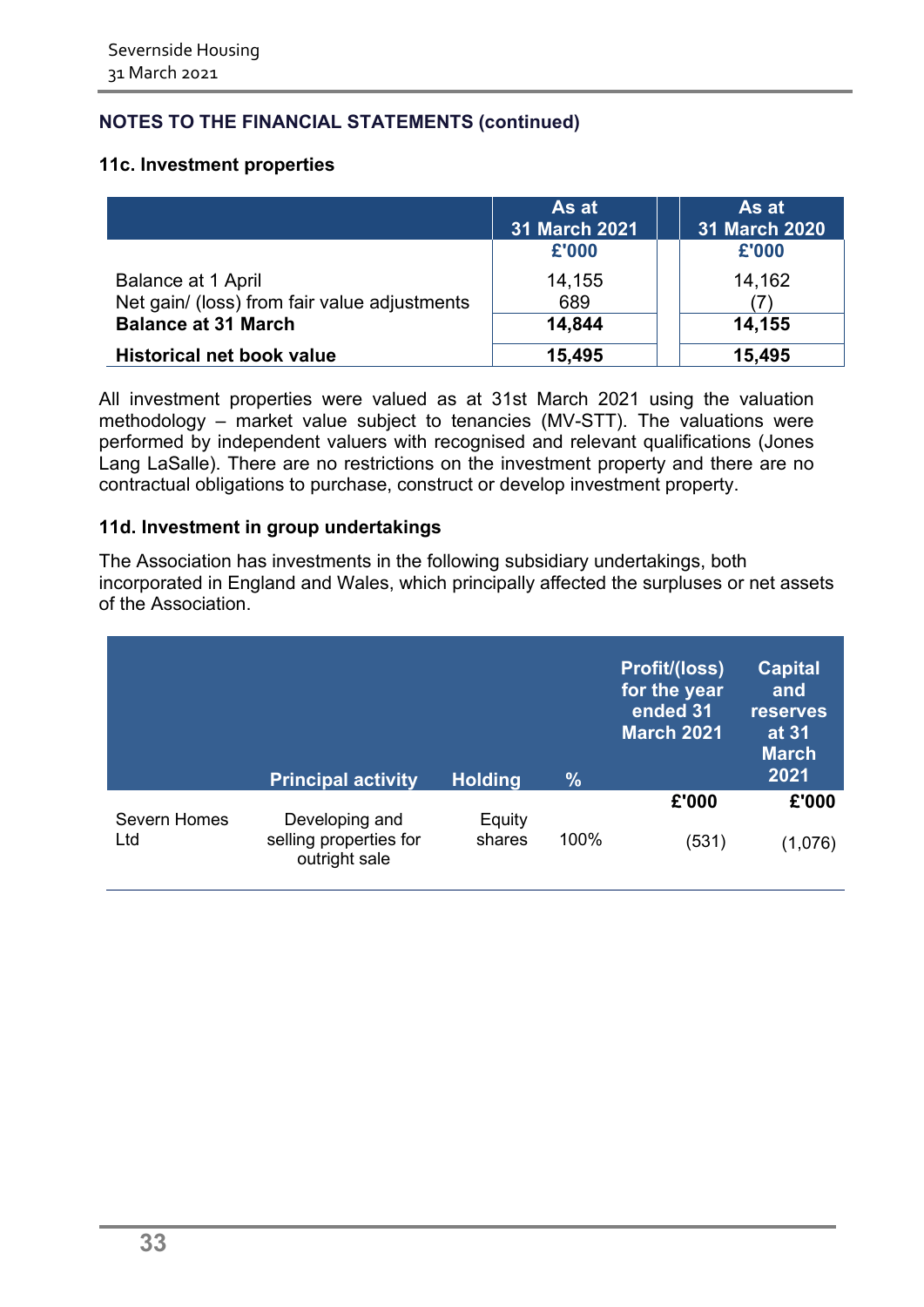## **12. Stocks**

|                                    | As at<br><b>31 March 2021</b> | As at<br><b>31 March 2020</b> |
|------------------------------------|-------------------------------|-------------------------------|
|                                    | £'000                         | £'000                         |
| LCHO completed properties          | 294                           | 1,001                         |
| LCHO properties under construction | 132                           | 544                           |
| Total low cost home ownership      | 426                           | 1,545                         |

Stock is held at the lower of actual cost and estimated selling price less costs to complete and sell. There have been no impairments in the year (2020: none).

## **13. Trade and other debtors**

|                                            | As at<br><b>31 March 2021</b> | As at<br><b>31 March 2020</b> |
|--------------------------------------------|-------------------------------|-------------------------------|
|                                            | £'000                         | £'000                         |
| Due within one year                        |                               |                               |
| Rent receivable                            | 440                           | 576                           |
| Less: Provision for bad and doubtful debts | (121)                         | (102)                         |
|                                            | 319                           | 474                           |
| Amounts due from group undertakings        | 613                           | 321                           |
| Other debtors                              | 612                           | 422                           |
|                                            | 1,544                         | 1,217                         |
| Prepayments & accrued income               | 315                           | 186                           |
| Total due within one year                  | 1,859                         | 1,403                         |
| Due after more than one year               | 5,000                         | 4,350                         |
| <b>Total debtors</b>                       | 6,859                         | 5,753                         |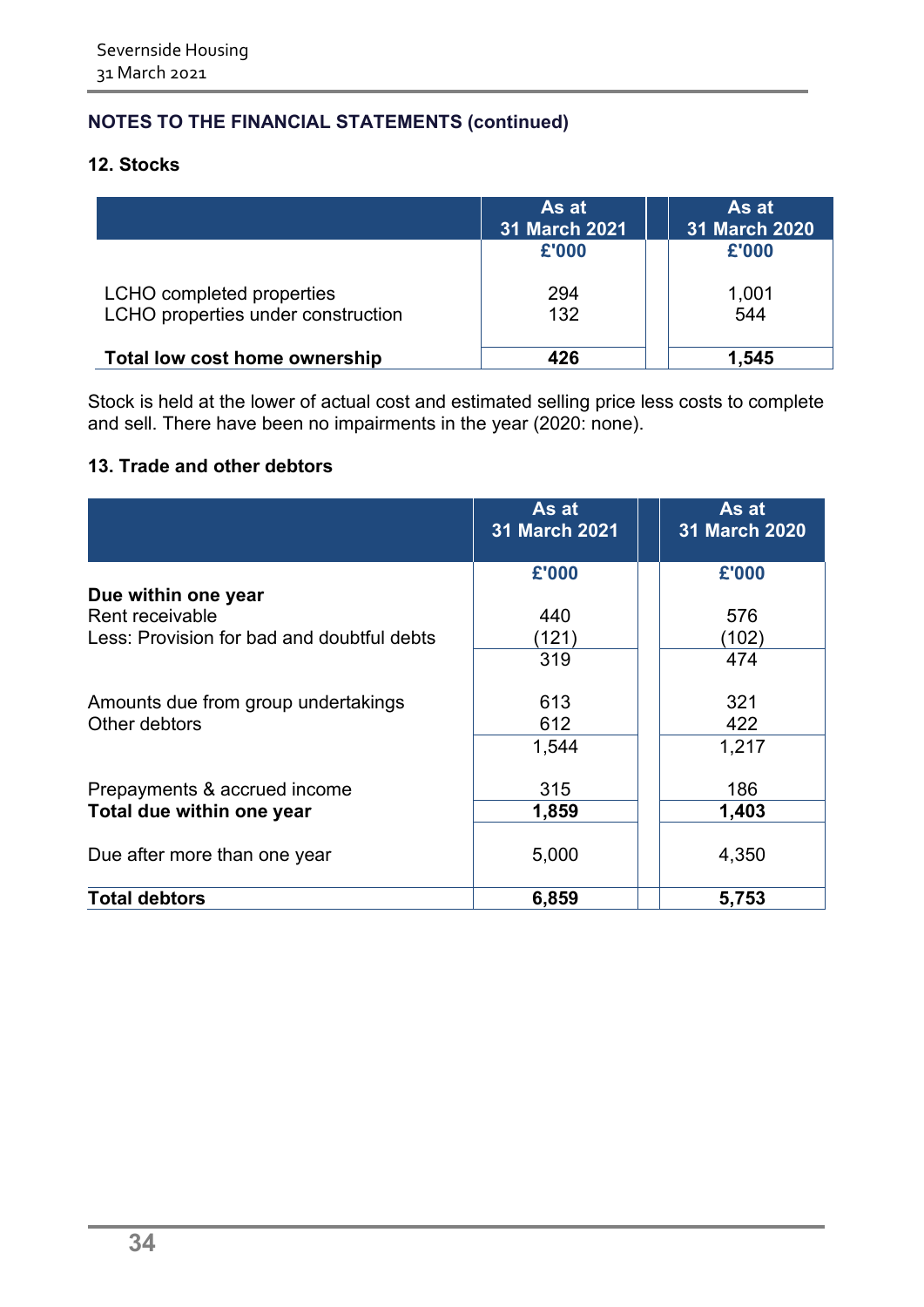## **14. Creditors: Amounts falling due within one year**

|                                                    | As at<br><b>31 March 2021</b> | As at<br>31 March 2020 |
|----------------------------------------------------|-------------------------------|------------------------|
|                                                    | £'000                         | £'000                  |
| Loans and borrowings                               | 325                           | 317                    |
| Intra group loans                                  | 1,650                         |                        |
| <b>Trade creditors</b>                             |                               | 87                     |
| Rents and service charges received in              |                               |                        |
| advance                                            | 1,168                         | 1,007                  |
| Amounts owed to group undertakings                 | 1,321                         | 1,536                  |
| Taxation and social security                       | 11                            | 121                    |
| Other creditors                                    | 30                            | 22                     |
| Deferred grant income                              | 186                           | 633                    |
| Accruals and deferred income                       | 1,244                         | 925                    |
| Accrued loan interest                              | 46                            |                        |
| <b>Employees</b>                                   |                               | 58                     |
| <b>Total Creditors: Amounts falling due within</b> |                               |                        |
| one year                                           | 5,981                         | 4,706                  |

## **15. Creditors: Amounts falling due after more than one year**

|                                                   | As at<br>31 March<br>2021 | As at<br><b>31 March 2020</b> |
|---------------------------------------------------|---------------------------|-------------------------------|
|                                                   | £'000                     | £'000                         |
| Loans and borrowings                              | 8,208                     | 8,533                         |
| Loans and borrowings - intragroup                 | 143,950                   | 145,500                       |
| Capitalised loan arrangement fees                 | (121)                     | (134)                         |
| Deferred capital grants                           | 16,851                    | 16,197                        |
| Other designated funds                            | 279                       | 277                           |
| <b>Total Creditors: Amounts falling due after</b> |                           |                               |
| one year                                          | 169,167                   | 170,373                       |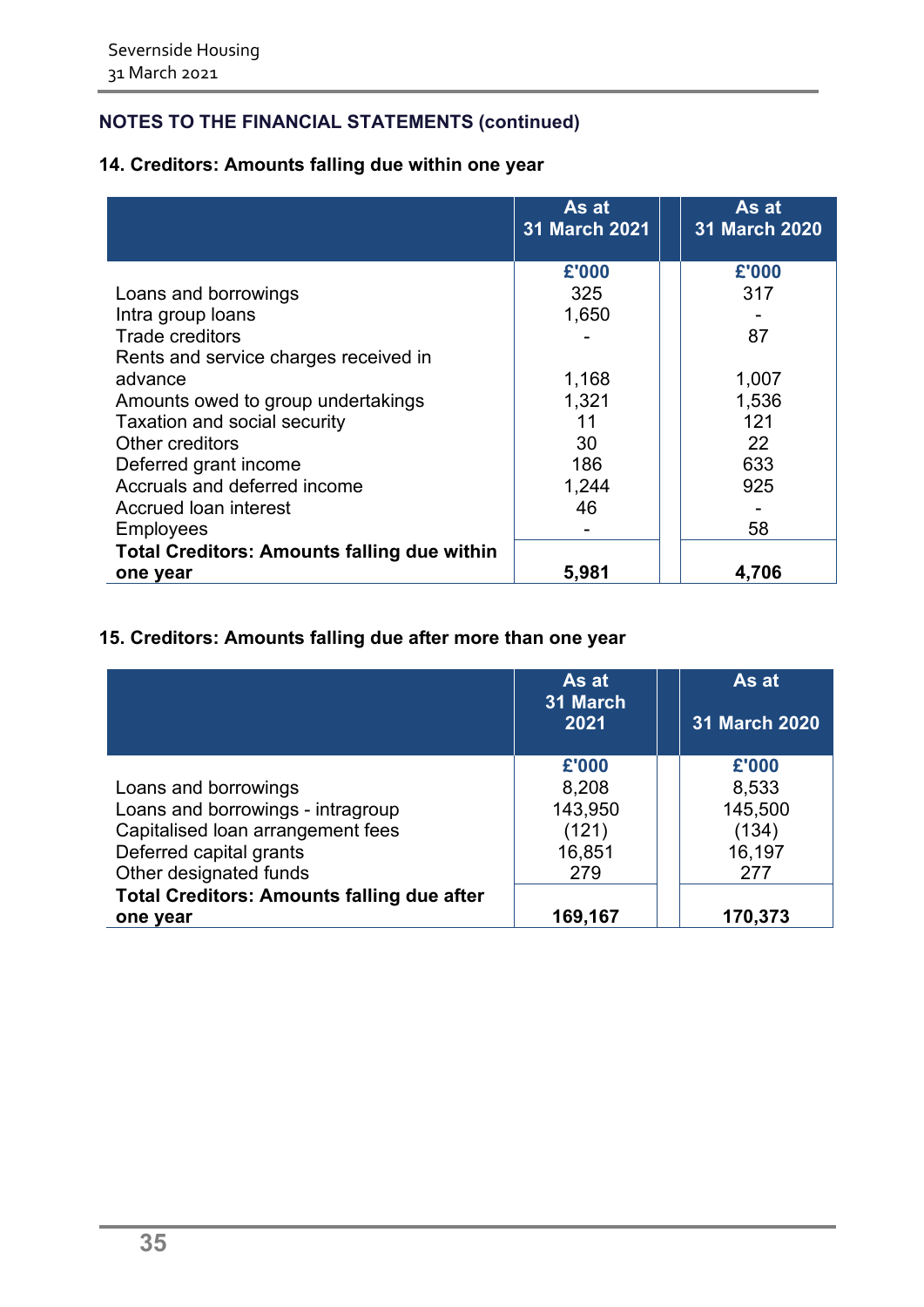#### **Maturity of debt**

|                                                                                                      | <b>Intragroup</b><br><b>Bank</b><br><b>Loans</b><br>2021 | <b>Other</b><br><b>Loans</b><br>2021 | <b>Total</b><br>2021 |
|------------------------------------------------------------------------------------------------------|----------------------------------------------------------|--------------------------------------|----------------------|
|                                                                                                      | £'000                                                    | £'000                                | £'000                |
| In one year or less                                                                                  | 1,650                                                    | 325                                  | 1,975                |
| In more than one year but not more than two<br>years<br>In more than one year but not more than five | 5,900                                                    | 335                                  | 6,235                |
| years                                                                                                | 21,000                                                   | 1,059                                | 22,059               |
| In more than five years                                                                              | 117,050                                                  | 6,814                                | 123,864              |
|                                                                                                      | 145,600                                                  | 8,533                                | 154,133              |

|                                                                                                      | <b>Bank</b><br><b>Loans</b><br>2020 | <b>Other</b><br><b>Loans</b><br>2020 | Total<br>2020 |
|------------------------------------------------------------------------------------------------------|-------------------------------------|--------------------------------------|---------------|
|                                                                                                      | £'000                               | £'000                                | £'000         |
| In one year or less                                                                                  |                                     | 317                                  | 317           |
| In more than one year but not more than two<br>years<br>In more than one year but not more than five | 1,650                               | 325                                  | 1,975         |
| years                                                                                                | 26,850                              | 1,031                                | 27,881        |
| In more than five years                                                                              | 117,000                             | 7,177                                | 124,177       |
|                                                                                                      | 145,500                             | 8,850                                | 154,350       |

The amounts repayable in relation to the bank loans are inter-company creditors with the amounts owed to fellow subsidiary Housing Plus Group Finance Limited. Housing Plus Group Finance Limited recognises equivalent inter-company debtors within its accounts and the third party liabilities to repay the loans when they fall due.

Housing Plus Group Finance Limited holds a £146 million (2020: £146 million) loan portfolio in relation to Severnside. During the year Severnside repaid £1.9 million of its loans with Housing Plus Group Finance Limited, transferred £1 million to SSHA which was ultimately on-lent to Care Plus for the purchase of The Sandford care home and received new loans totalling £3 million from Housing Plus Group Finance Limited.

The final scheduled inter-company loan repayment is due in September 2048 with £117 million of the loan facility repayable after 5 years. As at 31 March 2021, Housing Plus Group Finance Limited held £103 million of fixed rate loans in relation to Severnside with a weighted average rate of 5.52%. Housing Plus Group Finance Limited also held £43 million of variable rate loans in relation to Severnside with a weighted average rate of 1.39%.

At 31 March 2021 Severnside had undrawn loan facilities of £nil (2020: nil).

Severnside has access to £45.5 million of undrawn loan facilities within Housing Plus Group Finance Limited.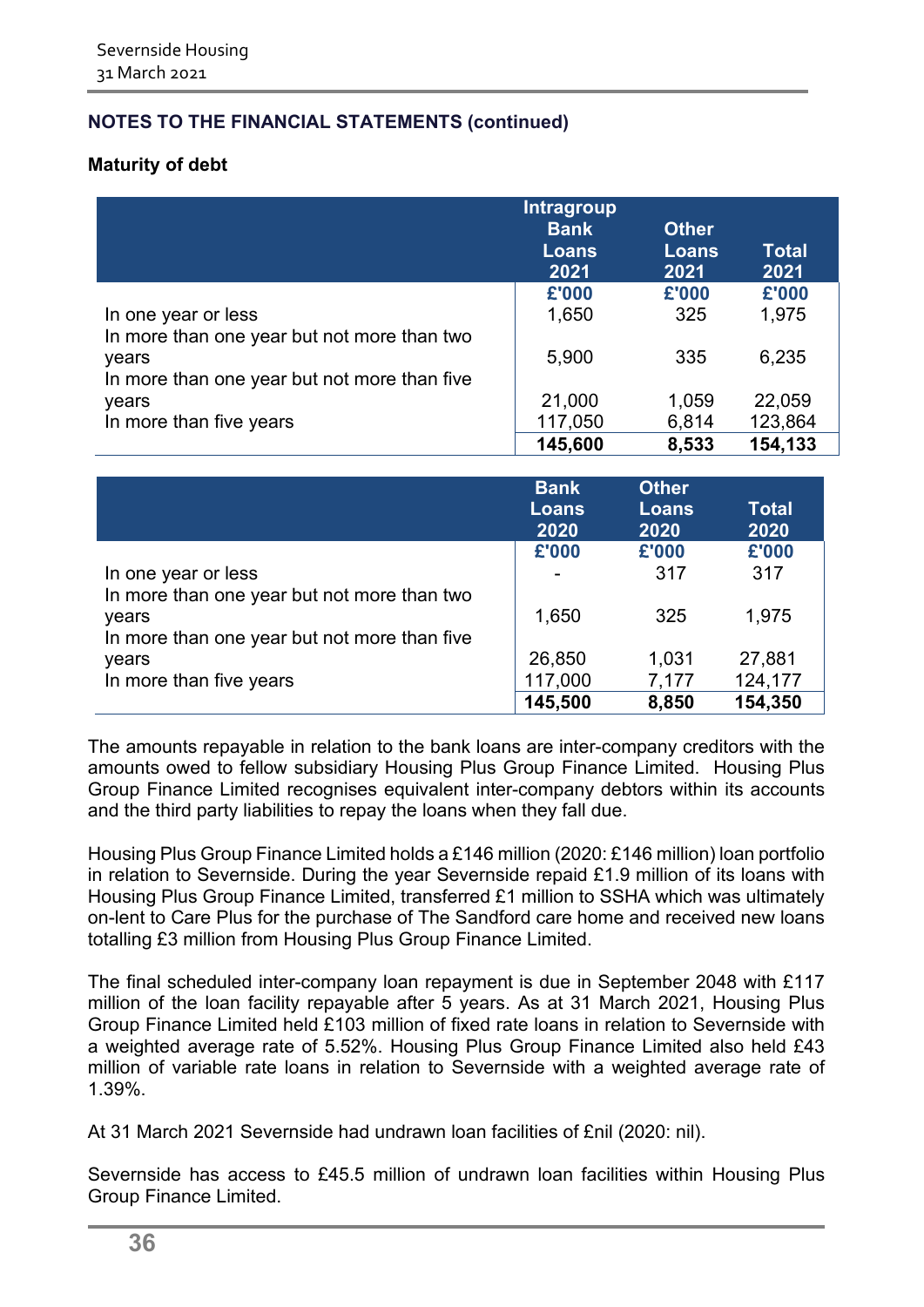#### **15. Creditors: Amounts falling due after more than one year (continued)**

#### **Maturity of debt (continued)**

The amounts repayable in relation to other loans is a £6.6 million and a £1.9 million loan facility held with Shropshire Council. These loans are repayable in instalments, with the final scheduled loan payments due in August 2041 and June 2039 respectively.

The Shropshire Council loans are secured against properties that Severnside owns. The interest rates are fixed at 4.32% and 2.3%.

#### **16. Financial instruments**

|                                  | <b>Note</b> | <b>Year Ended</b><br>31 March 2021 | <b>Year Ended</b><br><b>31 March 2020</b> |
|----------------------------------|-------------|------------------------------------|-------------------------------------------|
|                                  |             | £'000                              | £'000                                     |
| <b>Financial assets that are</b> |             |                                    |                                           |
| debt instruments measured        |             |                                    |                                           |
| at amortised cost                |             |                                    |                                           |
| Rent & service charges           |             |                                    |                                           |
| receivable                       | 13          | 319                                | 474                                       |
| Amounts owed to group            |             |                                    |                                           |
| undertakings                     | 13          | 613                                | 321                                       |
| Other debtors<br>Investments     | 13          | 612                                | 422                                       |
| Cash and cash equivalents        |             | 4,005                              | 2,757                                     |
| <b>TOTAL FINANCIAL ASSETS</b>    |             | 5,549                              | 3,974                                     |
| <b>Financial liabilities</b>     |             |                                    |                                           |
| measured at amortised cost       |             |                                    |                                           |
| Loans                            | 14,15       | (154, 133)                         | (154, 350)                                |
| <b>Trade creditors</b>           | 14          |                                    | (87)                                      |
| Amounts due to group             |             |                                    |                                           |
| undertakings                     |             | (1, 321)                           | (1,536)                                   |
| Accruals                         | 14          | (1, 244)                           | (924)                                     |
| Other creditors                  | 14          | (87)                               | (201)                                     |
| <b>TOTAL FINANCIAL</b>           |             |                                    |                                           |
| <b>LIABILITIES</b>               |             | (156,785)                          | (157,098)                                 |

Severnside's financial instruments are all currently classified as basic and measured at amortised cost.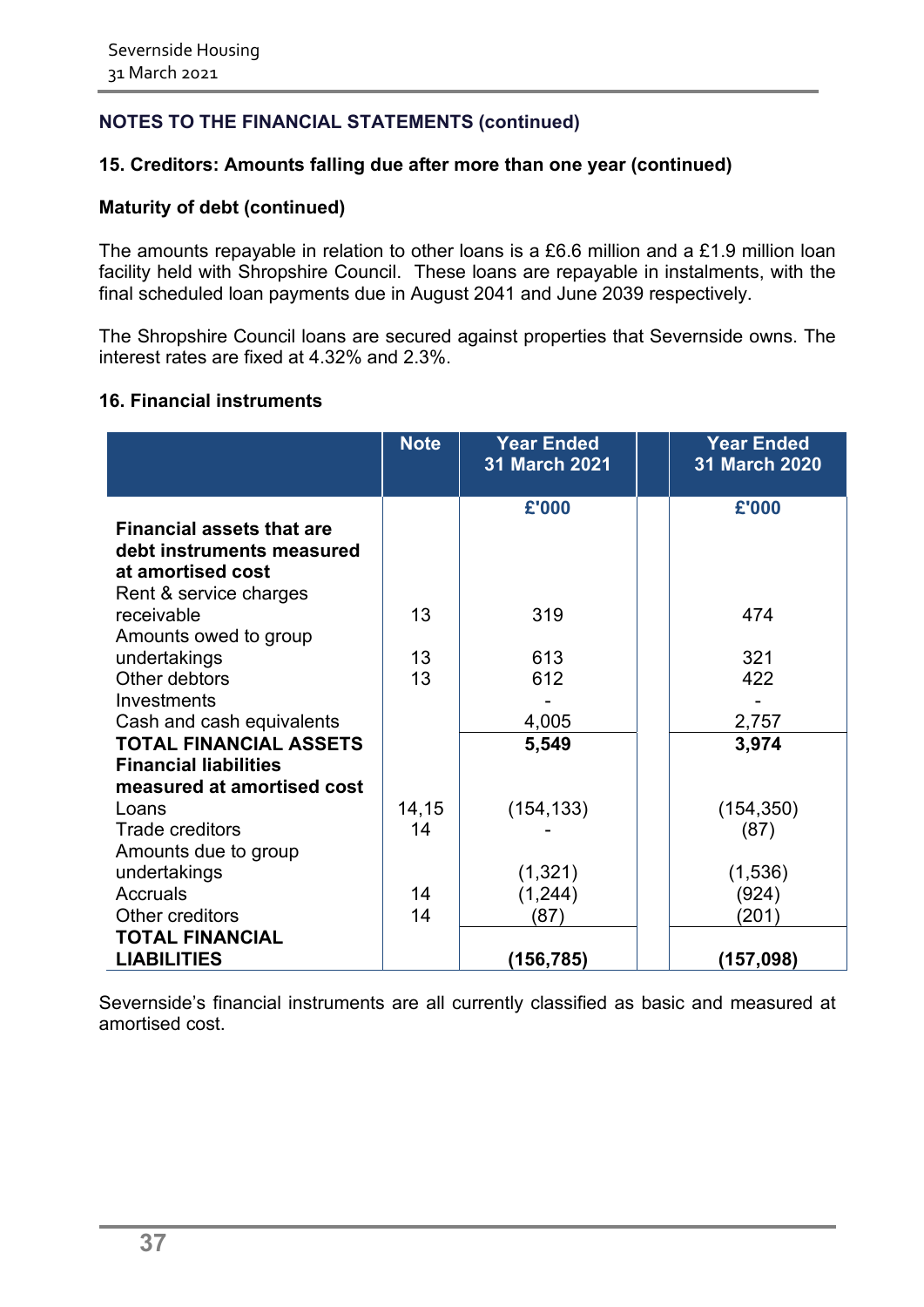#### **17. Capital commitments**

|                                                                                                                   | As at<br>31 March 2021 | As at<br>31 March 2020 |
|-------------------------------------------------------------------------------------------------------------------|------------------------|------------------------|
|                                                                                                                   | £'000                  | £'000                  |
| Expenditure contracted but not provided<br>in the financial statements<br>Expenditure authorised by the Board but | 17,315                 | 25,951                 |
| not contracted                                                                                                    | 19,628                 | 20,400                 |
| <b>Total capital commitments</b>                                                                                  | 36,943                 | 46,351                 |

The following amounts describe the way Severnside funds development:

|                                  | As at<br>31 March 2021 | As at<br>31 March<br>2020 |
|----------------------------------|------------------------|---------------------------|
|                                  | £'000                  | £'000                     |
| Loans and reserves<br><b>SHG</b> | 28,059<br>2,574        | 35,654<br>3,096           |
| Other grant funding              |                        |                           |
| Forecast sales                   | 6,310                  | 7,601                     |
| <b>Total gross expenditure</b>   | 36,943                 | 46,351                    |

#### **18. Leases**

#### **Operating leases**

The Association held vehicles and lone working safety devices on cancellable operating leases. At 31 March 2021 the total of future minimum lease payments under non cancellable operating leases for each of the following periods:

|                                                   | As at<br>31 March 2021 | As at<br>31 March<br>2020 |
|---------------------------------------------------|------------------------|---------------------------|
|                                                   | £'000                  | £'000                     |
| Leases for equipment:                             |                        |                           |
| Not later than one year                           | 12                     | 12                        |
| Later than one year and not later than five years |                        |                           |
|                                                   |                        |                           |
| Total                                             | 19                     | 19                        |

The expenditure charged in the Statement of Comprehensive Income during the year in relation to operating lease payments was £12k (2020: £12k).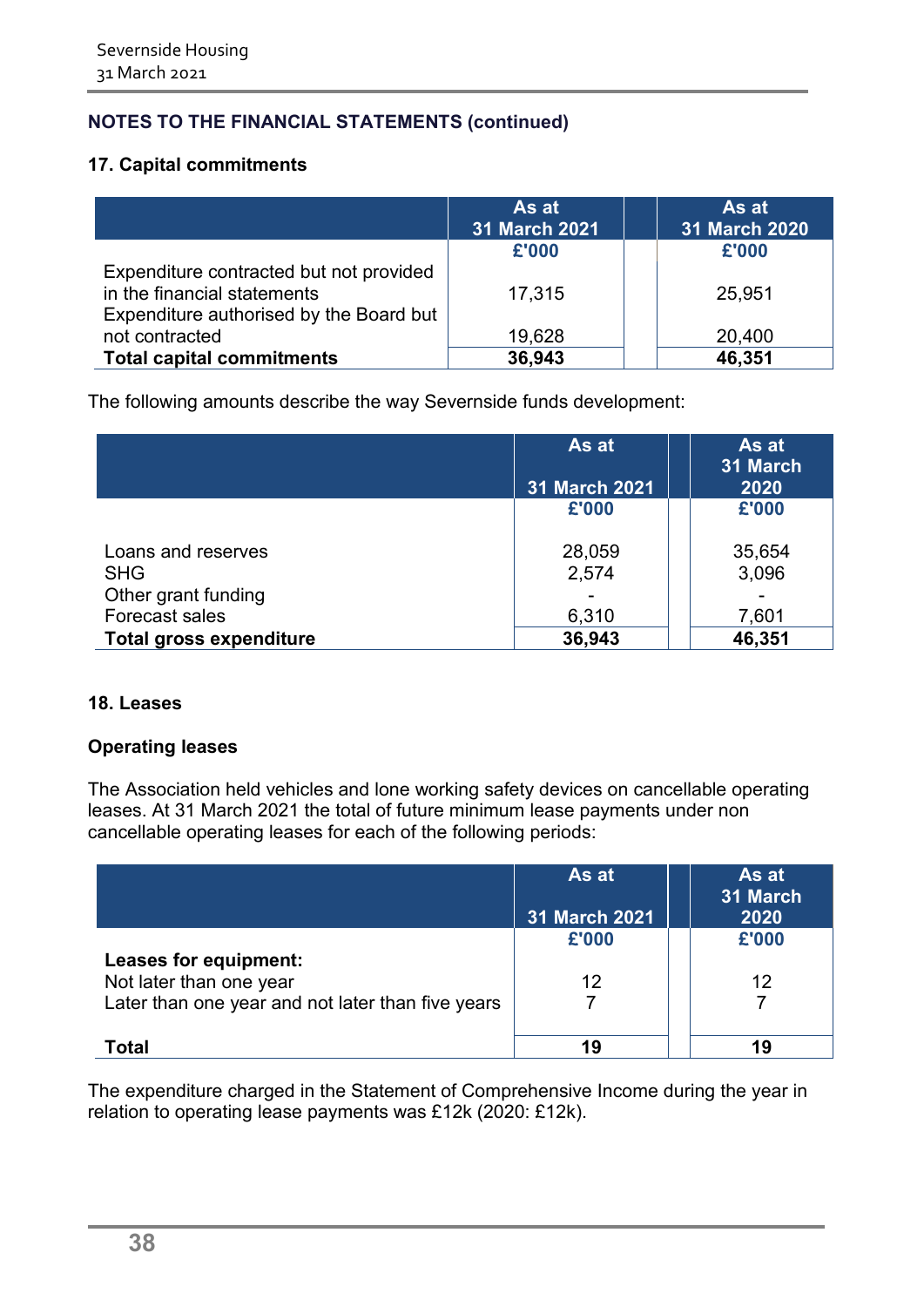#### **19. Pension**

#### **Shropshire County Council Scheme**

Severnside participates in the Local Government Pension Scheme which is a multiemployer defined benefit Scheme, is funded and is contracted out of the state scheme.

The disclosures necessary in respect of FRS102 are shown in various tables below. The actuary has estimated that the net pension asset/liability as at 31 March 2021 is a liability of £15,666,000 (2020: £10,187,000).

| <b>Assumptions as at</b> | 31 Mar<br>2021 | 31 Mar<br>2020 |
|--------------------------|----------------|----------------|
|                          | %p.a.          | %p.a.          |
| Salary increases         | 3.3%           | 2.25%          |
| Pension increases        | 2.8%           | 1.75%          |
| <b>Discount Rate</b>     | 2.0%           | 2.3%           |

The life expectancy is based on the Fund's VitaCurves and based on these assumptions, the average future life expectancies at age 65 are summarised below:

|                           | <b>Males</b> | <b>Females</b> |
|---------------------------|--------------|----------------|
| <b>Current Pensioners</b> | $22.5$ years | 24.7 years     |
| <b>Future Pensioners*</b> | $23.4$ years | 26.0 years     |
| .<br>.<br>.               |              |                |

\* Figures assume members aged 45 as at the last formal valuation date.

| Categories of plan assets as a % of total plan assets | <b>Assets at</b>      | <b>Assets at</b>      |
|-------------------------------------------------------|-----------------------|-----------------------|
|                                                       | <b>31 Mar</b><br>2021 | <b>31 Mar</b><br>2020 |
|                                                       | $\frac{0}{0}$         | $\frac{9}{6}$         |
| <b>Equities</b>                                       | 50                    | 50                    |
| <b>Bonds</b>                                          | 21                    | 23                    |
| Property                                              | 4                     |                       |
| Alternatives                                          | 24                    | 22                    |
| Cash                                                  |                       |                       |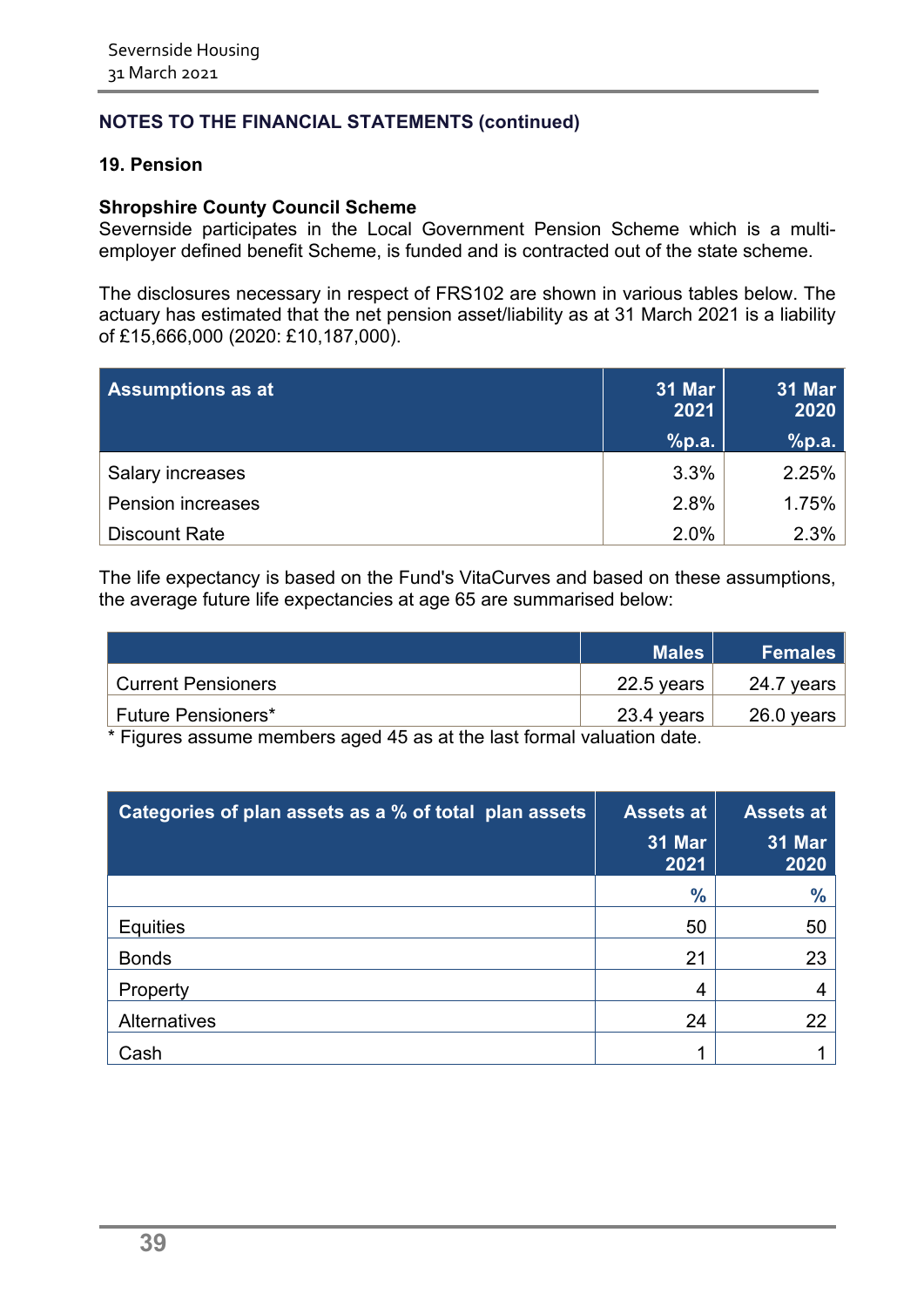## **19. Pension (continued)**

| Net pension liability as at           | 31 Mar 2021 | 31 Mar 2020 |
|---------------------------------------|-------------|-------------|
|                                       | £'000       | £'000       |
| Fair value of employer assets         | 42,681      | 36,477      |
| Present value of funded obligations   | (57,017)    | (46,402)    |
| Net (under)funding in funded plans    | (14, 336)   | (9, 925)    |
| Present value of unfunded liabilities | (289)       | (262)       |
| <b>Net pension (liability)</b>        | (14,625)    | (10,187     |

|                                                                  | Year to 31<br><b>Mar 2021</b> | <b>Year to 31</b><br><b>Mar 2020</b> |
|------------------------------------------------------------------|-------------------------------|--------------------------------------|
| Amount charged to operating surplus                              | £'000                         | £'000                                |
| Current service cost                                             | (529)                         | (701)                                |
| Past service cost                                                |                               | (121)                                |
| Administration expense                                           | (11)                          | (13)                                 |
| <b>Effect of curtailments</b>                                    |                               | (7)                                  |
| <b>Total operating charge</b>                                    | (540)                         | (842)                                |
| Amount charged to financing costs                                |                               |                                      |
| Interest income on plan assets                                   | 829                           | 916                                  |
| Interest cost on defined benefit obligation                      | (1,058)                       | (1,235)                              |
| Losses on curtailments and settlements                           |                               |                                      |
| <b>Total net interest</b>                                        | (229)                         | (319)                                |
| Total defined benefit cost recognised in surplus for<br>the year | (769)                         | (1, 161)                             |

| Re-measurements recognised in other<br>comprehensive income       | Year to 31<br><b>Mar 2021</b> | <b>Year to 31</b><br><b>Mar 2020</b> |
|-------------------------------------------------------------------|-------------------------------|--------------------------------------|
|                                                                   | £'000                         | £'000                                |
| Change in financial assumptions                                   | (10,507)                      | 3,126                                |
| Change in demographic assumptions                                 | 70                            | 3,279                                |
| Return on assets (excluding amounts included in net<br>interest)  | 6,280                         | (2, 449)                             |
| Total re-measurements recognised in other<br>comprehensive income | (4, 157)                      | 3,956                                |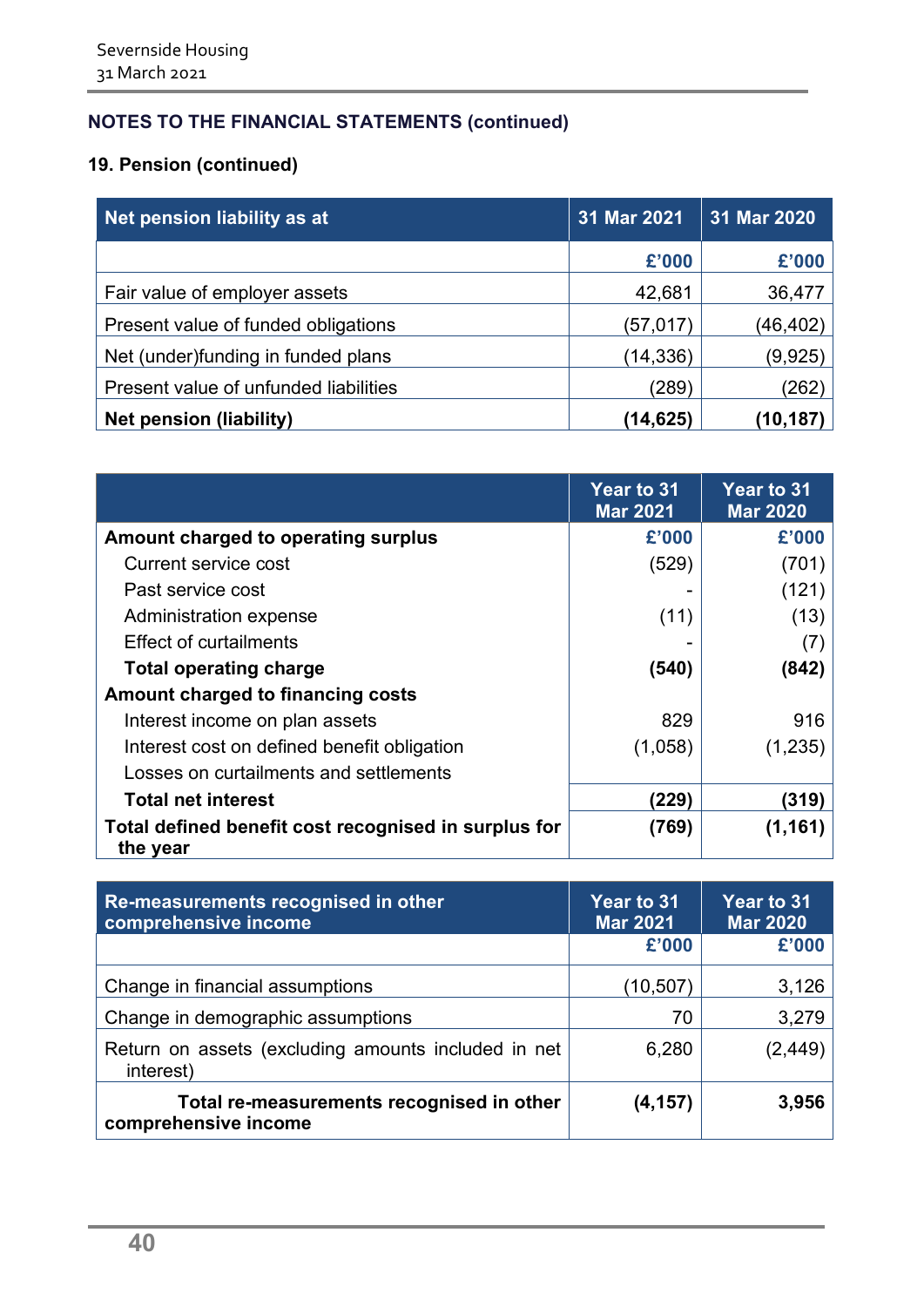## **19. Pension (continued)**

| <b>Reconciliation of defined benefit obligation</b> | <b>Year to 31</b><br><b>Mar 2021</b> | <b>Year to 31</b><br><b>Mar 2020</b> |
|-----------------------------------------------------|--------------------------------------|--------------------------------------|
|                                                     | £'000                                | £'000                                |
| Opening defined benefit obligation                  | 46,664                               | 51,963                               |
| Current service cost                                | 529                                  | 701                                  |
| Interest cost                                       | 1058                                 | 1,235                                |
| Contributions from members                          | 128                                  | 139                                  |
| Past service cost                                   |                                      | 121                                  |
| Actuarial losses/ (gains)                           | 10,437                               | (6, 405)                             |
| <b>Result on curtailments</b>                       |                                      |                                      |
| <b>Estimated benefits paid</b>                      | (1,510)                              | (1,097                               |
| <b>Closing defined benefit obligation</b>           | 57,306                               | 46,664                               |

| Reconciliation of fair value of employer assets | <b>Year to 31</b><br><b>Mar 2021</b> | <b>Year to 31</b><br><b>Mar 2020</b> |
|-------------------------------------------------|--------------------------------------|--------------------------------------|
|                                                 | £'000                                | £'000                                |
| Opening fair value of employer assets           | 36,477                               | 38,288                               |
| Expected return on assets                       | 6,280                                | (2,449)                              |
| Interest income on plan assets                  | 829                                  | 916                                  |
| Contributions from members                      | 128                                  | 139                                  |
| Contributions from employer                     | 488                                  | 693                                  |
| <b>Administration expenses</b>                  | (11)                                 | (13)                                 |
| Benefits paid                                   | (1,510)                              | (1,097                               |
| Closing fair value of employer assets           | 42,681                               | 36,477                               |

| <b>History of gains and losses</b>           | <b>Year to 31</b><br><b>Mar 2021</b> | <b>Year to 31</b><br><b>Mar 2020</b> |
|----------------------------------------------|--------------------------------------|--------------------------------------|
|                                              | £'000                                | £'000                                |
| Fair value of employer assets                | 42,681                               | 36,477                               |
| Present value of defined benefit obligations | (57,306)                             | (46,664)                             |
| <b>Deficit</b>                               | (14,625)                             | (10,187                              |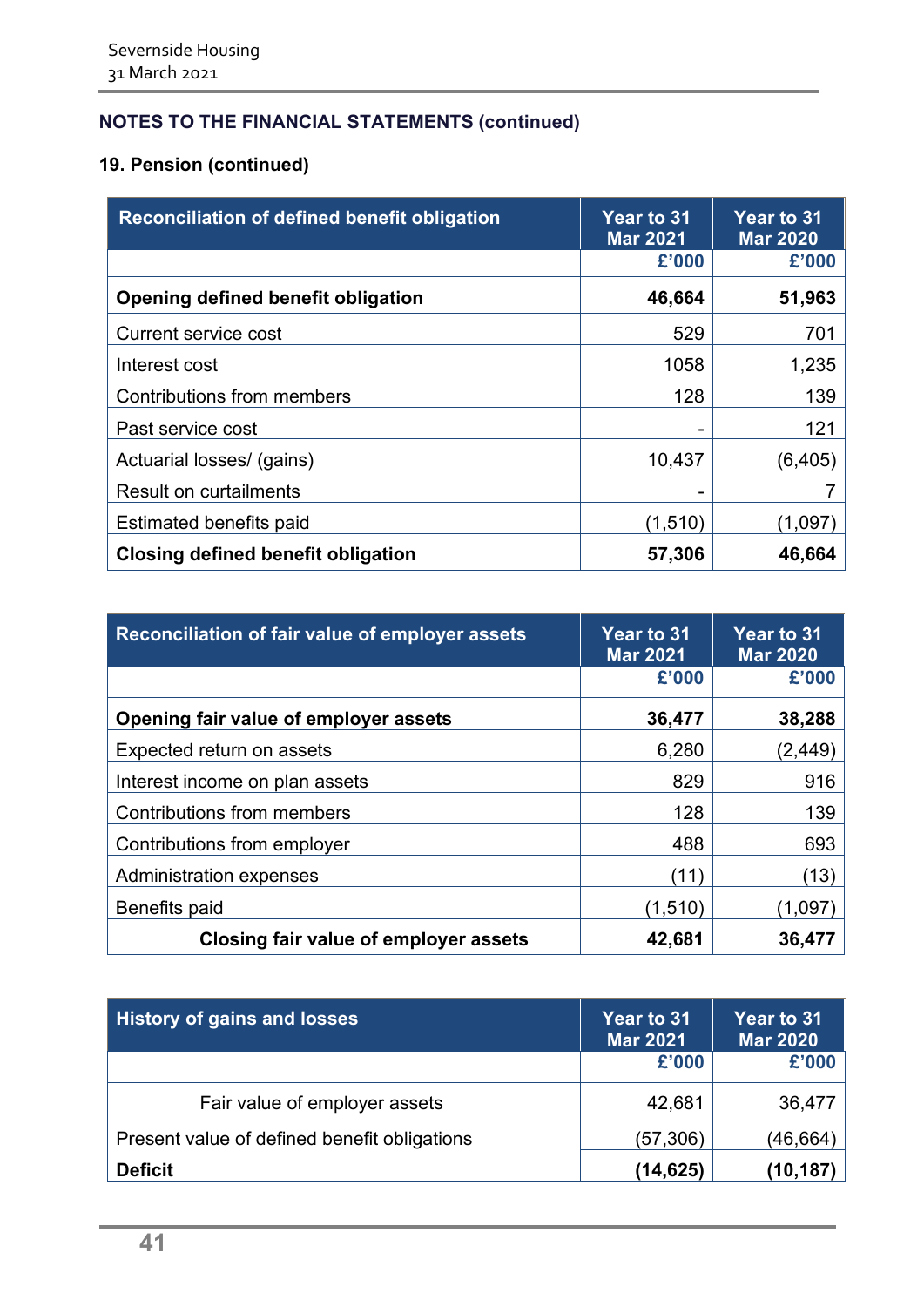## **20. Pension liability**

The Association had the following liabilities during the year:

|                                                      | Long term employee<br><b>benefits - LGPS</b> |
|------------------------------------------------------|----------------------------------------------|
|                                                      | £'000                                        |
| At 1 April 2020                                      | (10, 187)                                    |
| Additions dealt within surplus                       | (540)                                        |
| (Reductions) dealt within other comprehensive income | (5, 198)                                     |
| <b>Employer contributions</b>                        | 488                                          |
| Interest costs                                       | (229)                                        |
| <b>At 31 March 2021</b>                              | (15,666)                                     |

#### **Pension liability – LGPS**

The LGPS pension scheme is a multi employer defined benefit scheme. Each year the actuary values the assets and liabilities of the scheme using a set of assumptions. Changes in assumptions and performance of the assets/liabilities in the year means that the present value of the defined benefit obligation is subject to uncertainty.

The Association acknowledges that a ruling has been made regarding age discrimination arising from public sector pension scheme transition arrangements. Court of Appeal judgements were made in cases affecting judges pensions (e.g. McCloud) and firefighter pensions (e.g. Sergeant) which had previously been considered by employment tribunals. The rulings have implications for the LGPS, Police and Fire schemes since similar reforms were implemented.

The final situation in terms of employer pension liabilities and financial impact is not clear, since the government may appeal and any remediation process, including cost cap considerations, may affect the resolution and financial impact for entities. Timescales for the resolution of this matter may be lengthy.

The Association has sought advice from the scheme actuary to assess the potential impact the judgement could have upon the scheme should the ruling apply to the scheme. As this figure is not deemed to be material to the financial statements, no adjustment has been made.

#### **21. Restricted reserves**

Restricted reserves constitute surpluses accruing from sales of LSVT units under the Right to Buy. The receipts are to be used solely for the provision of new housing, subject to approval by the relevant local authority.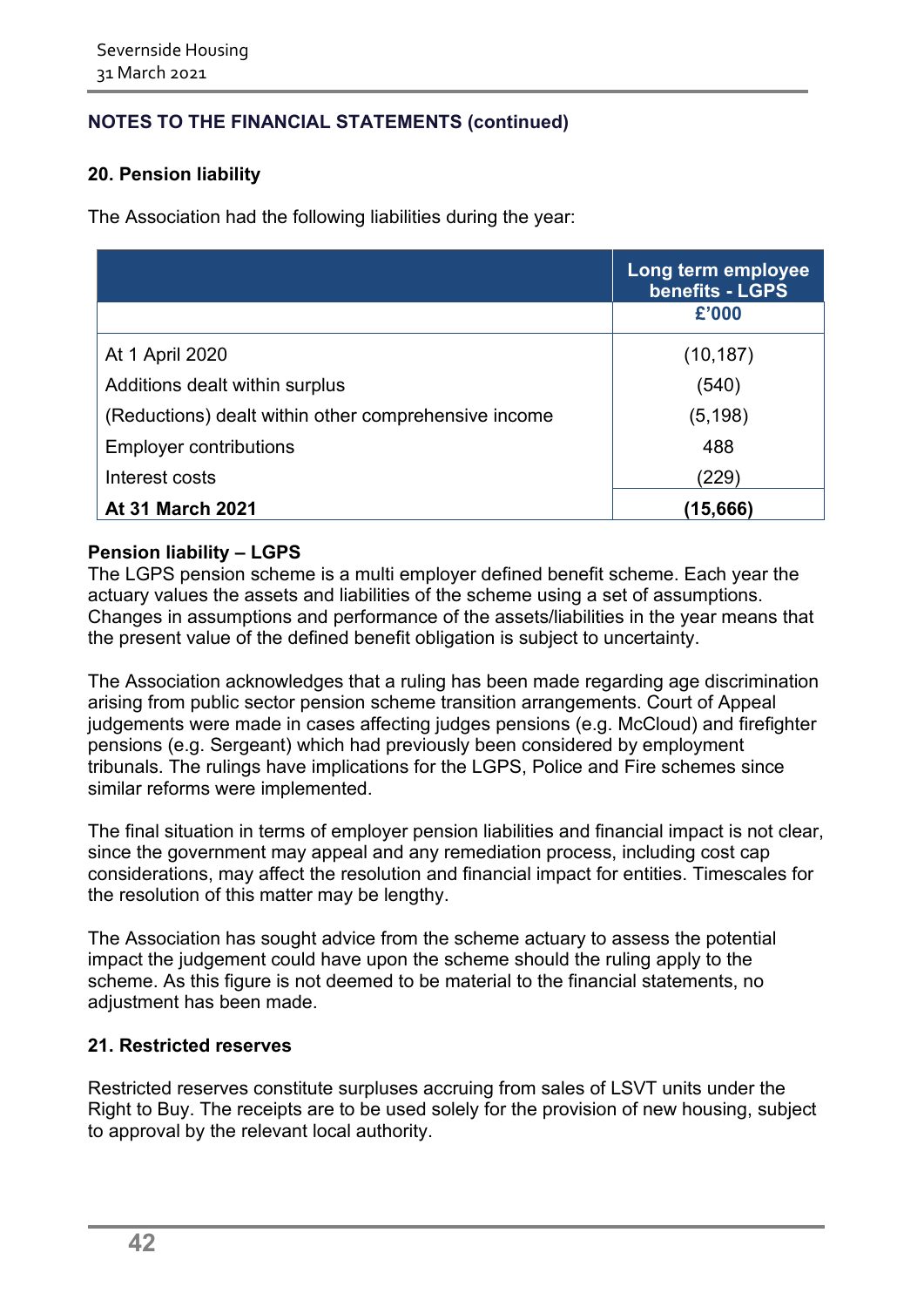## **22. Related party transactions**

## Transactions with non-regulated members of the Group

|                            |                      |                     | 2021                 |                  |             |
|----------------------------|----------------------|---------------------|----------------------|------------------|-------------|
|                            | <b>Property Plus</b> | <b>Severn Homes</b> | <b>Housing Plus</b>  | <b>Care Plus</b> | Severnside  |
|                            | Limited              |                     | <b>Group Finance</b> | Limited          | Community   |
|                            |                      |                     | Limited              |                  | Association |
|                            | £'000                | £'000               | E'000                | £'000            | £'000       |
|                            |                      |                     |                      |                  |             |
| <b>Inflow</b>              |                      |                     |                      |                  |             |
| Services                   |                      |                     |                      |                  |             |
| provided                   | 3,260                |                     |                      | 427              |             |
| Interest                   |                      |                     |                      |                  |             |
| receivable<br>Loan Finance |                      | 151                 | 3,000                |                  |             |
| <b>Total</b>               | 3,260                | 151                 | 100                  | 427              |             |
|                            |                      |                     |                      |                  |             |
| <b>Outflow</b>             |                      |                     |                      |                  |             |
| Services                   |                      |                     |                      |                  |             |
| received                   | 9,155                |                     |                      | 430              |             |
| Interest payable           |                      |                     | 6,583                |                  |             |
| Loan finance               |                      | 650                 | 1,900                |                  |             |
| Total                      | 9,155                | 650                 | 8,483                | 430              |             |
|                            |                      |                     |                      |                  |             |
|                            |                      |                     | 2020                 |                  |             |
|                            |                      |                     |                      |                  |             |
| <b>Inflow</b>              |                      |                     |                      |                  |             |
| <b>Services</b>            |                      |                     |                      |                  |             |
| provided                   | 2,480                |                     |                      | 601              |             |
| Interest<br>receivable     |                      | 123                 |                      |                  |             |
| Loan Finance               |                      |                     | 145,500              |                  |             |
| Distribution on            |                      |                     |                      |                  |             |
| dissolution                |                      |                     |                      |                  | 59          |
| <b>Total</b>               | 2,480                | 123                 | 145,500              | 601              | 59          |
|                            |                      |                     |                      |                  |             |
| <b>Outflow</b>             |                      |                     |                      |                  |             |
| Services                   |                      |                     |                      |                  |             |
| received                   | 8,761                |                     |                      | 569              | 523         |
| Interest payable           |                      |                     | 4,120                |                  |             |
| Loan finance               |                      | 4,350               |                      |                  |             |
| <b>Total</b>               | 8,761                | 4,350               | 4,120                | 569              | 523         |

At the year end the following net trading and loan balances were due from/ (to) non regulated entities:

|                            | 2021       | 2020       |
|----------------------------|------------|------------|
|                            | £000       | £000       |
| Severn Homes               | 5,037      | 4,398      |
| Care Plus                  | 47         | 37         |
| <b>Property Plus</b>       |            | (314)      |
| Housing Plus Group Finance | (146, 376) | (146, 152) |
| Total                      | (141, 285) | (142,031)  |